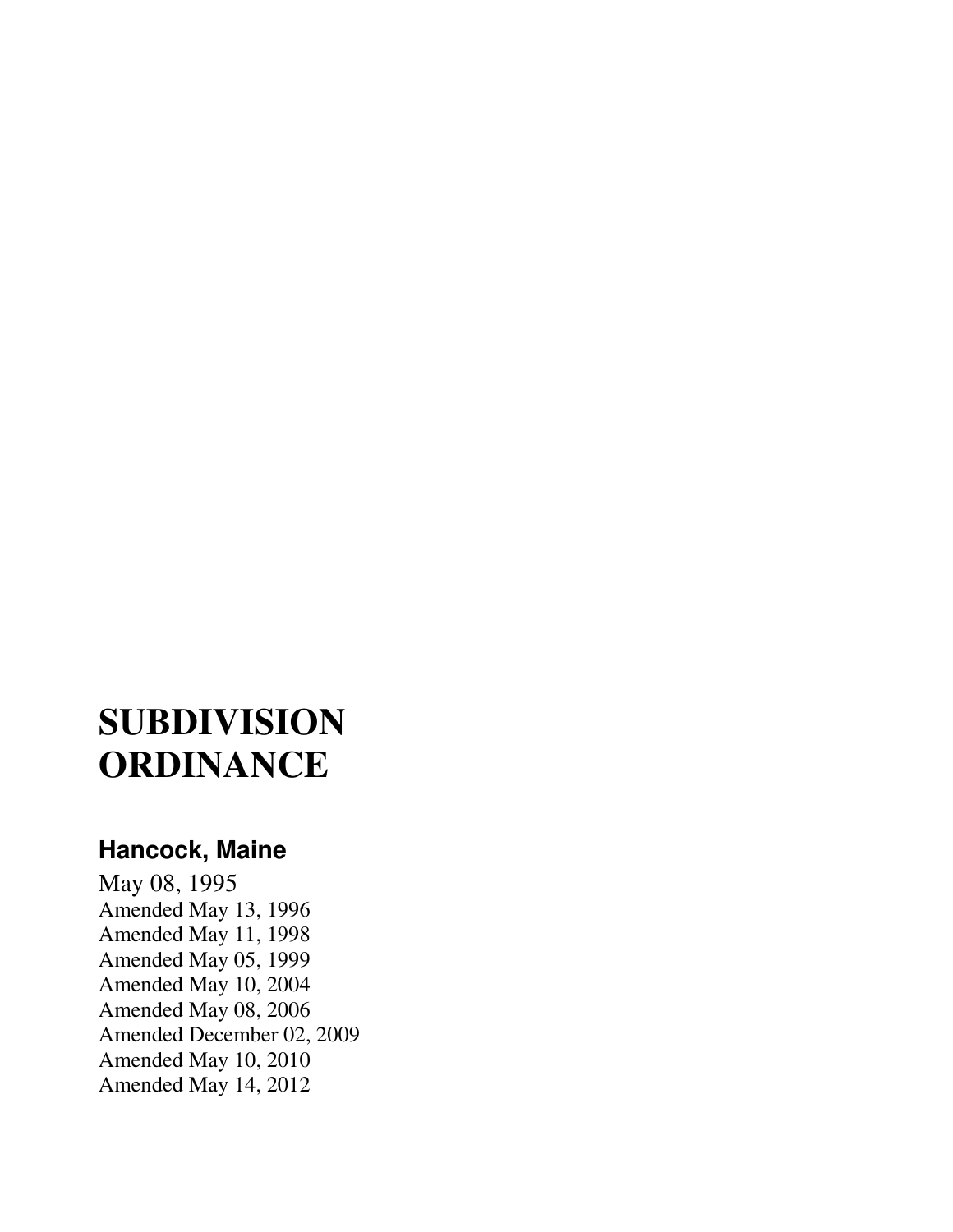# **TABLE OF CONTENTS**

| A. GENERAL                                                                     | .14 |
|--------------------------------------------------------------------------------|-----|
|                                                                                |     |
|                                                                                |     |
|                                                                                |     |
|                                                                                |     |
|                                                                                |     |
| A. MINOR SUBDIVISION MAY HAVE TO COMPLY WITH MAJOR SUBDIVISION REQUIREMENTS 16 |     |
|                                                                                |     |
|                                                                                |     |
|                                                                                |     |
|                                                                                |     |
|                                                                                |     |
|                                                                                |     |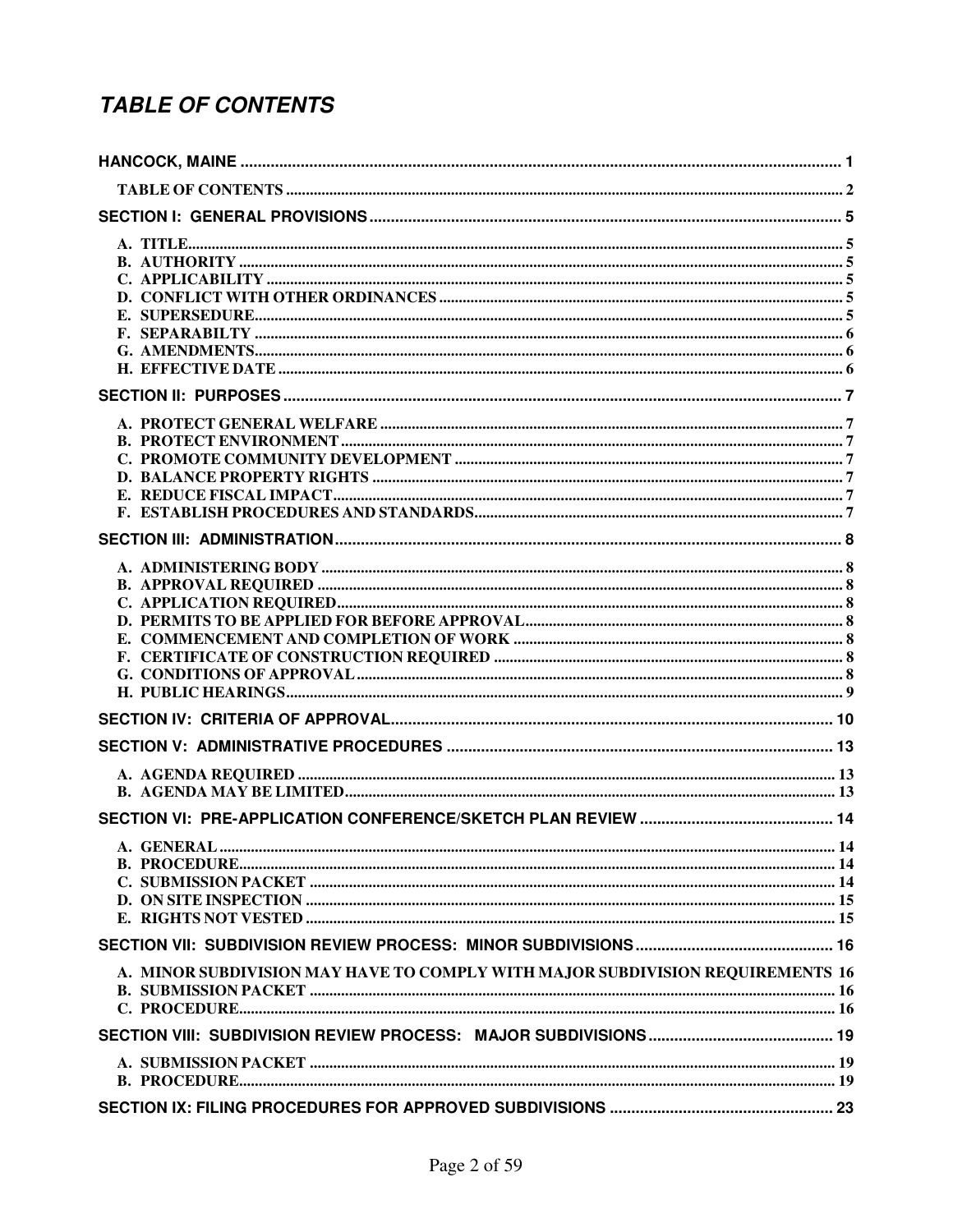| A. FILING OF PLANNING BOARD ORDERS REQUIRED PRIOR TO SIGNING OF AND FILING OF     |  |
|-----------------------------------------------------------------------------------|--|
|                                                                                   |  |
|                                                                                   |  |
|                                                                                   |  |
| E. FAILURE TO FILE AS REQUIRED TO RESULT IN VOIDING OF APPROVAL AND FORFEITURE OF |  |
|                                                                                   |  |
|                                                                                   |  |
|                                                                                   |  |
|                                                                                   |  |
|                                                                                   |  |
|                                                                                   |  |
|                                                                                   |  |
|                                                                                   |  |
|                                                                                   |  |
|                                                                                   |  |
|                                                                                   |  |
|                                                                                   |  |
|                                                                                   |  |
|                                                                                   |  |
| B. PRE-APPLICATION CONFERENCE/SKETCH PLAN AND APPLICATION PROCESSING FEES 29      |  |
|                                                                                   |  |
| SECTION XIV: REVISION OF APPROVED PLANS AND TRANSFERS OF APPROVAL  30             |  |
|                                                                                   |  |
|                                                                                   |  |
|                                                                                   |  |
|                                                                                   |  |
|                                                                                   |  |
|                                                                                   |  |
|                                                                                   |  |
|                                                                                   |  |
| SECTION XVI: DEDICATION AND MAINTENANCE OF COMMON OPEN SPACE AND SERVICES  33     |  |
|                                                                                   |  |
|                                                                                   |  |
|                                                                                   |  |
|                                                                                   |  |
| A. RECORDING OF SUBDIVISION PLAN WITHOUT PRIOR APPROVAL PROHIBITED 34             |  |
|                                                                                   |  |
|                                                                                   |  |
|                                                                                   |  |
|                                                                                   |  |
|                                                                                   |  |
|                                                                                   |  |
|                                                                                   |  |
|                                                                                   |  |
|                                                                                   |  |
|                                                                                   |  |
|                                                                                   |  |
| $D_{\text{max}}$ $2.650$                                                          |  |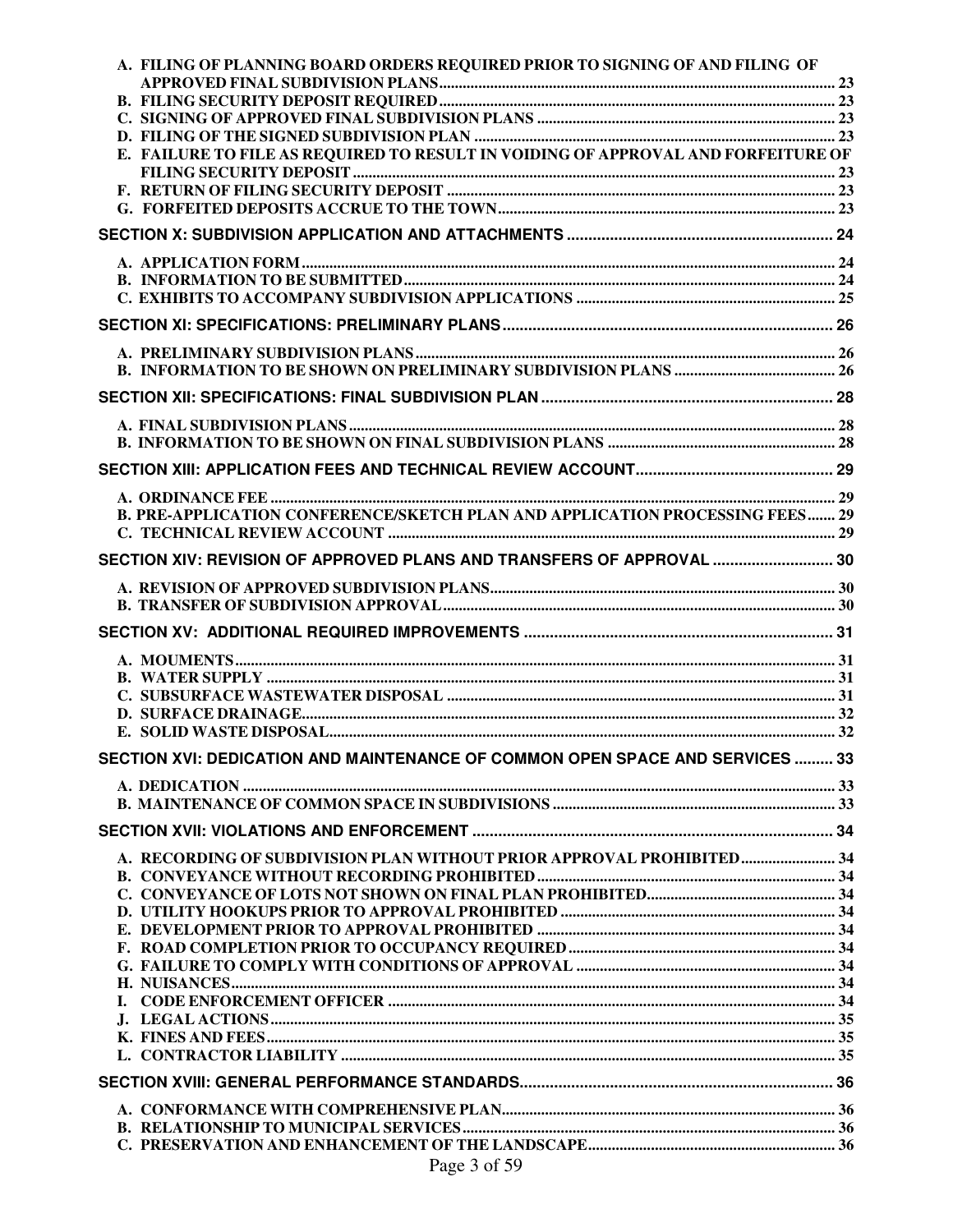| SECTION XXI: STORM DRAINAGE DESIGN AND CONSTRUCTION STANDARDS  46 |  |
|-------------------------------------------------------------------|--|
|                                                                   |  |
|                                                                   |  |
|                                                                   |  |
|                                                                   |  |
|                                                                   |  |
|                                                                   |  |
|                                                                   |  |
|                                                                   |  |
|                                                                   |  |
|                                                                   |  |
|                                                                   |  |
|                                                                   |  |
|                                                                   |  |
|                                                                   |  |
|                                                                   |  |
|                                                                   |  |
|                                                                   |  |
|                                                                   |  |
|                                                                   |  |
|                                                                   |  |
|                                                                   |  |
|                                                                   |  |
|                                                                   |  |
|                                                                   |  |
|                                                                   |  |
|                                                                   |  |
|                                                                   |  |
|                                                                   |  |
|                                                                   |  |
|                                                                   |  |
|                                                                   |  |
|                                                                   |  |
|                                                                   |  |
|                                                                   |  |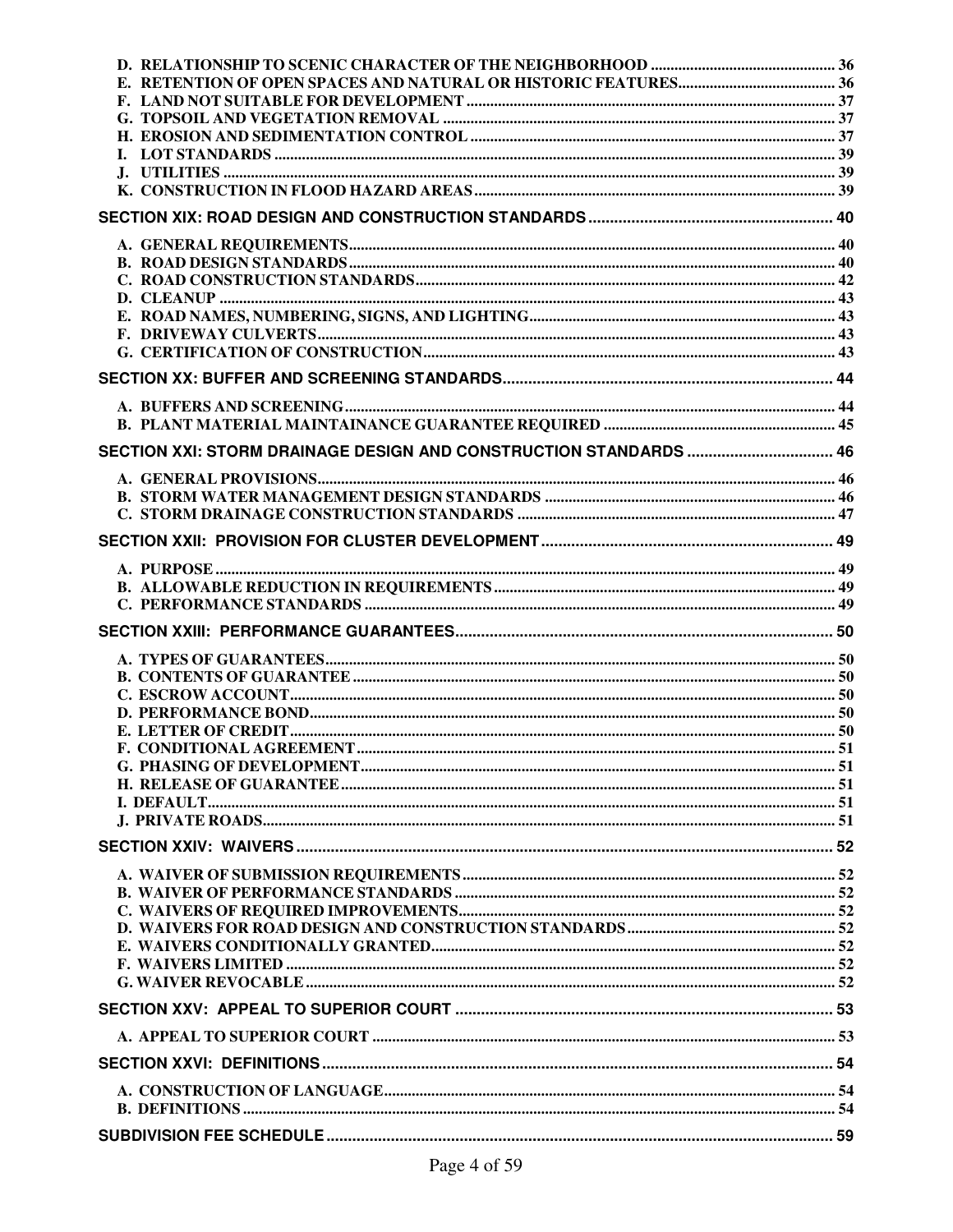# **SECTION I: GENERAL PROVISIONS**

### **A. TITLE**

This Ordinance shall be known and be cited as the "Subdivision Ordinance of the Town of Hancock, Maine," and will be referred to herein as the "Ordinance."

### **B. AUTHORITY**

This Ordinance is enacted under the authority granted to the Town by the statutes of the State of Maine and in accordance with the provisions of Title 30-A, MRSA, Section 4403, as amended.

### **C. APPLICABILITY**

The provisions of this Ordinance shall apply to subdivisions as defined by this Ordinance and by Title 30-A, MRSA, Section 4401, as amended. The current statute is reproduced in part below.

"…Subdivision means the division of a tract or parcel of land into 3 or more lots within any 5-year period that begins on or after September 23, 1971. This definition applies whether the division is accomplished by sale, lease, development, buildings or otherwise. The term "subdivision" also includes the division of a new structure or structures on a tract or parcel of land into 3 or more dwelling units within a 5-year period, the construction or placement of 3 or more dwelling units on a single tract or parcel of land and the division of an existing structure or structures previously used for commercial or industrial use into 3 or more dwelling units within a 5-year period. …"

"…A division accomplished by devise, condemnation, order of court, gift to a person related to the donor by blood, marriage or adoption or a gift to a municipality or by the transfer of any interest in land to the owner of land abutting that land does not create a lot or lots for the purposes of this definition, unless the intent of the transferor in any transfer or gift within this paragraph is to avoid the objectives of this subchapter. If the real estate exempt under this paragraph by a gift to a person related to the donor by blood, marriage or adoption is transferred within 5 years to another person not related to the donor of the exempt real estate by blood, marriage or adoption, then the previously exempt division creates a lot or lots for the purposes of this subsection. …"

### **D. CONFLICT WITH OTHER ORDINANCES**

Whenever the requirements of this Ordinance are in conflict with the requirements of any other lawfully adopted rule, regulation, ordinance, deed restriction or covenant, the more restrictive requirements shall govern.

### **E. SUPERSEDURE**

All Ordinances and parts of Ordinances in conflict with this Ordinance are hereby repealed, but only to the extent of such conflict. The Subdivision Ordinance in effect at the time that this Subdivision Ordinance is enacted is hereby repealed. Provided, however, that all lawfully adopted Ordinances or parts thereof shall remain in full force and effect with respect to any violation thereof in existence at the time of adoption of this Ordinance, and provided further that any such violation shall be deemed a violation of this Ordinance and subject to its terms and provisions.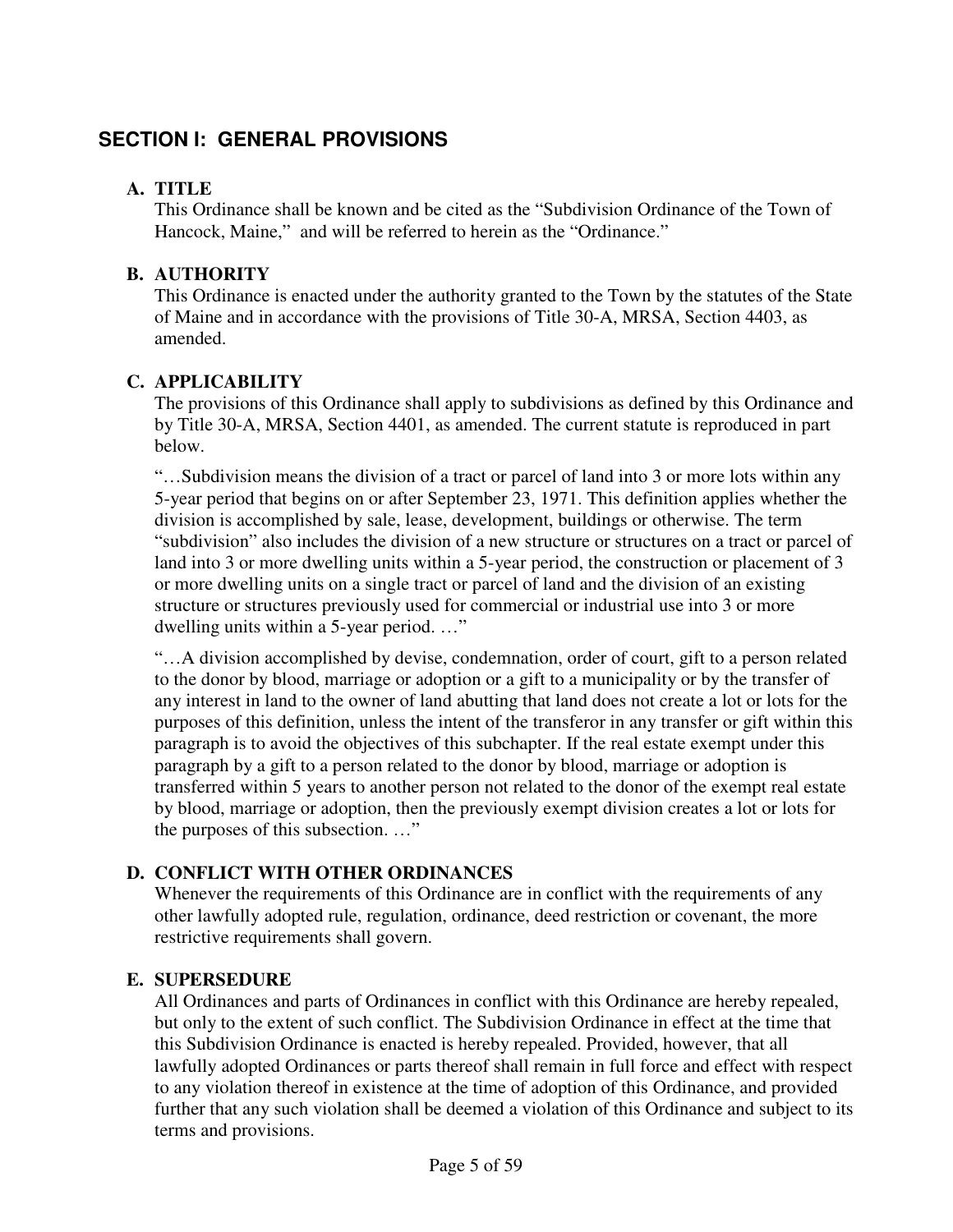### **F. SEPARABILTY**

In event that any section, subsection or any provision of this Ordinance shall be declared by any court of competent jurisdiction to be invalid for any reason, such decision shall not be deemed to affect the validity of any other section, subsection or other portion of this Ordinance; to this end, the provisions of this Ordinance are herby declared to be severable.

#### **G. AMENDMENTS**

The procedure to be followed in initiating and securing amendments to this Ordinance is as follows:

### **1. INITIATION**

A proposal to amend this Ordinance may be initiated by:

- a. The Planning Board, by majority vote;
- b. The Select Board, through a request to the Planning Board; or
- c. The Public, through a written petition signed by at least twenty-five (25) residents registered to vote in the Town of Hancock.
- d. When an amendment is proposed by other than the municipal officers or Planning Board, a fee of one hundred dollars (\$100) shall accompany the proposal to cover the cost of review, hearings, and advertisements. This fee is non-refundable.

### **2. PROCESS OF ADOPTION**

The process to be followed in adopting an amendment to this Ordinance is as follows:

- a. Proposed amendments must first be submitted to the Planning Board for their consideration.
- b. The Planning Board shall, within thirty (30) days of receiving a proposed amendment, set a date to hold a public hearing on the proposed amendment.
- c. Notice of the public hearing shall be given pursuant to the provisions of Section III.H of this Ordinance.
- d. The Planning Board shall make its official report at the next Town Meeting following the public hearing.
- e. Enactment of a proposed amendment that does not have the support of the majority of the Planning Board shall require a two thirds (2/3) vote of the voters voting at the Town Meeting.
- f. Amendments having the approval of the Planning Board shall require only a majority of the voters to enact that amendment.

#### **H. EFFECTIVE DATE**

The provisions of this Ordinance shall become effective the day of their enactment.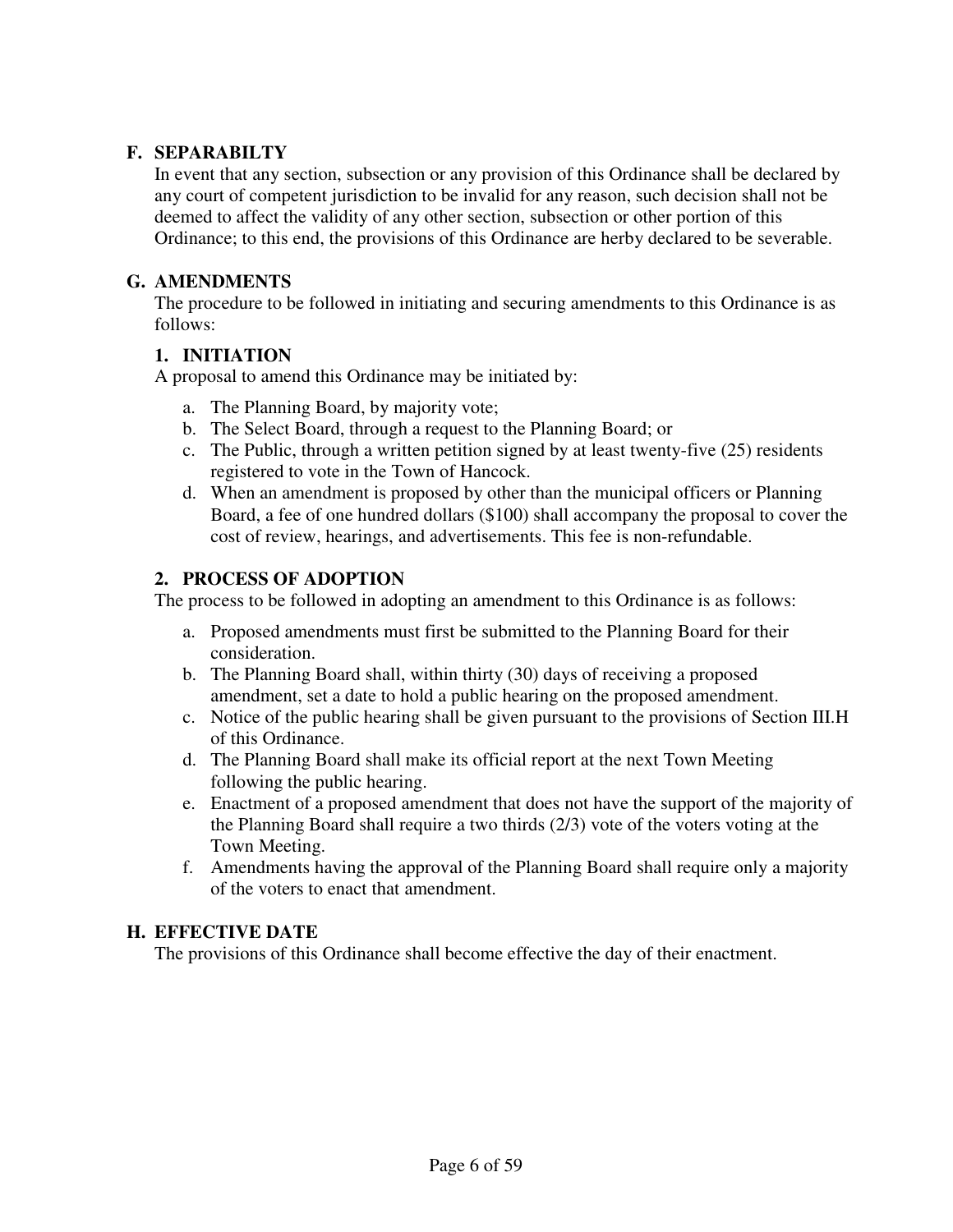# **SECTION II: PURPOSES**

The purposes of this Ordinance are as follows:

#### **A. PROTECT GENERAL WELFARE**

To assure the comfort, convenience, safety, health and welfare of the citizens of Hancock;

#### **B. PROTECT ENVIRONMENT**

To protect the natural resources from unacceptable adverse impacts and to integrate new development harmoniously into the Town's natural environment;

### **C. PROMOTE COMMUNITY DEVELOPMENT**

To promote the development of an economically sound and stable community;

#### **D. BALANCE PROPERTY RIGHTS**

To protect property rights and values by balancing the rights of landowners to use their land for the purposes regulated by this Ordinance with the corresponding rights of abutting and neighboring landowners to enjoy their property without undue disturbance;

### **E. REDUCE FISCAL IMPACT**

To provide the means for evaluating subdivision proposals for their fiscal impact on the municipality's ability to provide and improve necessary public facilities and services;

#### **F. ESTABLISH PROCEDURES AND STANDARDS**

To establish procedures whereby the Town Officials may review the developments regulated by this Ordinance by providing fair and reasonable standards for evaluating such developments; and to provide a public hearing process through which Town residents may raise questions and receive answers regarding how such developments may affect them.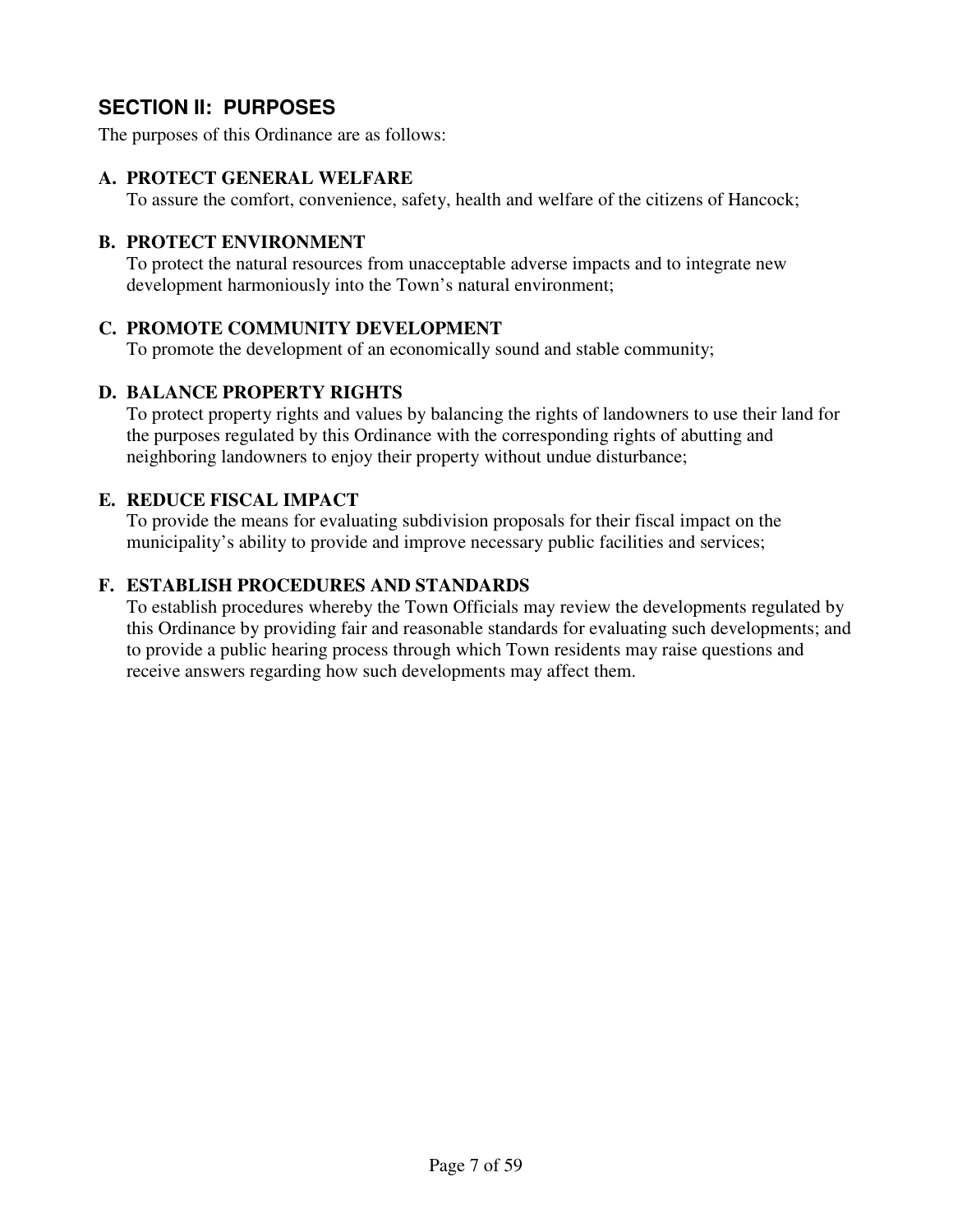# **SECTION III: ADMINISTRATION**

### **A. ADMINISTERING BODY**

The Planning Board of the Town of Hancock, hereinafter called the Board, shall administer this Ordinance.

### **B. APPROVAL REQUIRED**

After the effective date of this Ordinance, no person shall engage in any activity requiring a permit under this Ordinance without first obtaining the approval of the Board.

### **C. APPLICATION REQUIRED**

Applications for approval shall be submitted in writing to the Board, on forms provided by it. The Board may require the submission of whatever additional information is necessary to determine compliance with the provisions of this Ordinance.

### **D. PERMITS TO BE APPLIED FOR BEFORE APPROVAL**

Applications for approval under this Ordinance will not be considered complete for processing until evidence that all other required local, state, and federal permits have been acquired, has been provided to the Board.

### **E. COMMENCEMENT AND COMPLETION OF WORK**

Construction activities on subdivisions for which approval has been granted under this Ordinance shall commence within six (6) months of the date of approval and shall be completed within eighteen (18) months.

Construction activities which are not commenced or substantially completed within the time limits provided above shall be subject to new application and the prior approval issued under this Ordinance shall be considered void, unless an extension has been granted by the Board.

Construction activities may be extended for up to twelve (12) months at a time by the Planning Board upon a showing of good cause where a written request setting forth the reasons for the extension is submitted not later than (30) days prior to the pending commencement or completion date.

### **F**. **CERTIFICATE OF CONSTRUCTION REQUIRED**

No land in a subdivision requiring approval under this Ordinance shall be conveyed, rented, leased, or occupied without a certificate of construction issued by the Code Enforcement Officer indicating that all of the required public improvements have been constructed as required.

### **G. CONDITIONS OF APPROVAL**

The Board may in approving applications attach such reasonable and appropriate terms and conditions, in addition to those required elsewhere in this Ordinance. Refer to Section XVIII. Such terms and conditions may include, but are not limited to, specifications for:

- 1. Specific sewage or other waste disposal facilities;
- 2. Specific water supply facilities;
- 3. Landscaping and planting screens;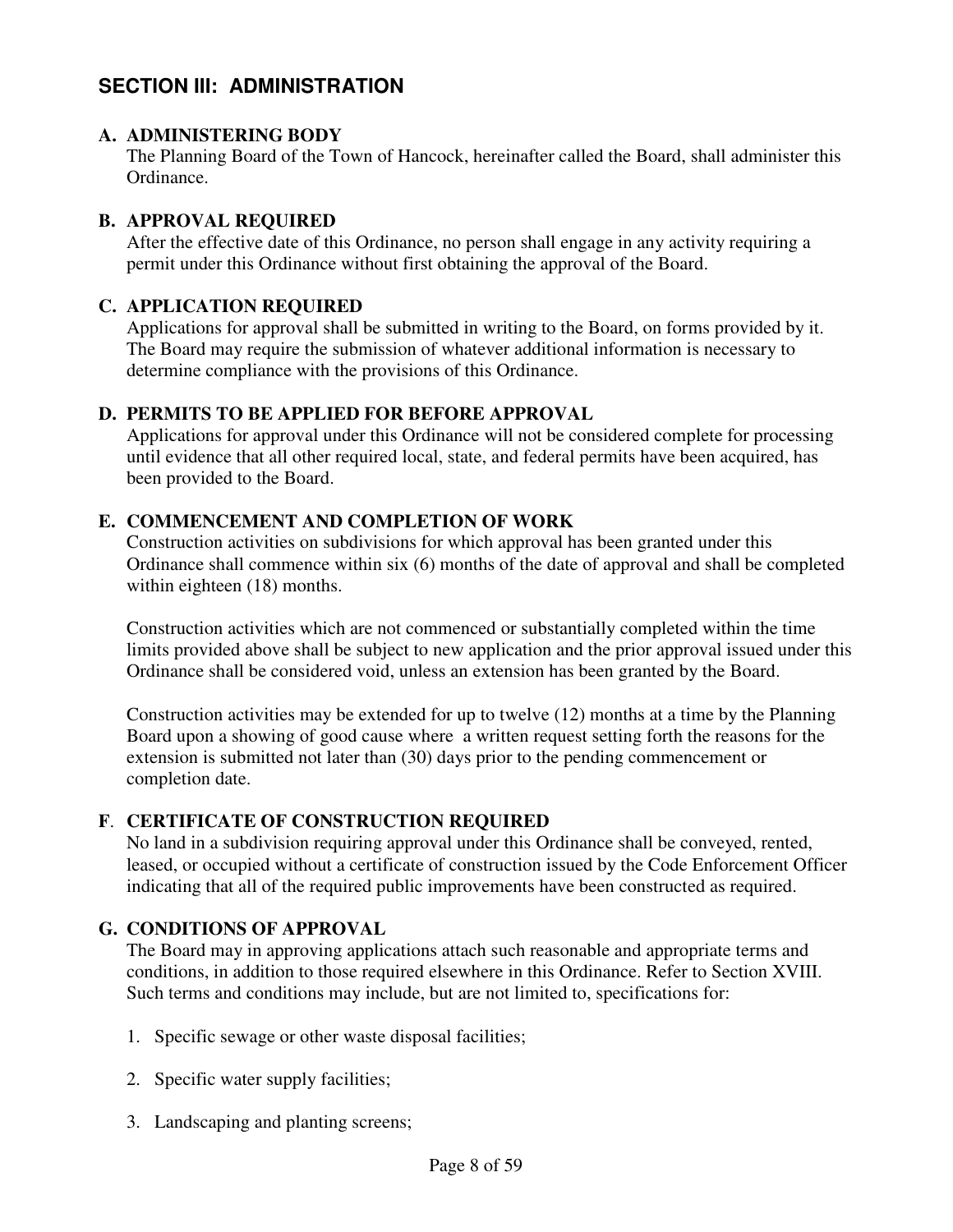- 4. Sureties and bonds;
- 5. Restrictive covenants;
- 6. Location of piers, docks, parking areas and signs; and
- 7. Any other term or condition of approval necessary to fulfill the purposes of this Ordinance.

Violation of any of these terms or conditions shall be considered a violation of this Ordinance.

### **H. PUBLIC HEARINGS**

In scheduling public hearings under this Ordinance, the Board shall notify the Applicant at least twenty (20) days in advance of the date, time and place of the hearing. The Board shall publish notice of the hearing at least seven (7) days in advance in a newspaper of general circulation in the area at least two (2) times and shall post such notice in at least two (2) conspicuous public places. The first notice shall appear at least seven (7) days in advance of the hearing.

At any hearing, a party may be represented by an agent or attorney. Hearings shall not be continued to other times except for good cause. The applicant's case shall be presented first. To maintain orderly procedure, each side shall proceed without interruption. Questions may be asked through the Chair. All persons at the hearing shall abide by the order of the Chairperson of the Board.

Whenever a public hearing is held pursuant to this Ordinance, the matters in that hearing may be carried over until the next regularly or specially scheduled meeting of the Planning Board for further public hearing without affecting any decisional deadline applicable to the Planning Board.

Ten (10) days after the public hearing, the administrative record shall close. Within thirty (30) days of the public hearing, the Board shall reach a decision on the proposed subdivision plan and shall inform the applicant and the Select Board in writing within ten (10) days of its decision stating its reasons. The Board shall prepare detailed, written findings of fact, as well as its conclusions and the reasons or basis there of. These findings shall not be based on feelings or unsubstantiated allegations, but upon all reasonable and admissible evidence that is submitted prior to the closing of the record.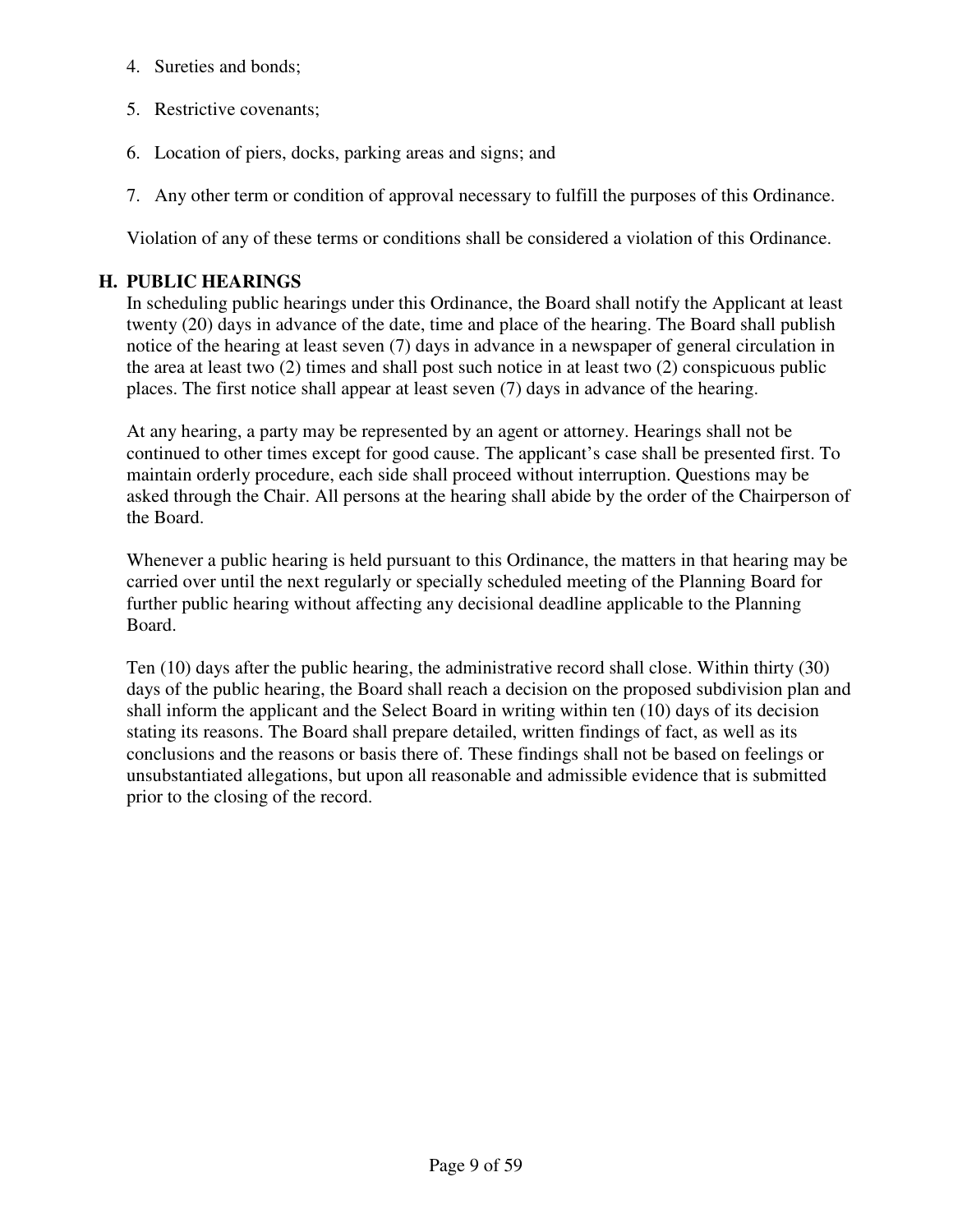# **SECTION IV: CRITERIA OF APPROVAL**

In approving applications submitted pursuant to this Ordinance, the Board shall find that the following requirements are met as designated under the Planning and Land Use Laws, Statutes of the State of Maine in accordance with the provisions of Title 30-A, MRSA, Section 4404, as amended.

### **1. POLLUTION**

The proposed subdivision will not result in undue water or air pollution. In making this determination, the Board shall at least consider:

- A. The elevation of the land above sea level and its relation to the flood plains;
- B. The nature of soils and subsoils and their ability to adequately support waste disposal;
- C. The slope of the land and its effect on effluents;
- D. The availability of streams for disposal of effluents; and
- E. The applicable state and local health and water resource rules and regulations.

### **2**. **SUFFICIENT WATER SUPPLY**

The proposed subdivision has sufficient water available for the reasonably foreseeable needs of the subdivision;

### **3. MUNICIPAL WATER SUPPLY**

The proposed subdivision will not cause an unreasonable burden on an existing water supply, if one is to be utilized;

### **4. EROSION**

The proposed subdivision will not cause unreasonable soil erosion or a reduction in the land's capacity to hold water so that a dangerous or unhealthy condition results;

### **5. TRAFFIC**

The proposed subdivision will not cause unreasonable highway or public road congestion or unsafe conditions with respect to the use of the highways or public roads existing or proposed and, if the proposed subdivision requires driveways or entrances onto a state or state aid highway located outside the urban compact area of an urban compact municipality as defined by Title 23, section 754, the Department of Transportation has provided documentation indicating that the driveways or entrances conform to Title 23, section 704 any rules adopted under that section;

### **6. SEWAGE DISPOSAL**

The proposed subdivision will provide for adequate sewage disposal and will not cause an unreasonable burden on municipal services if they are utilized;

### **7. MUNICIPAL SOLID WASTE DISPOSAL**

 The proposed subdivision will not cause an unreasonable burden on the municipality's ability to dispose of solid waste, if municipal services are to be utilized;

### **8. AESTHETIC, CULTURAL AND NATURAL VALUES**

The proposed subdivision will not have an undue adverse effect on the scenic or natural beauty of the area, aesthetics, historic sites, significant wildlife habitat identified by the Department of Inland Fisheries and Wildlife or the municipality, or rare and irreplaceable natural areas or any public rights for physical or visual access to the shoreline;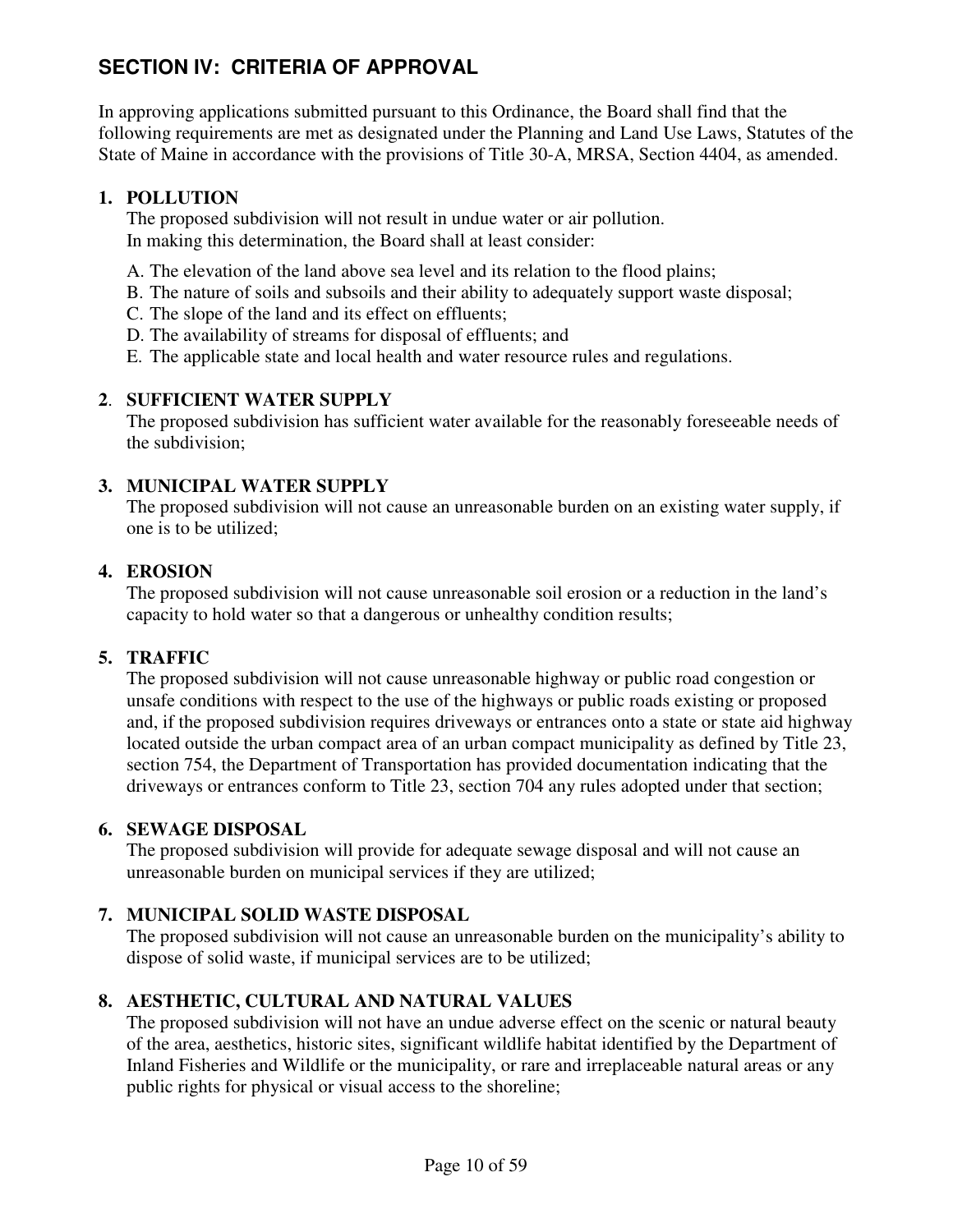### **9. CONFORMITY WITH LOCAL ORDINANCES AND PLANS**

The proposed subdivision conforms with this Subdivision Ordinance and any duly adopted comprehensive plan, development plan or land use plan, if any. In making this determination, the municipal reviewing authority may interpret these ordinances and plans;

### **10. FINANCIAL AND TECHNICAL CAPACITY**

The subdivider has adequate financial and technical capacity to meet the standards of this section;

### **11. SURFACE WATERS**

Whenever situated entirely or partially within the watershed of any pond or lake or within 250 feet of any wetland, great pond or river as defined in Title 38, Chapter 3, Subchapter 1, Article 2- B, the proposed subdivision will not adversely affect the quality of that body of water or unreasonably affect the shoreline of that body of water;

### **12. GROUND WATER**

The proposed subdivision will not, alone or in conjunction with existing activities, adversely affect the quality or quantity of ground water;

### **13. FLOOD AREAS**

If the subdivision, or any part of it, is in a flood-prone area based on the Federal Emergency Management Agency's Flood Boundary and Floodway Maps and Flood Insurance Rate Maps, and information presented by applicant, the subdivider shall determine the 100-year flood elevation and flood hazard boundaries within the subdivision. The proposed subdivision plan must include a condition of plan approval requiring that principal structures in the subdivision will be constructed with their lowest floor, including the basement, at least one foot above the 100-year flood elevation.

### **14. FRESHWATER WETLANDS**

All potential freshwater wetlands within the proposed subdivision have been identified on any maps submitted as part of the application, regardless of the size of these wetlands. Any mapping of freshwater wetlands may be done with the help of the local soil and water conservation district.

### **15. RIVER, STREAM OR BROOK**

Any river, stream or brook within or abutting the proposed subdivision has been identified on any maps submitted as part of the application. For purposes of this section, "river, stream or brook" has the same meaning as in Title 38, Section 480-B, Subsection 9.

### **16. STORM WATER**

The proposed subdivision will provide for adequate storm water management.

### **17. SPAGHETTI-LOTS PROHIBITED**

If any lots in the proposed subdivision have shore frontage on a river, stream, brook, great pond or coastal wetland as these features are defined in Title 38, Section 480-B, none of the lots created within the subdivision have a lot depth to shore frontage ratio greater than 5 to 1.

### **18. IMPACT ON ADJOINING MUNICIPALITY**

For any proposed subdivision that crosses municipal boundaries, the proposed subdivision will not cause unreasonable traffic congestion or unsafe conditions with respect to the use of existing public ways in an adjoining municipality in which part of the subdivision is located.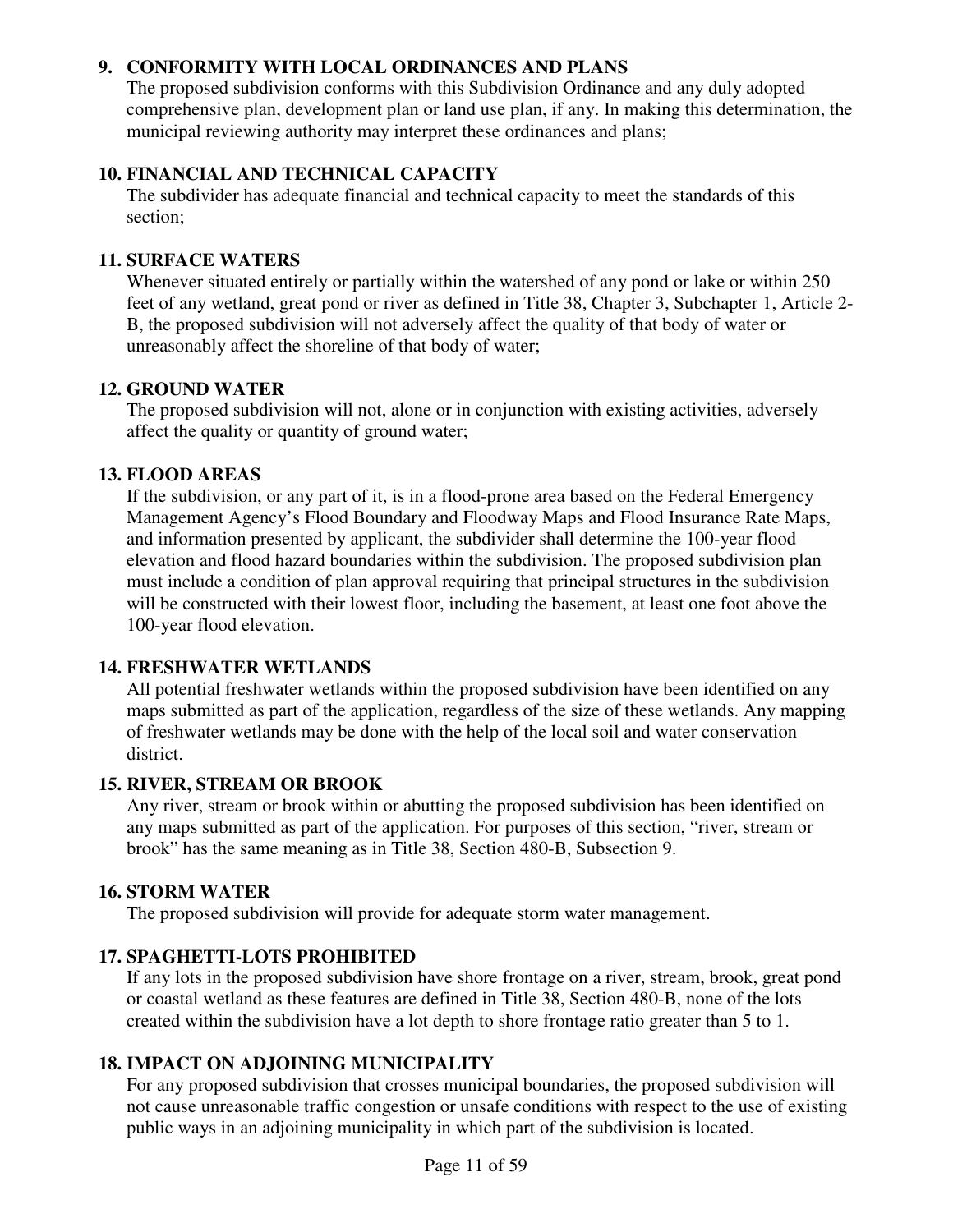#### **19. LANDS SUBJECT TO LIQUIDATION HARVESTING**

Timber on the parcel being subdivided has not been harvested in violation of rules adopted pursuant to Title 12, section 8869, subsection 14.

#### **20. STATE SUBDIVISION LAW CRITERIA**

In addition to the criteria above, the Board shall find that the proposed subdivision meets any additional criteria added by the Legislature to title 30-A, MRSA, Section 4404, from time to time.

#### **21. WRITTEN FINDINGS OF FACT REQUIRED**

In approving subdivisions under this Ordinance, the Board shall consider the criteria above; and before granting approval, shall make written findings of fact that the provisions of this Ordinance have been met.

#### **22. BURDEN OF PROOF**

In all instances the burden of proof of compliance with the above criteria shall be upon the person proposing the subdivision.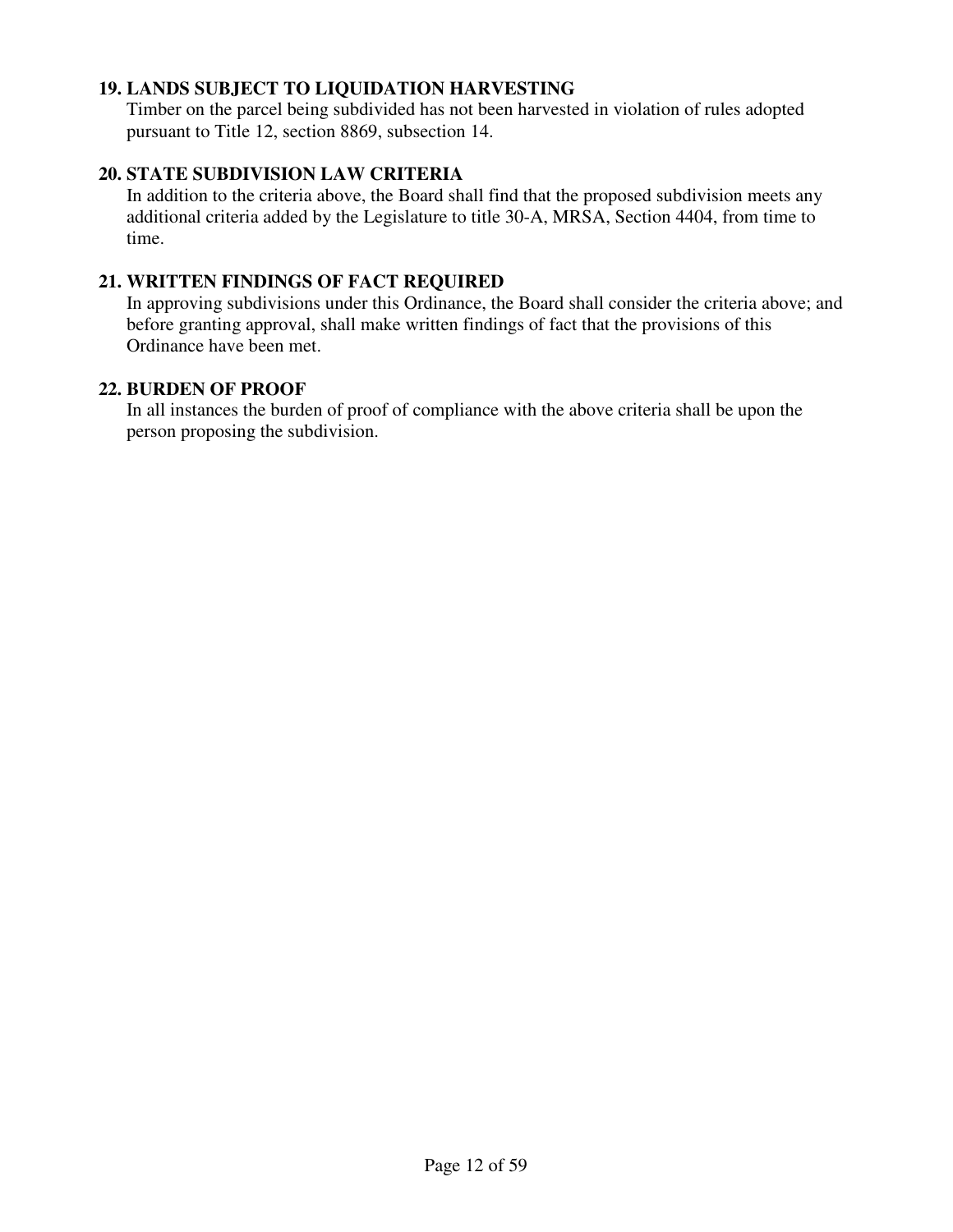# **SECTION V: ADMINISTRATIVE PROCEDURES**

### **A. AGENDA REQUIRED**

In order to provide an orderly process for reviewing applications, an agenda shall be prepared in advance of each regularly scheduled Planning Board meeting.

### **B. AGENDA MAY BE LIMITED**

The Planning Board, in order to conduct a thorough review of applications submitted to it, may limit such review to one subdivision application per regularly scheduled meeting.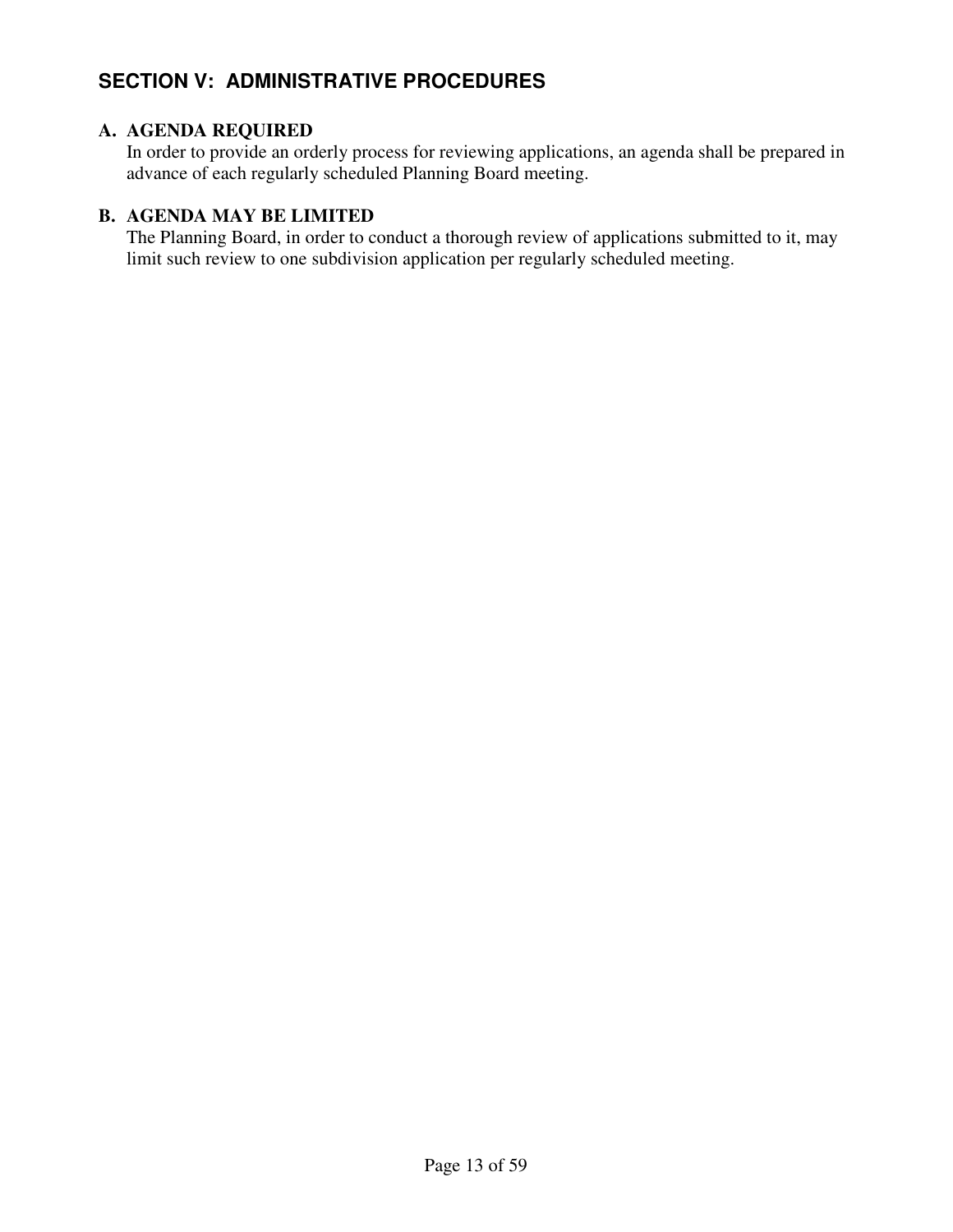# **SECTION VI: PRE-APPLICATION CONFERENCE/SKETCH PLAN REVIEW**

#### **A. GENERAL**

All applicants shall meet with the Planning Board prior to the formal submission of a subdivision plan to generally discuss their proposed subdivision and to obtain guidance from the Planning Board in the development of the plan.

#### **B. PROCEDURE**

The procedure for Sketch Plan Review are as follows:

#### **STEP 1: ADVANCE REQUEST TO BE PLACED ON AGENDA REQUIRED**

The applicant shall request, through the Town Clerk, to be placed on the Planning Board's agenda, for a pre-application conference, thirty (30) days prior to the regularly scheduled meeting at which the applicant wishes to be heard.

#### **STEP 2: REVIEW OF SUBMISSION PACKET FOR COMPLETENESS**

 The Chair of the Planning Board or designee shall not place an applicant on the agenda until determining that the applicant has presented the submission packet as specified in subsection C. of this section.

### **STEP 3: PLANNING BOARD REVIEWS SKETCH PLAN AND EXHIBITS**

 At the pre-application meeting, the Planning Board shall review the Sketch Plan and accompanying exhibits with the applicant, answer the applicant's questions, and make specific suggestions to be incorporated by the applicant in subsequent submissions.

### **STEP 4: CLASSIFICATION OF SUBDIVISION**

At the pre-application meeting, the Planning Board shall classify the proposed subdivision as either a minor or major subdivision and so notify the applicant in writing. (See Section XXVI: Definitions)

### **STEP 5: ON-SITE INSPECTION DATE SET**

 At the pre-application meeting, the Planning Board shall schedule an on-site inspection of the tract or parcel to be subdivided and shall notify the applicant of the time and date in writing.

#### **C. SUBMISSION PACKET**

The submission packet required for Sketch Plan Review shall include the following:

#### 1. SKETCH PLAN

A Sketch Plan, showing the information specified in subsection C.1.d. below, shall be submitted to the Planning Board.

a. NUMBER OF COPIES: Ten (10) paper copies of the Sketch Plan shall be submitted.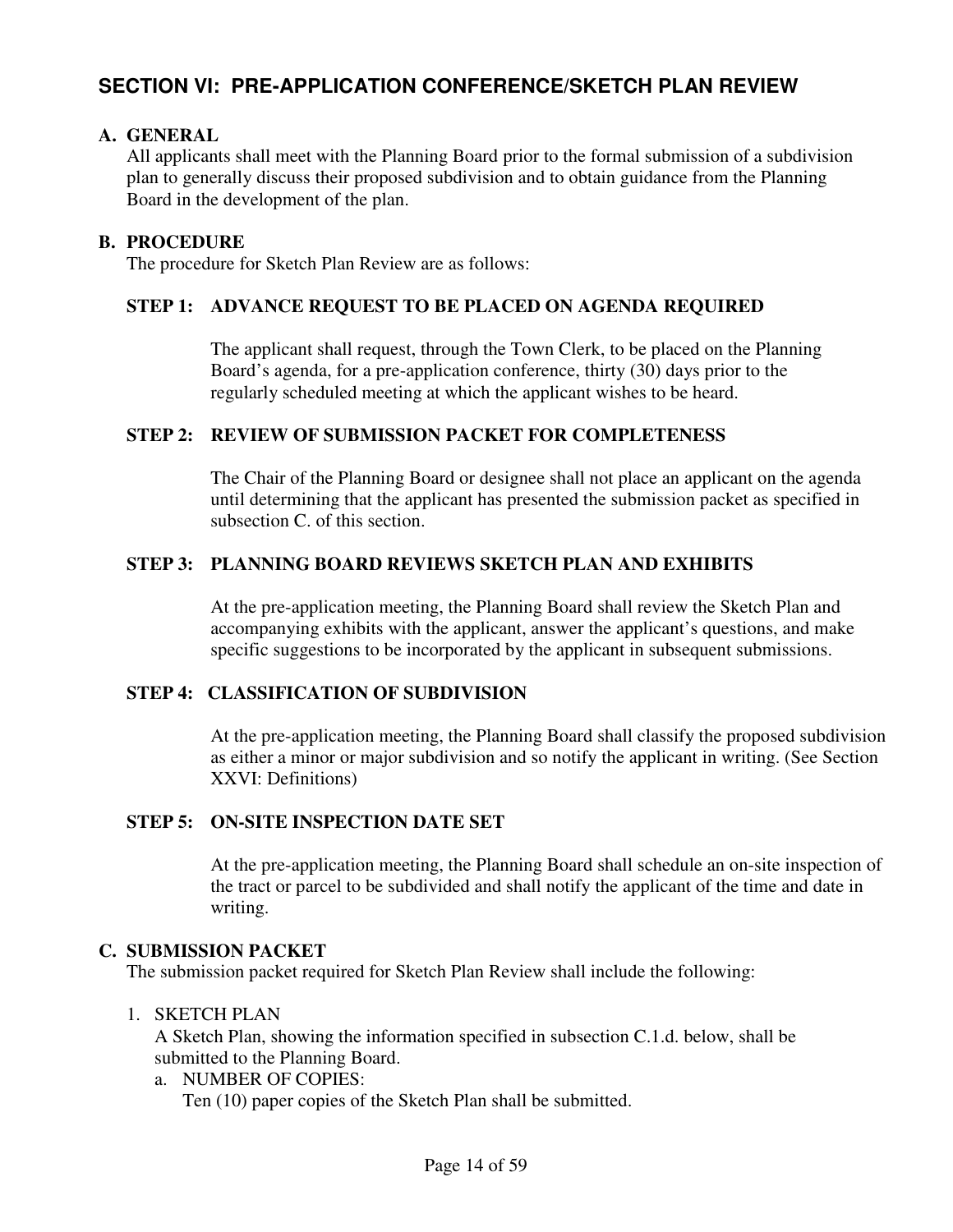b. SHEET SIZE:

The Sketch Plan shall be at least  $8 \frac{1}{2} \times 11$  inches, but no larger than 24 x 36 inches in size.

c. PLAN SCALE:

The Sketch Plan shall be drawn to scale.

d. INFORMATION TO BE SHOWN ON THE PLAN:

- The following information shall be shown on all Sketch Plans:
- 1) The outline of the tract or parcel to be subdivided, with known or, if not known, estimated perimeter dimensions and area;
- 2) True North arrow;
- 3) The scale to which the plan is drawn;
- 4) The proposed layout of lots, roads, driveways, and building locations;
- 5) Identification of general areas of slopes fifteen percent (15%) or greater, areas of exposed ledge, wetlands, streams and floodplains;
- 6) Location of public utilities proposed to be utilized;
- 7) Location, dimensions, and terms of any existing easements, rights-of-way, and/or deed restrictions encumbering the property;
- 8) The tax map and lot numbers from Tax Assessor's Office describing the parcel proposed to be subdivided; and
- 9) The present zoning classification of the parcel.
- 2. EXHIBITS TO ACCOMPANY SKETCH PLAN

Exhibits 1, 2, 3, and 4 of paragraph C.1.d., above shall accompany the Sketch Plan and be submitted with the Sketch Plan to the Town Clerk when requesting a Pre-application Conference.

### 3. ADMINISTRATIVE FEE

 An administrative fee for Pre-Application Conference/Sketch Plan Review shall be submitted as specified in Section XIII of this Ordinance.

### **D. ON SITE INSPECTION**

The on-site inspection shall be jointly attended by the applicant or his/her duly authorized agent and by at least one member of the Planning Board or an individual appointed by the Chairperson of the Planning Board to act as the Board's authorized representative for such inspection.

After the on-site inspection, the Planning Board shall determine the contour levels for subsequent submissions and shall notify the application in writing of the required contour interval.

### **E. RIGHTS NOT VESTED**

The submittal or review of the pre-application sketch plan shall not be considered the initiation of the review process for the purposes of bringing the plan under the protection of Title 1, M.R.S.A., Section 302, as amended.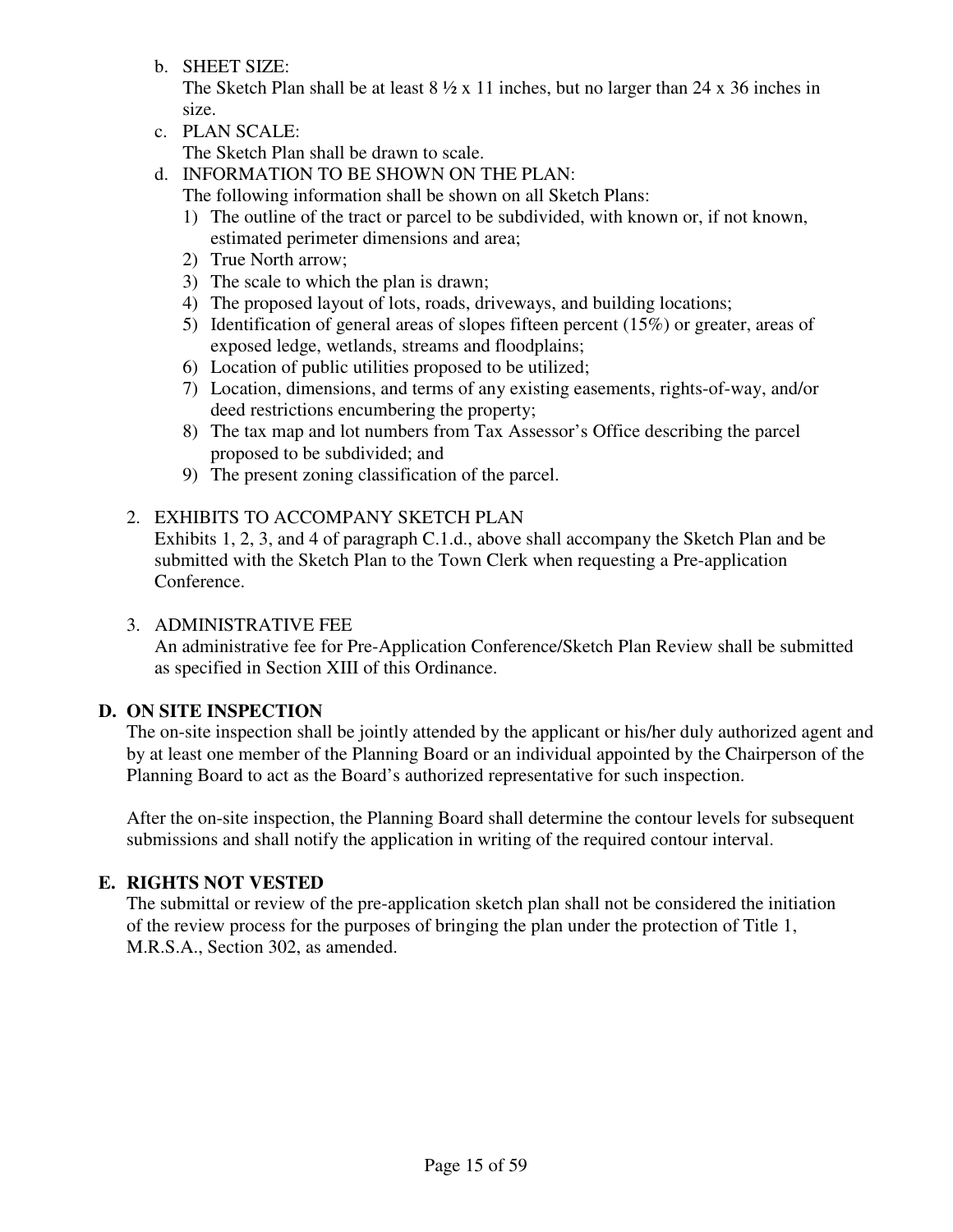### **SECTION VII: SUBDIVISION REVIEW PROCESS: MINOR SUBDIVISIONS**

### **A. MINOR SUBDIVISION MAY HAVE TO COMPLY WITH MAJOR SUBDIVISION REQUIREMENTS**

The Planning Board may require, where it deems it necessary for the protection of public health, safety and general welfare, that a Minor Subdivision, which is defined as any subdivision containing not more than four (4) lots or dwelling units, comply with all or any of the procedural and submission requirements of a Major Subdivision.

#### **B. SUBMISSION PACKET**

The submission Packet required for Minor Subdivisions shall include the following:

- 1. APPLICATION AND EXHIBITS An application and attachments for Planning Board review of Minor Subdivisions shall be submitted as specified in Section X of this Ordinance.
- 2. FINAL SUBDIVISION PLAN A Final Subdivision Plan for Planning Board review of Minor Subdivisions shall be submitted as specified in Section XII of this Ordinance.
- 3. ADMINISTRATIVE FEES AND ESCROW ACCOUNT An administrative fee and escrow account for Planning Board review of Minor Subdivisions shall be submitted as specified in Section XIII of this Ordinance.

#### **C. PROCEDURE**

The procedure for reviewing Minor Subdivision Plans is as follows:

### **STEP 1: REQUEST FOR FINAL PLAN REVIEW**

Within six (6) months after classification of the proposed subdivision as a Minor Subdivision, the Applicant shall request, through the Town Clerk, to be placed on the Planning Board's agenda.

Such a request shall be made at least twenty-eight (28) days prior to the regularly scheduled meeting at which the applicant wishes to be heard.

Failure to do so within six (6) months of classification may require a new pre-application conference.

### **STEP 2: REVIEW OF SUBMISSION PACKET FOR COMPLETENESS**

The Planning Board Chair or designee shall not place an applicant on the agenda until determining that the applicant has presented the submission packet required for Minor Subdivisions by this Ordinance.

If the Planning Board Chair or designee determines that the submission packet is not complete, the submissions shall be returned to the applicant with a Notice of Incomplete Submission, specifying the required information found to be missing.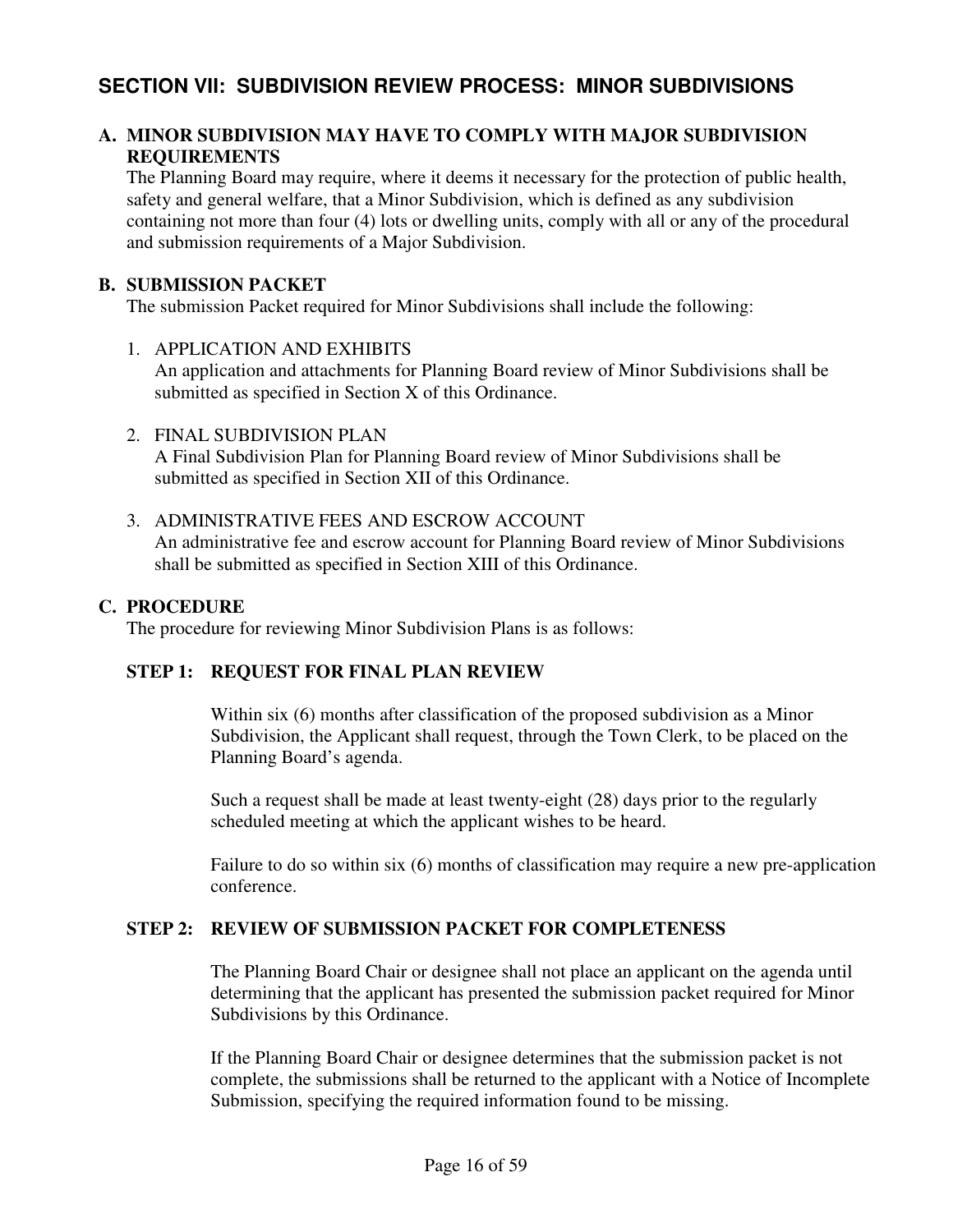If the Planning Board Chair or designee determines that the submission packet is complete, the applicant shall be issued a Dated Receipt of Application and the application placed on the agenda of the first available scheduled Planning Board meeting.

#### **STEP 3: NOTICE TO ABUTTERS AND ADJACENT MUNICIPALITY**

Upon the issuance of a Dated Receipt Of Application, the Secretary of the Planning Board shall notify by mail all abutting property owners of the proposed subdivision, and the Clerk and Planning Board of municipalities that abut or include any portion of the proposed subdivision, if the proposed subdivision in fact abuts or is in part within another municipality.

Such notice shall specify that a Plan and application for a proposed Minor Subdivision has been received, the location of the proposed Minor Subdivision, and give a general description of the proposal.

#### **STEP 4: PLANNING BOARD REVIEW OF PLAN AND APPLICATION**

 Within thirty (30) days from the receipt of an application, the Planning Board shall review the Plan and submissions for completeness.

If the Planning Board determines that the application is not complete, it shall issue the applicant a Notice of Incomplete Application specifying the additional information expected prior to further action on the application.

If the Planning Board determines that the application is complete, it shall issue the applicant a Notice of Complete Application.

A Notice of Complete Application does not constitute the Planning Board's approval of the information submitted. The Planning Board reserves the right to request additional information throughout the review process up to and until Final plan approval.

Full evaluation of the Final plan shall begin only after the Planning Board has determined that a complete application has been filed. This evaluation may commence at the same meeting at which the determination of completeness has been made.

### **STEP 5: FINAL PLAN PUBLIC HEARING DISCRETIONARY**

 Within thirty (30) days of the Planning Board's determination that a complete application has been submitted or within such other time limit as may be mutually agreed to by the Planning Board and the Applicant, the Planning Board may decide that the proposed Minor Subdivision lacks such complexity that a public hearing is not warranted and not hold a public hearing on the Final Plan of the proposed Minor Subdivision.

Notice of a public hearing shall be given pursuant to the provisions of Section III. H. of this Ordnance, should the Planning Board decide one is necessary.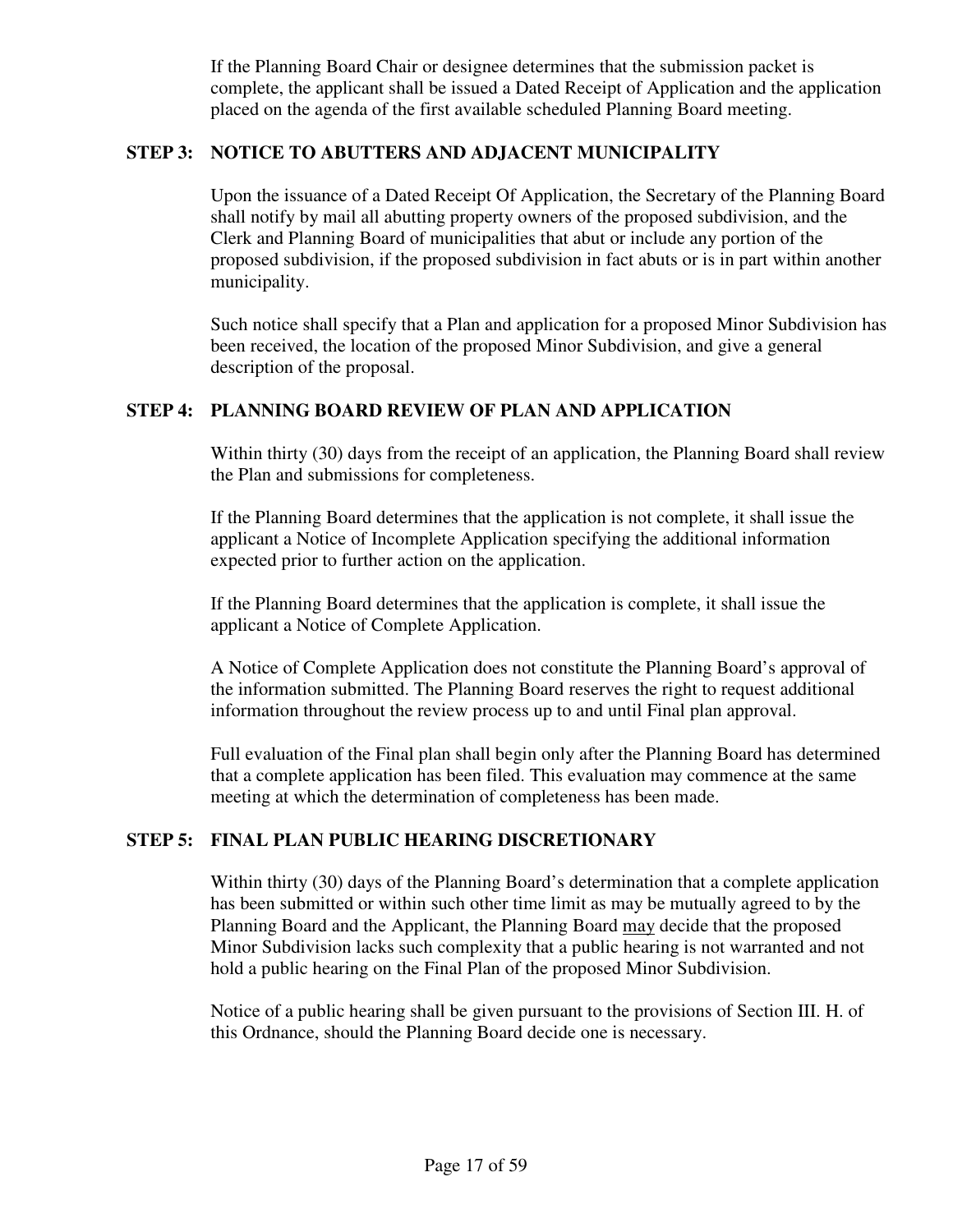### **STEP 6: PLANNING BOARD DECISION ON FINAL PLAN**

 Within sixty (60) days of the Planning Board's determination that a complete application has been submitted, or within thirty (30) days of the public hearing should a public hearing be held, or within such other time limit as may be mutually agreed to by the Planning Board and the Applicant, the Planning Board shall approve, approve with conditions, or disapprove the Final Plan of the proposed Minor Subdivision.

 The Planning Board's failure to grant an approval within the deadlines specified above shall constitute a denial of the application by the Board, unless the applicant waives the specified deadlines.

 In issuing its decision, the Planning Board shall make written findings of fact and conclusions of law that the proposed Final Plan does or does not meet the criteria in Section IV of this Ordinance.

#### **STEP 7: SIGNATURES**

Upon approving the Final Plan, those members of the Planning Board voting for approval shall sign two (2) polyester film (mylar) copies and four (4) paper copies of the approved Subdivision Plan. A digital copy of the final plan shall also be submitted to the Planning Board.

#### **STEP 8: FILING OF APPROVED FINAL PLAN**

 Planning Board Orders and approved Final Plans for Minor Subdivisions shall be filed in the Hancock County Registry of Deeds as specified in Section IX of this Ordnance.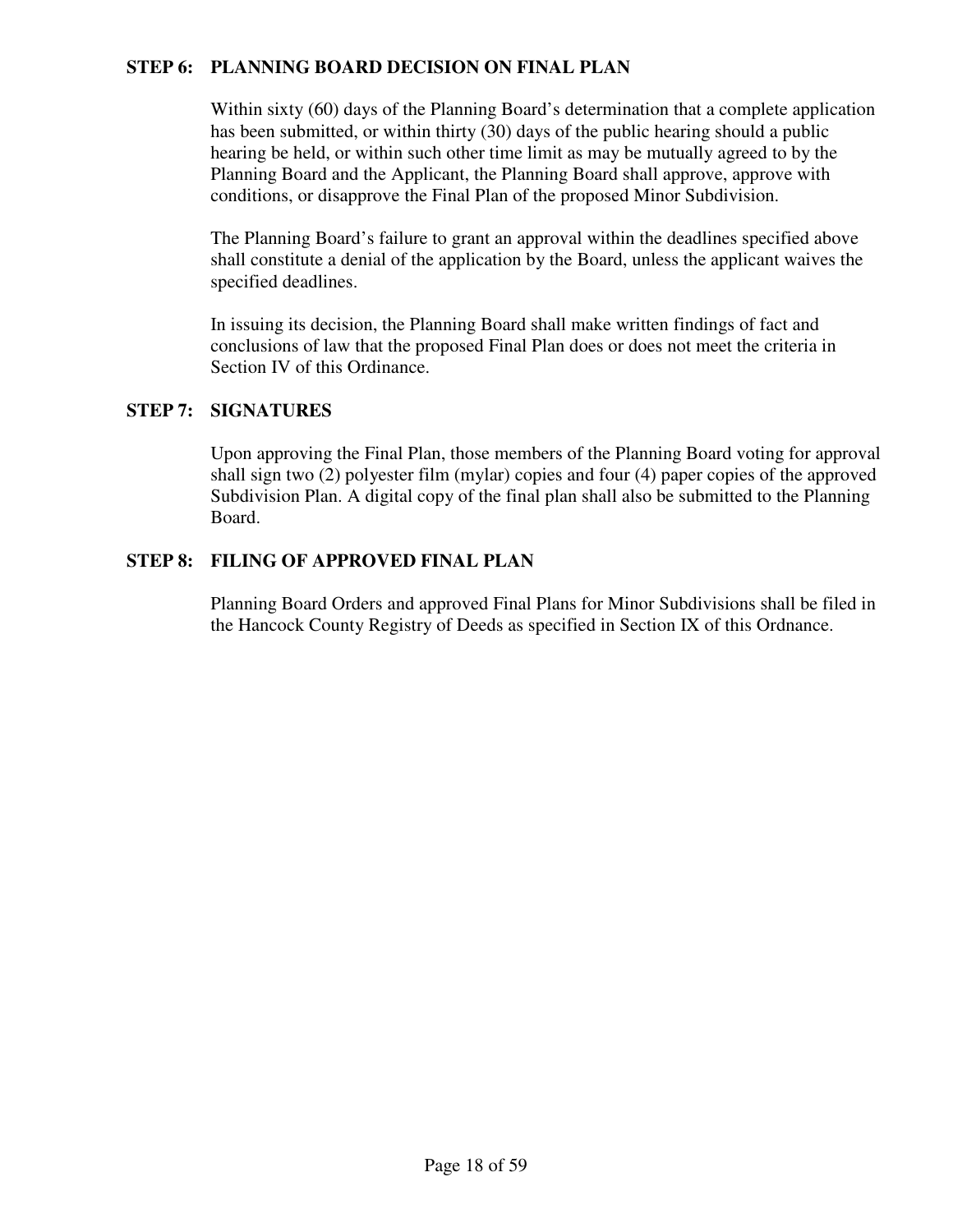# **SECTION VIII: SUBDIVISION REVIEW PROCESS: MAJOR SUBDIVISIONS**

### **A. SUBMISSION PACKET**

The submission packet required for Major Subdivisions, which are defined as any subdivision containing more than four (4) lots or dwelling units, shall include the following:

#### 1. APPLICATION AND ATTACHMENTS

An application and attachments for Planning Board Review of Major Subdivisions shall be submitted as specified in Section X of this Ordinance.

#### 2. FINAL SUBDIVISION PLAN

A Final Subdivision Plan for Planning Board Review of Major Subdivisions shall be submitted as specified in Section XII of this Ordinance.

#### 3. ADMINISTRATIVE FEES AND ESCROW ACCOUNT

An administrative fee and escrow account for Planning Board review of Minor Subdivisions shall be submitted as specified in Section XIII of this Ordinance.

#### **B. PROCEDURE**

The procedure for reviewing Major Subdivision Plans is as follows:

### **STEP 1: REQUEST FOR REVIEW OF PRELIMINARY PLAN**

Within six (6) months after classification of the proposed subdivision as a Major Subdivision, the Applicant shall request, through the Town Clerk, to be placed on the Planning Board's agenda for Major Subdivision Preliminary Plan review.

Such a request shall be made at least twenty-eighty (28) days prior to the regularly scheduled meeting at which the applicant wishes to be heard.

Failure to do so within six (6) months of classification may require a new preapplication conference.

### **STEP 2: REVIEW OF SUBMISSION PACKET FOR COMPLETENESS**

 The Planning Board Chair or designee shall not place an applicant on the agenda until determining that the applicant has presented the submission packet required for Preliminary Plan review of Major Subdivisions by this Ordinance.

If the Planning Board Chair or designee determines that the submission packet is not complete, he/she shall return the submissions to the applicant with a Notice Of Incomplete Submission, specifying the required information found to be missing.

If the Planning Board Chair or designee determines that the submission packet is complete, the applicant shall be issued a Dated Receipt Of Application and the application placed on the agenda of the next regularly scheduled Planning Board meeting.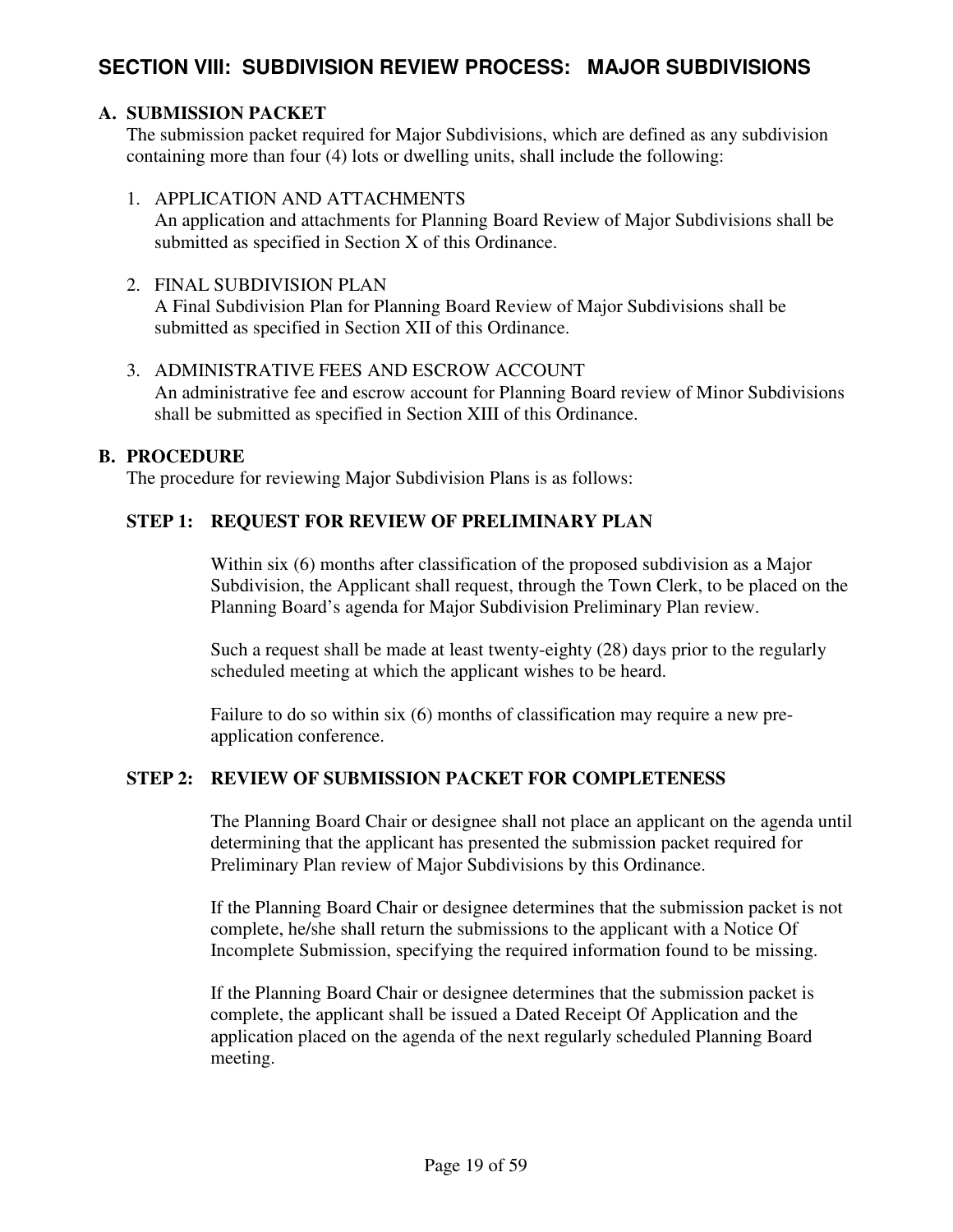#### **STEP 3: NOTICE TO CEO, ABUTTERS AND ADJACENT MUNICIPALITY**

 Upon the issuance of a Dated Receipt Of Application, the Secretary of the Planning Board shall notify by mail the CEO, all abutting property owners of the proposed subdivision, and the Clerk and Planning Board of municipalities that abut or include any portion of the proposed subdivision, if the proposed subdivision in fact abuts or is in part within another municipality.

 Such notice shall specify that a Preliminary Plan and application for a proposed Major Subdivision has been received, the location of the proposed Major Subdivision, and give general description of the proposal.

#### **STEP 4: PLANNING BOARD REVIEWS PRELIMINARY PLAN AND APPLICATION**

 Within thirty (30) days from receipt of an application, the Planning Board shall review the preliminary plan and submissions for completeness.

 If the Planning Board determines that the application is not complete, it shall issue the applicant a Notice of Incomplete Application specifying the additional information expected prior to further action on the application.

 If the Planning Board determines that the application is complete, it shall issue the applicant a Notice of Complete Application.

 A Notice of Complete Application does not constitute the Planning Board's approval of the information submitted. The Planning Board reserves the right to request additional information throughout the review process up to and until final plan approval.

Full evaluation of the preliminary plan shall begin only after the Planning Board has determined that a complete application has been filed. This evaluation may commence at the same meeting at which the determination of completeness has been made.

#### **STEP 5: PRELIMINARY PLAN PUBLIC HEARING**

 Within thirty (30) days of the Planning Board's determination that a complete application has been submitted, or within such other time limit as may be mutually agreed to by the Planning Board and the applicant, the Planning Board shall hold a public hearing on the preliminary plan of the proposed Major Subdivision.

 Notice of the public hearing shall be given pursuant to the provisions of Section III.H of this Ordinance.

#### **STEP 6: PLANNING BOARD DECISION ON PRELIMINARY PLAN**

 Within thirty (30) days of the public hearing, or within such other time limit as may be mutually agreed to by the Planning Board and the Applicant, the Planning Board shall approve, approve with conditions, or disapprove the preliminary plan of the proposed Major Subdivision.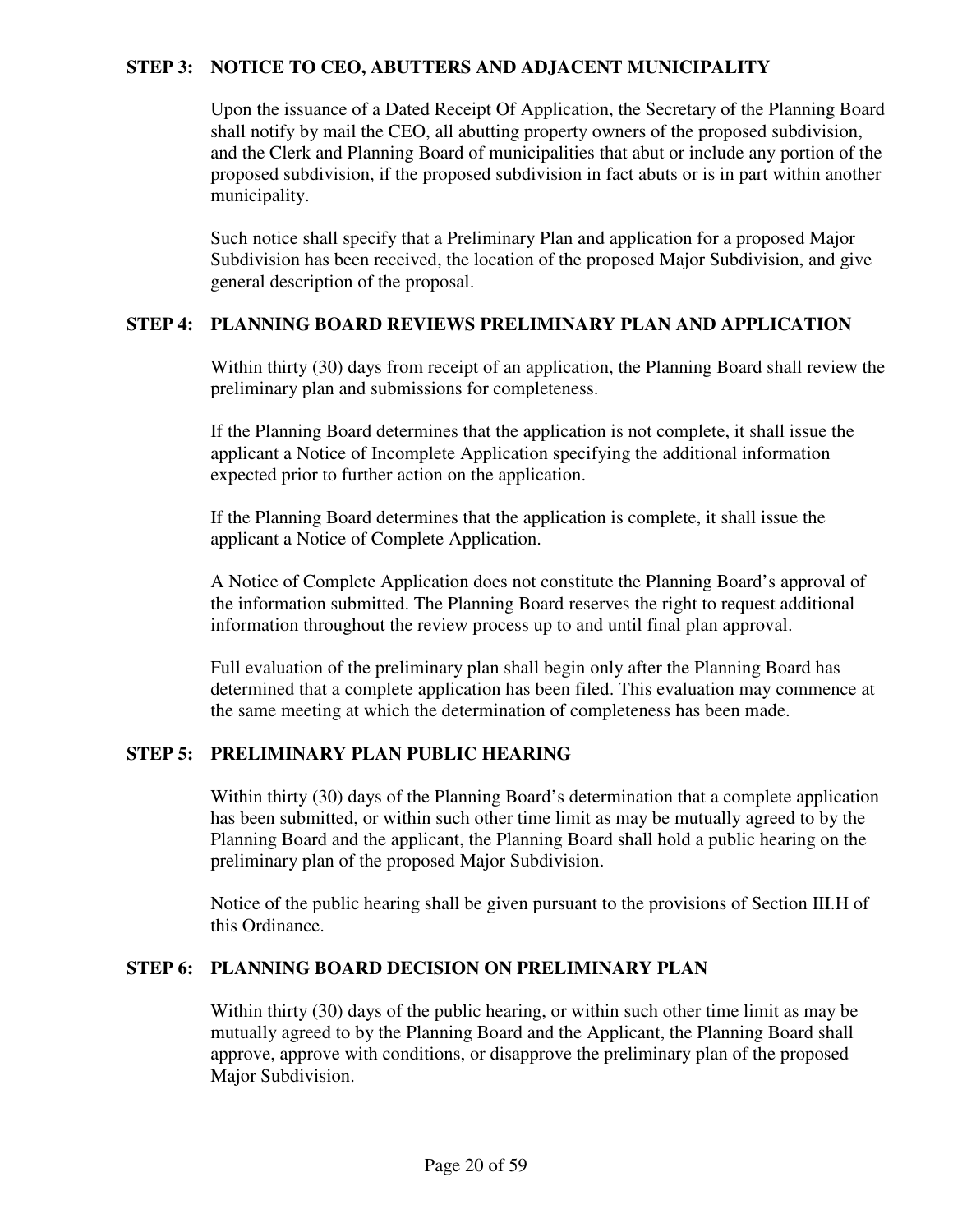In issuing its decision, the Planning Board shall make written findings of fact that the proposed preliminary plan does or does not meet the criteria in Section II of this Ordinance. The Planning Board is not required to sign a preliminary plan.

#### **STEP 7: REQUEST FOR REVIEW OF FINAL PLAN**

 Within six (6) months after approval of a preliminary plan for a Major Subdivision, the applicant shall request, through the Town Clerk, to be placed on the Planning Board's agenda for final plan review.

 Such a request shall be made at least thirty (30) days prior to the next regularly scheduled meeting at which the applicant wishes to be heard.

 Failure to do so within six (6) months of preliminary plan approval shall require that the preliminary plan be re-reviewed as provided in Steps 1 through 6, above.

#### **STEP 8: REVIEW OF SUBMISSION PACKET FOR COMPLETENESS**

 The Planning Board or designee shall not place an applicant on the agenda until determining that the applicant has presented the submission packet required for final plan review of Major Subdivisions by this Ordinance.

 If the Planning Board Chair or designee determines that the submission packet is not complete, the submissions shall be returned to the applicant with a Notice Of Incomplete Submission, specifying the required information found to be missing.

 If the Planning Board Chair or designee determines that the submission packet is complete, he/she shall issue the applicant a Dated Receipt of Application and place the applicant on the agenda of the next regularly scheduled Planning Board meeting.

### **STEP 9: NOTICE TO CEO, ABUTTERS AND ADJACENT MUNICIPALITY OF FINAL PLAN**

Upon the issuance of a Dated Receipt Of Application, the Secretary of the Planning Board shall notify by mail all abutting property owners of the proposed subdivision, and the Clerk and Planning Board of municipalities that abut or include any portion of the proposed subdivision, if the proposed subdivision in fact abuts or is in part within another municipality.

Such notice shall specify that a final plan and application for a proposed Major Subdivision has been received, the location of the proposed Major Subdivision, and give a general description of the proposal.

#### **STEP 10: PLANNING BOARD REVIEWS FINAL PLAN**

Within thirty (30) days from receipt of the final plan, the Planning Board shall notify the applicant in writing either that the final plan is complete or, if the final plan is incomplete, the specific additional action needed to make a complete final plan.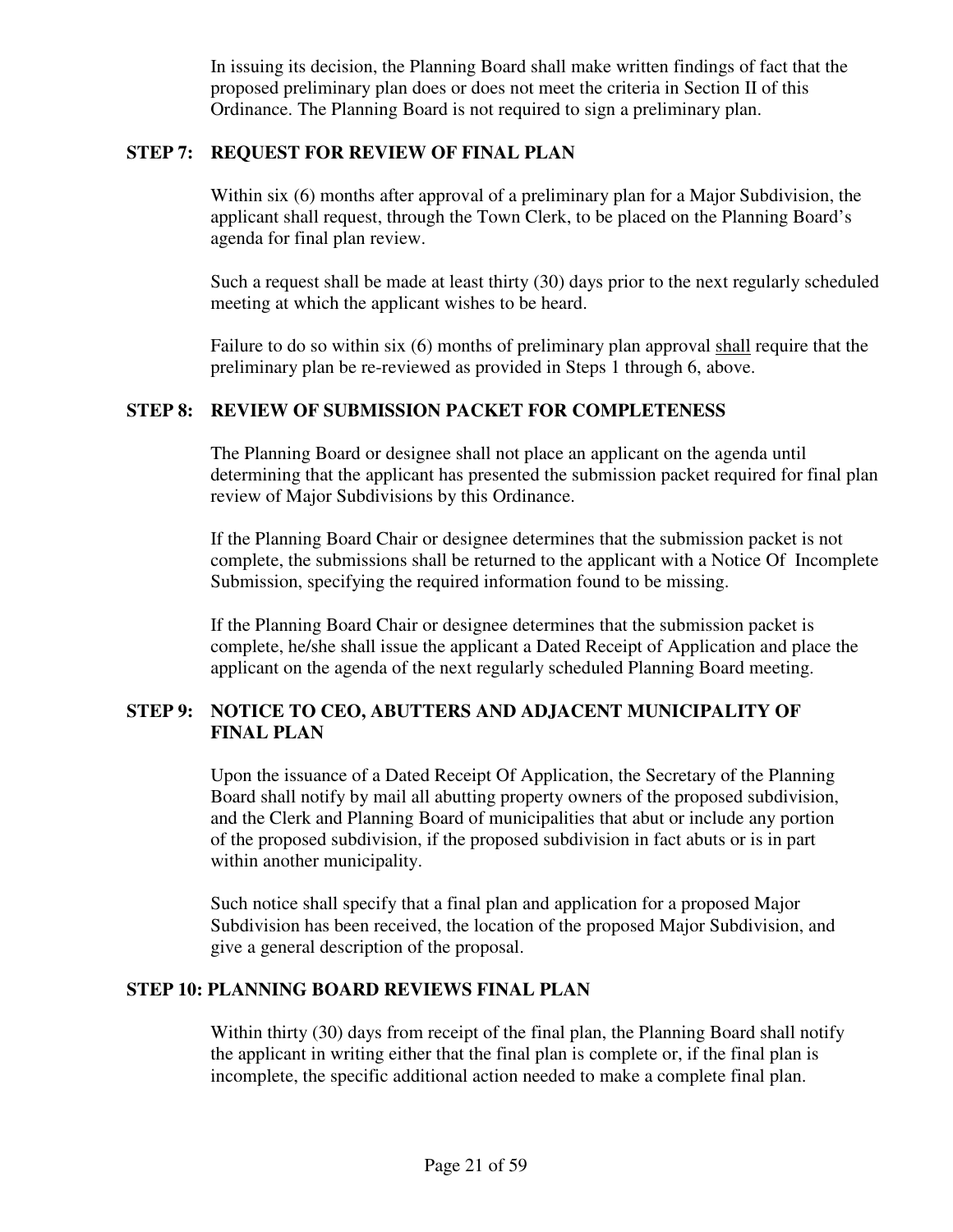### **STEP 11: FINAL PLAN PUBLIC HEARING**

Within thirty (30) days of the Planning Board's determination that a complete application has been submitted, or within such other time limit as may be mutually agreed to by the Planning Board and the applicant, the Planning Board may decide to hold a public hearing on the final plan of the proposed Major Subdivision.

### **STEP 12: PLANNING BOARD DECISION ON FINAL PLAN**

Within sixty (60) days of the Planning Board's determination that a complete application has been submitted, or within thirty (30) days of the public hearing, in the event the Planning Board decides to hold a public hearing, or within such other time limit as may be mutually agreed to by the Planning Board and the Applicant, the Planning Board shall approve, approve with conditions, or disapprove the final plan of the proposed Major Subdivision.

In issuing its decision, the Planning Board shall make written findings of fact and conclusions of law that the proposed final plan does or does not meet the criteria in Section IV of this Ordinance.

### **STEP 13: SIGNATURES**

Upon approving the final plan, those members of the Planning Board voting for approval shall sign two (2) polyester film (mylar) copies and four (4) paper copies of the approved Subdivision Plan. A digital copy of the final plan shall also be submitted to the Planning Board.

### **STEP 14: FILING OF APPROVED FINAL PLAN**

Planning Board Orders and approved final plans for Major Subdivisions shall be filed in the Hancock County Registry of Deeds as specified in Section IX of this Ordinance.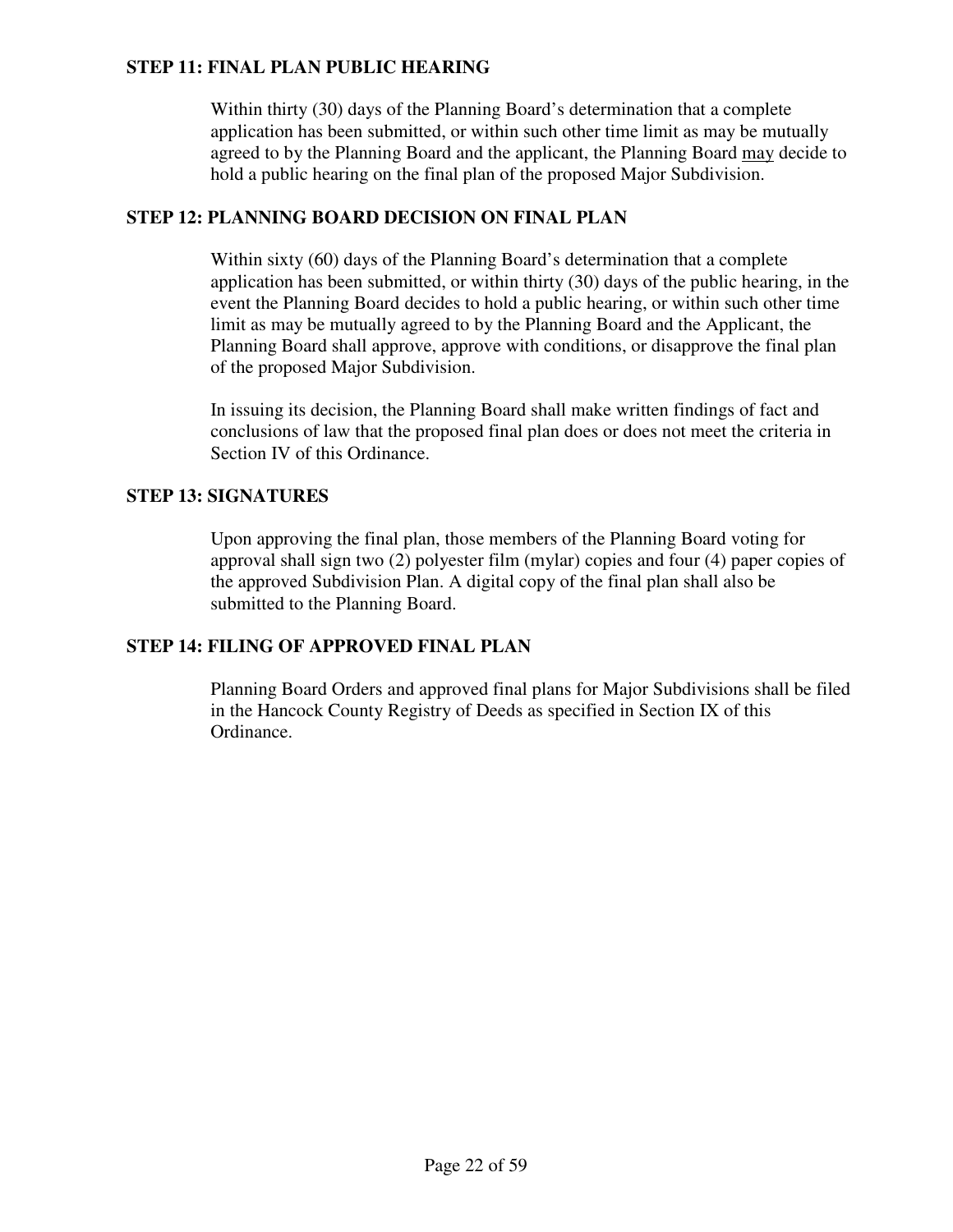# **SECTION IX: FILING PROCEDURES FOR APPROVED SUBDIVISIONS**

### **A. FILING OF PLANNING BOARD ORDERS REQUIRED PRIOR TO SIGNING OF AND FILING OF APPROVED FINAL SUBDIVISION PLANS**

A copy of the Planning Board's Order regarding any Final Subdivision Plans, including the Board's findings of fact and conclusions and any conditions of approval shall be filed, by the applicant, in the Hancock County Registry of Deeds.

The book and page number of such recording shall appear and be referenced on the approved Final Subdivision Plan prior to the recording of such Plan, as set forth in Section C below.

### **B. FILING SECURITY DEPOSIT REQUIRED**

Prior to the Planning Board's signing of the Final Subdivision Plan, the applicant shall provide the Town with a filing security deposit, in the form of a cashier's check made payable to the Town of Hancock as the same may be established from time to time by the Board of Selectpersons, after notice and hearing. (see Fee Schedule)

### **C. SIGNING OF APPROVED FINAL SUBDIVISION PLANS**

Upon receipt of a copy of the recorded Planning Board Order, stamped by the Hancock County Registry of Deeds, and a filing security deposit, the Planning Board shall enter in ink, in the places provided in the Final Subdivision Plan Approval Block, the book and page and/or file numbers where such Planning Board Order is recorded in the Hancock County Registry of Deeds.

After entering the book and page numbers, those members of the Planning Board voting for approval shall sign, their names in ink in the places provided, on two (2) polyester film (mylar) copies and four (4) paper copies of the approved Final Subdivision Plan. One (1) paper copy is for the Planning Board Files and (1) paper copy is for the Tax Assessor.

### **D. FILING OF THE SIGNED SUBDIVISION PLAN**

The applicant will be given the signed original reproducible (mylar) and two (2) signed paper copies of the Final Subdivision Plan. Within ninety (90) days of the date of Planning Board signatures the applicant shall file the reproducible (mylar) and one (1) paper copy with the Hancock registry of Deeds and be responsible for having the second paper copy stamped and dated by the Registry of Deeds and returned to the Town of Hancock.

### **E. FAILURE TO FILE AS REQUIRED TO RESULT IN VOIDING OF APPROVAL AND FORFEITURE OF FILING SECURITY DEPOSIT**

In the event that the applicant fails to file the approved Final Subdivision Plan within the ninety (90) days provided in Section D above, the Planning Board's approval shall be considered void and the filing security deposit forfeited.

### **F. RETURN OF FILING SECURITY DEPOSIT**

Upon receipt from the applicant, of a copy of the approved Final Subdivision Plan, stamped and dated by the Registry of Deeds, the filing security deposit shall be refunded to the applicant by the Town.

### **G. FORFEITED DEPOSITS ACCRUE TO THE TOWN**

 In the event the applicant forfeits his/her filing security deposit, such funds shall accrue to the benefit of the Town.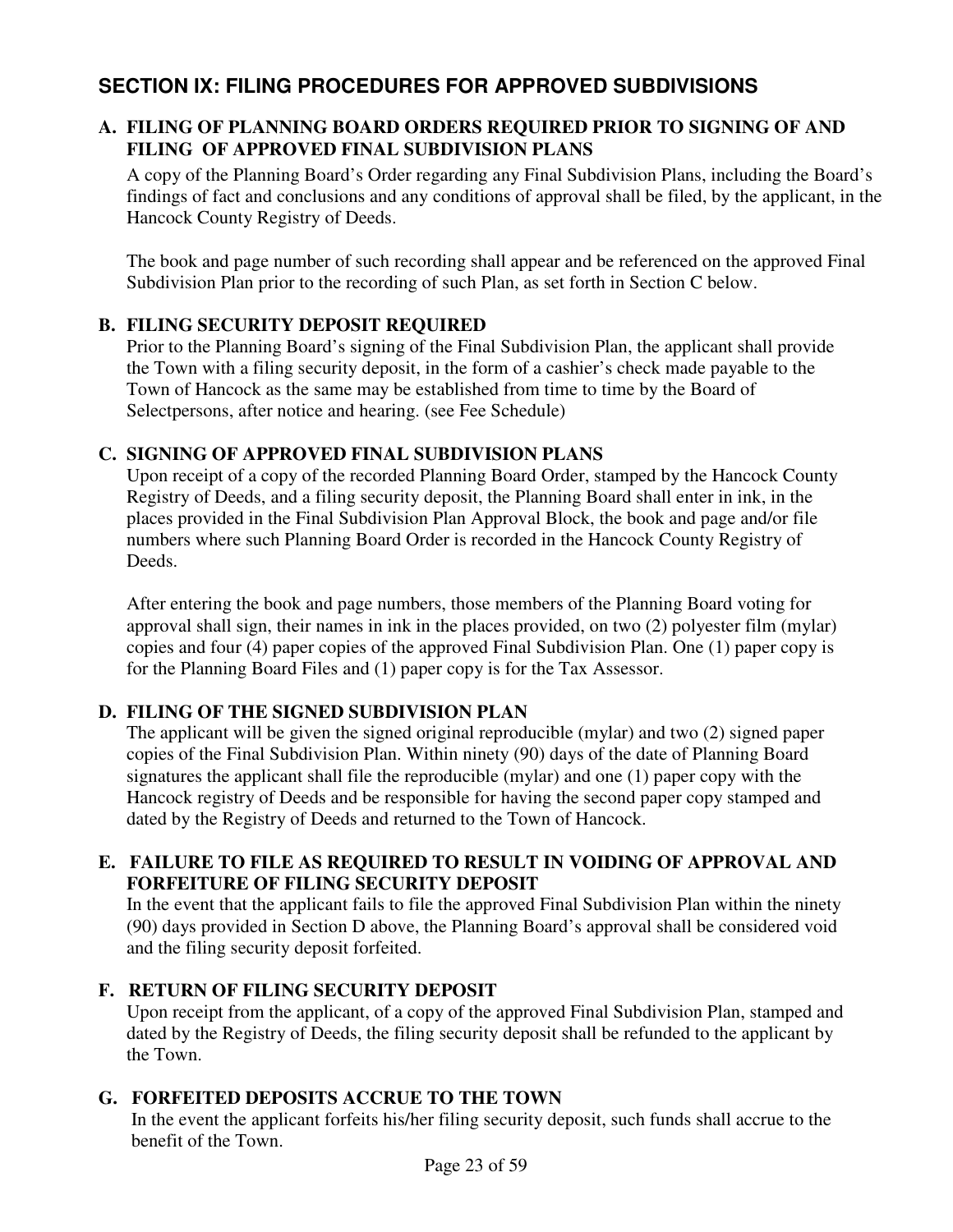# **SECTION X: SUBDIVISION APPLICATION AND ATTACHMENTS**

### **A. APPLICATION FORM**

The application form used in the subdivision review process contained in this Ordinance shall be provided by the Town, filled out by the Applicant and shall include the information required below.

### **B. INFORMATION TO BE SUBMITTED**

The following information shall be included in the application forms submitted to the Planning Board with the final plans for all Minor Subdivisions and with the preliminary plans for all Major Subdivisions:

### 1. INFORMATION REGARDING THE APPLICANT

- a. The name, address, and phone number of the Owner of Record (Applicant).
- b. Information regarding the applicant's right, title, or interest in the parcel proposed to be subdivided.
- c. Information as to whether or not the applicant is a corporation and, if so, whether or not the corporation is licensed to do business in Maine.
- d. The name, address, and phone number of the applicant's authorized agent (if an agent is applying on behalf of applicant).
- e. The name, address, phone number, and registration number of the Land Surveyors, and/or Land Planners employed by the applicant to design the proposed subdivision.
- f. The name, address, and phone number of the individual(s) to whom all communications from the Planning Board should be directed.
- g. Information regarding the applicant's interest in any property abutting the parcel proposed to be divided and that the proposed subdivision plan covers his/her entire, contiguous holdings.

### 2. INFORMATION REGARDING PARCEL PROPOSED TO BE SUBDIVIDED

- a. The book and page numbers from Registry of Deeds, and a copy of the deed describing the parcel proposed to be subdivided.
- b. The tax map and lot numbers from Tax Assessor's Office describing the parcel proposed to be subdivided.
- c. The existing use of the property proposed to be subdivided.
- d. The total acreage of parcel proposed to be divided.
- e. The present zoning of parcel proposed to be subdivided.
- f. Whether or not the parcel proposed to be subdivided is part of a prior approved subdivision.
- g. Whether or not any part of the parcel proposed to be subdivided is within the Shoreland Zone.
- h. Whether or not there are any freshwater wetlands located in whole or in part on the parcel proposed to be subdivided.
- i. Whether or not there are any significant groundwater aquifers located in whole or in part on the parcel proposed to be subdivided.
- j. Whether or not the parcel proposed to be subdivided is in whole or in part located within an identified special flood hazard area.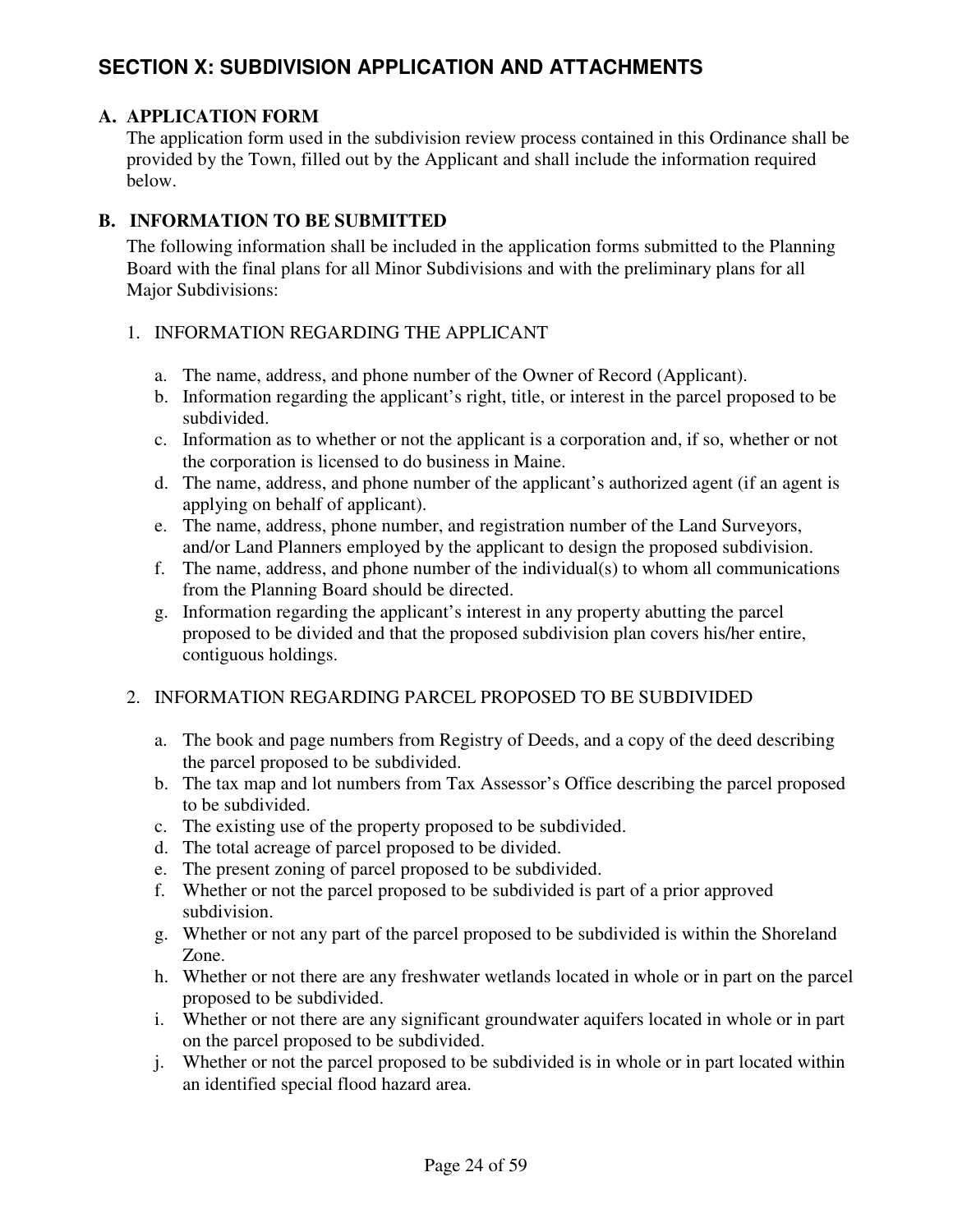- k. Whether or not the parcel proposed to be subdivided has any identified critical natural resources or wildlife habitats located in whole or in part on the parcel proposed to be subdivided.
- l. Documentation of the location of any groundwater contamination risks found on abutting parcels to the proposed subdivision.

### 3. INFORMATION REGARDING PROPOSED SUBDIVISION

- a. Name of the proposed subdivision.
- b. Type of proposed subdivision. (e.g.: residential, commercial, mobile home, mixed, etc.)
- c. Number of lots and/or units proposed. Refer to the Environmental Control Ordinance, Section 5 Land Use Standards B. 7. Dimensional Requirements.
- d. Information regarding proposed methods of disposing of sewage wastes generated by the proposed subdivision.
- e. Information regarding proposed methods of supplying water required by the proposed subdivision.
- f. Information regarding proposed methods of disposing of solid wastes generated by the proposed subdivision.
- g. Information regarding proposed methods of controlling and/or preventing soil erosion and sedimentation resulting from the proposed subdivision.
- h. Information regarding proposed methods of handling changes in storm water and/or surface water drainage patterns resulting from the proposed subdivision.
- i. Information regarding proposed interior subdivision roads.
- j. Information regarding proposed methods of handling traffic volumes projected to be generated by the proposed subdivision.
- k. Estimated dates of starting and completing any proposed construction.
- l. Estimated costs of required and proposed improvements.

### **C. EXHIBITS TO ACCOMPANY SUBDIVISION APPLICATIONS**

In order for the Planning Board to make its required positive findings that the proposed subdivision in fact meets the Criteria of Approval contained in Section IV of this Ordinance, applicants are required to submit clear and sufficient evidence in support of each criteria.

The Planning Board shall from time to time adopt and keep up-to-date specifications of the nature and extent of the evidence it deems necessary to make positive findings with regard to the various criteria of approval.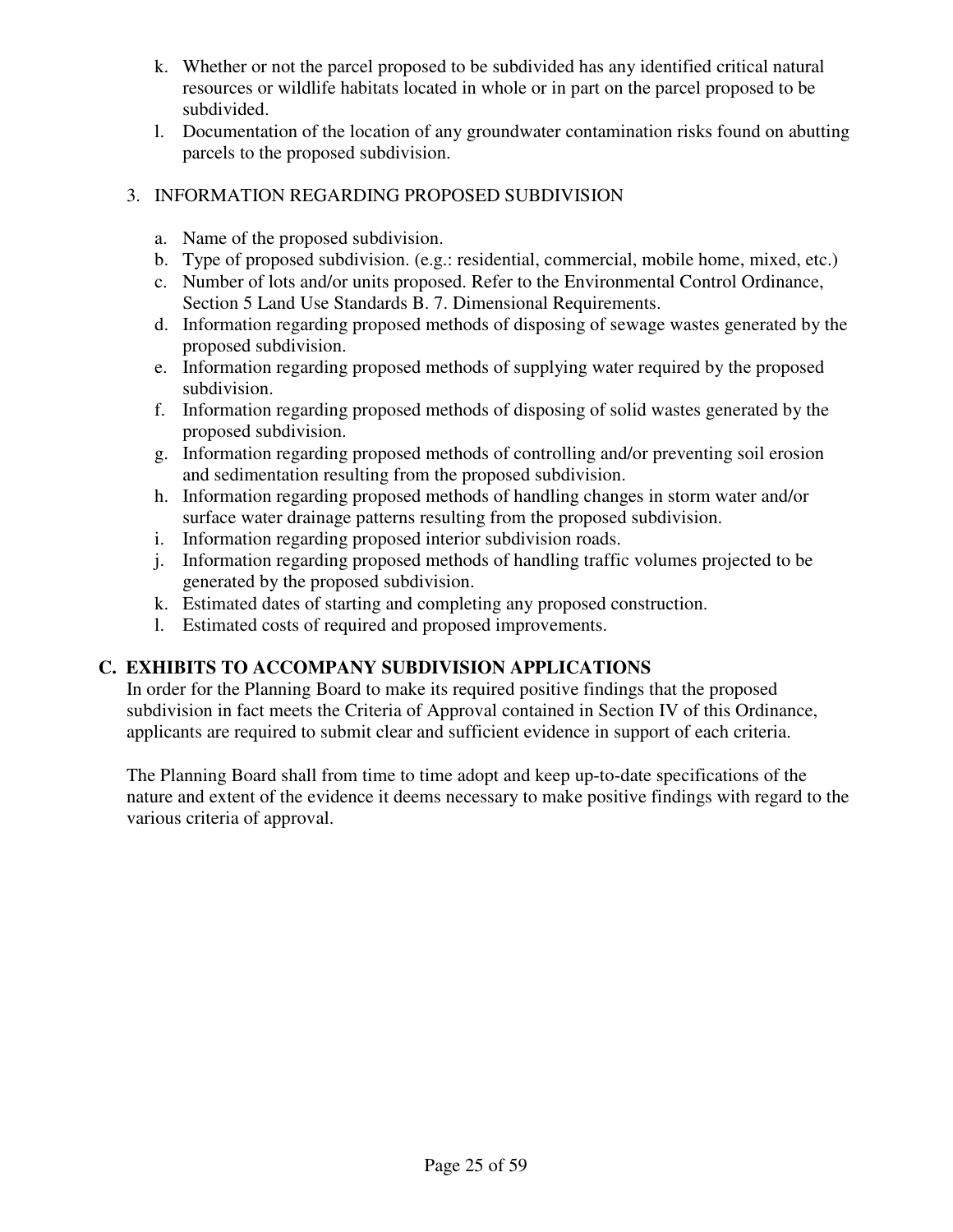# **SECTION XI: SPECIFICATIONS: PRELIMINARY PLANS**

### **A. PRELIMINARY SUBDIVISION PLANS**

Preliminary subdivision plans shall be prepared and submitted to the Planning Board, as follows:

### 1. SHEET SIZE

Preliminary subdivision plans shall be 24 by 36 inches in size, and shall have a margin of two (2) inches outside of the border line on the left side for binding and a one (1) inch margin outside the border along the remaining sides.

### 2. NUMBER OF COPIES TO BE SUBMITTED

Preliminary subdivision plans shall be submitted in eleven (11) sets of one or more maps or drawings, printed or reproduced on paper, this includes one (1) for the Fire Chief's review. Ten (10) copies of the plan(s) reduced to a size of 8 1/2 x 11 inches shall be submitted. In addition, ten (10) copies of the application and required exhibits shall be submitted with the preliminary plans.

### 3. PLAN SCALE

Preliminary subdivision plans shall be drawn to a scale of not more than one hundred feet  $(100')$  to the inch.

### **B. INFORMATION TO BE SHOWN ON PRELIMINARY SUBDIVISION PLANS**

The following information shall be shown on preliminary subdivision plans:

### 1. GENERAL INFORMATION

The proposed name of the subdivision, name of the Town, the date the Plan was prepared, magnetic north point, graphic map scale, names and addresses of the record owner, applicant, and professional or professional firm who prepared the plan.

### 2. BOUNDARY SURVEY

Survey of the boundary lines of the tract, giving complete descriptive data by bearings and distances, made and certified by a licensed professional land surveyor, as being a survey as defined and adopted by the Maine Board of Licensure for Professional Land Surveyors. The type of monument set or found at each parcel corner shall also be shown.

### 3. CONTOUR LINES

 Contour lines at the interval specified by the Board, showing elevations in relation to Mean Sea Level (NGVD).

#### 4. PROPOSED LOT LINES AND LOT NUMBERS

 Proposed lot lines with appropriate dimensions in decimals of a foot and lot areas in square feet and proposed lot numbers.

### 5. EXISTING FOREIGN FEATURES

 The location, names, and widths of existing roads, highways, easements, building lines, parks and other open spaces on or adjacent to the proposed subdivision and the location and size of existing sewers, utility poles, water mains, culverts, other underground utilities and drainage ways on or adjacent to the proposed subdivision.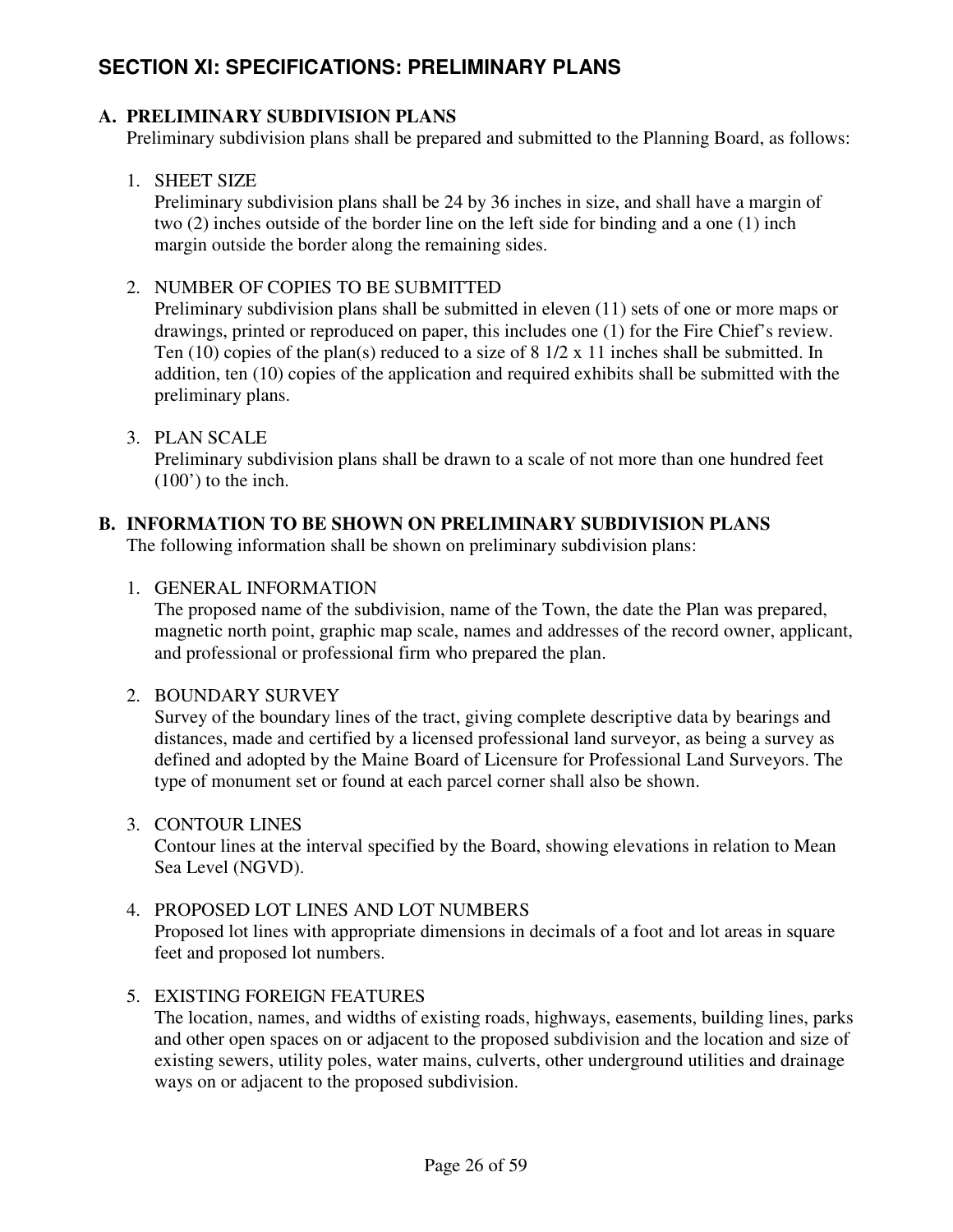### 6. EXISTING NATURAL FEATURES

 The location and configuration of existing waterbodies, watercourses and wetlands on or immediately adjacent to the parcel, the cover types (open field, open shrub, wooded, etc.), and other significant physical features.

### 7. NAMES OF ADJACENT PROPERTY OWNERS

 The names of the owners of record of all abutting properties, including those of any properties directly across and along any existing public road abutting the proposed subdivision.

#### 8. PROPOSED IMPROVEMENTS

 The location, names, and widths of any proposed roads, rights-of-way, easements, building lines, common open spaces associated with the proposed subdivision and the location and size of any proposed sewer lines, sewage disposal areas, water mains, wells, culverts and drainage ways associated with the proposed subdivision.

#### 9. PUBLIC IMPROVEMENTS

 The location and width of any existing and proposed roads or other public improvements, within the subdivision, shown on the Official Map and/or the Comprehensive Plan, if any.

#### 10. COMMON AND/OR PUBLIC AREAS AND FACILITIES

 Identification of all parcels and facilities proposed to be dedicated for common use and/or public ownership and/or use, and the conditions of such dedication and a description of their proposed improvement and management.

#### 11. FLOOD HAZARD AREA BOUNDRIES

 If any portion of the subdivision is in a flood-prone area, the boundaries of such areas and the 100-year flood elevation.

#### 12. EXISTING ZONING

 The names and boundaries of any existing local zoning designations applicable to the property proposed to be subdivided.

#### 13. SURVEYOR/PLANNER'S CERTIFICATION AND SEAL

 The name, signature, registration number, and seal of the land surveyor who prepared the survey and the architect, engineer, or planning consultant who designed the plan.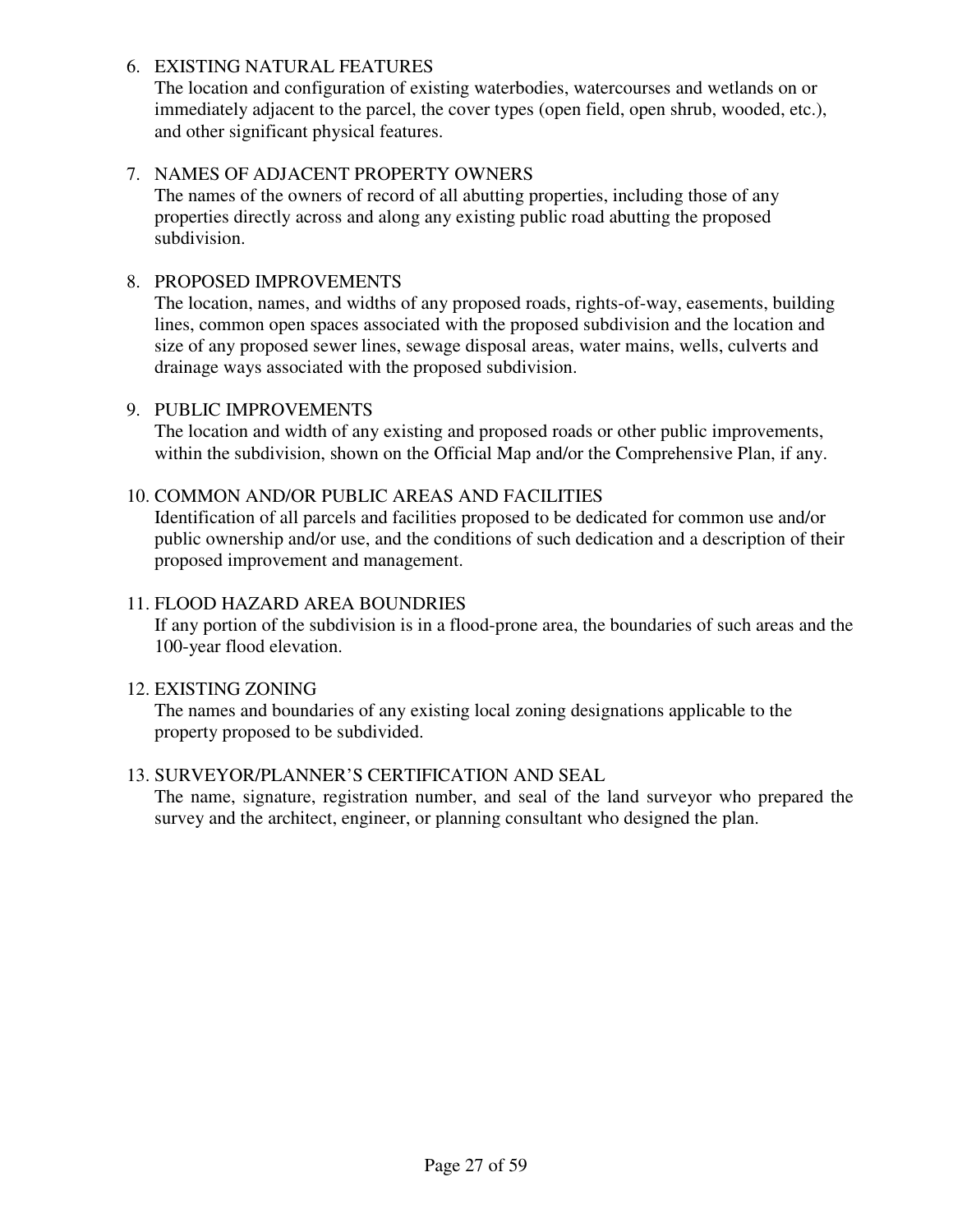# **SECTION XII: SPECIFICATIONS: FINAL SUBDIVISION PLAN**

### **A. FINAL SUBDIVISION PLANS**

Final minor and final major subdivision plans shall be prepared and submitted to the Planning Board, through the Town Clerk, in the same manner as required for preliminary subdivision plans in Section XI.

### **B. INFORMATION TO BE SHOWN ON FINAL SUBDIVISION PLANS**

In addition, the following shall be shown on all final subdivision plans:

#### 1. FINAL PLAN APPROVAL BLOCK

An approval block to record the approval of the final plan shall be permanently affixed to final minor and final major subdivision plans and shall read as follows:

| <b>APPROVAL BLOCK</b>                                                                                                                                                                                                                                                           |
|---------------------------------------------------------------------------------------------------------------------------------------------------------------------------------------------------------------------------------------------------------------------------------|
| This subdivision Plan has been approved with/without conditions by the Hancock Planning Board in<br>accordance with Title 30-A, MRSA, Section 4401, et seq.                                                                                                                     |
| Approved lots may be sold or leased only in accordance with all applicable terms and conditions<br>included in and/or attached to the written Order issued by the Planning Board on //, and recorded<br>in the Hancock County Registry of Deeds in Book ________ on page ______ |
| Signed                                                                                                                                                                                                                                                                          |
|                                                                                                                                                                                                                                                                                 |
|                                                                                                                                                                                                                                                                                 |
| <u> 1980 - Johann Barbara, martxa al III-lea (h. 1980).</u>                                                                                                                                                                                                                     |
|                                                                                                                                                                                                                                                                                 |
|                                                                                                                                                                                                                                                                                 |
|                                                                                                                                                                                                                                                                                 |
|                                                                                                                                                                                                                                                                                 |
|                                                                                                                                                                                                                                                                                 |
|                                                                                                                                                                                                                                                                                 |
|                                                                                                                                                                                                                                                                                 |

### 2. 9-1-1 LOT NUMBERING SYSTEM

Lines or dots in the center of the streets every fifty (50) feet so as to aid in assignment of numbers to structures subsequently constructed.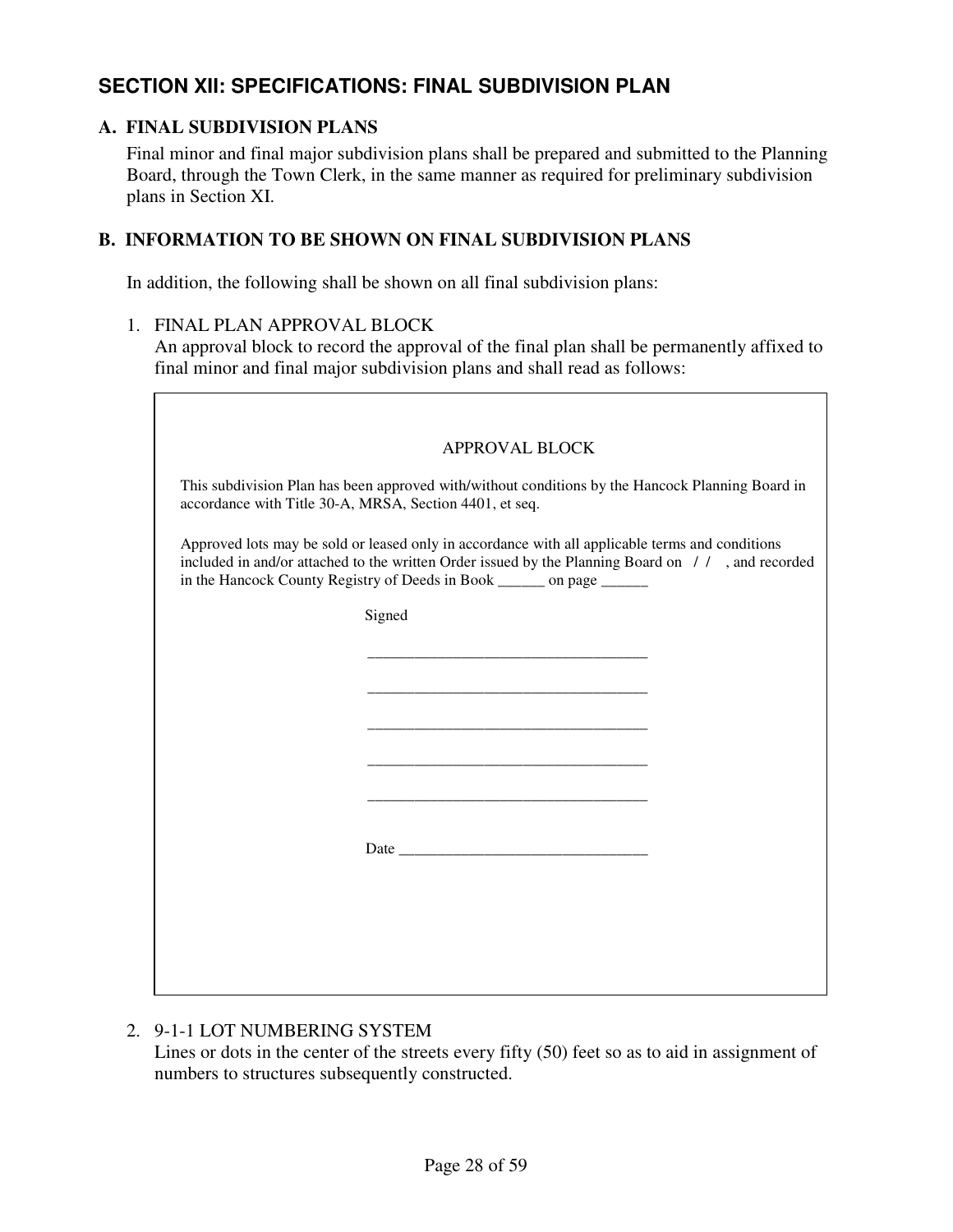# **SECTION XIII: APPLICATION FEES AND TECHNICAL REVIEW ACCOUNT**

#### **A. ORDINANCE FEE**

The non-refundable fee for each copy of this Ordinance is the cost of reproduction per copy, as the same may be established from time to time by the Board of Selectpersons, after notice and hearing. Copies of the Ordinance will be available for review at the Town Office. (see Fee Schedule)

#### **B. PRE-APPLICATION CONFERENCE/SKETCH PLAN AND APPLICATION PROCESSING FEES**

The Pre-Application and Application Processing Fees are required to cover the administrative handling costs associated with subdivision review under this Ordinance.

The non-refundable fee to accompany Pre-Application Conference/Sketch Plan and Preliminary Plan applications of Subdivisions as the same may be established from time to time by the Board of Selectpersons, after notice and hearing. The fee shall reflect the reasonable cost of processing, review, regulation and supervision of the application. (see Fee Schedule)

#### **C. TECHNICAL REVIEW ACCOUNT**

In addition to the fees for copies of the Ordinance, Pre-Application Conference/Sketch Plan, and Application Processing Fees, the applicant shall pay a separate fee per lot or dwelling unit as the same may be established from time to time by the Board of Selectpersons, after notice and hearing. (see Fee Schedule) This fee to be deposited in a special account designed for the particular subdivision application, to be used by the Planning Board for hiring independent consulting or legal services to review the application.

This Technical Review Fee shall be paid prior to the start of the Planning Board's review of the Final Plan of a Minor Subdivision or the Preliminary Plan of a Major Subdivision.

 This fee shall be paid to the Town of Hancock and the purpose of the fee shall be clearly indicated on the receipt for same. The town shall deposit this fee in a special bank account which is separate and distinct from all other Planning Board and Town accounts.

If the balance in this account is drawn down by 50% or more, the Board shall notify the applicant, and require that an additional fee per lot or dwelling unit be deposited by the applicant as the same may be established from time to time by the Board of Selectpersons, after notice and hearing. (see Fee Schedule) The Board shall continue to notify the applicant and require an additional fee per lot or dwelling unit as set by the Board of Selectpersons to be deposited as necessary whenever the balance of the account is drawn down by 50% of the original deposit.

Any Balance in the account remaining, after the approval of the subdivision, shall be returned to the applicant.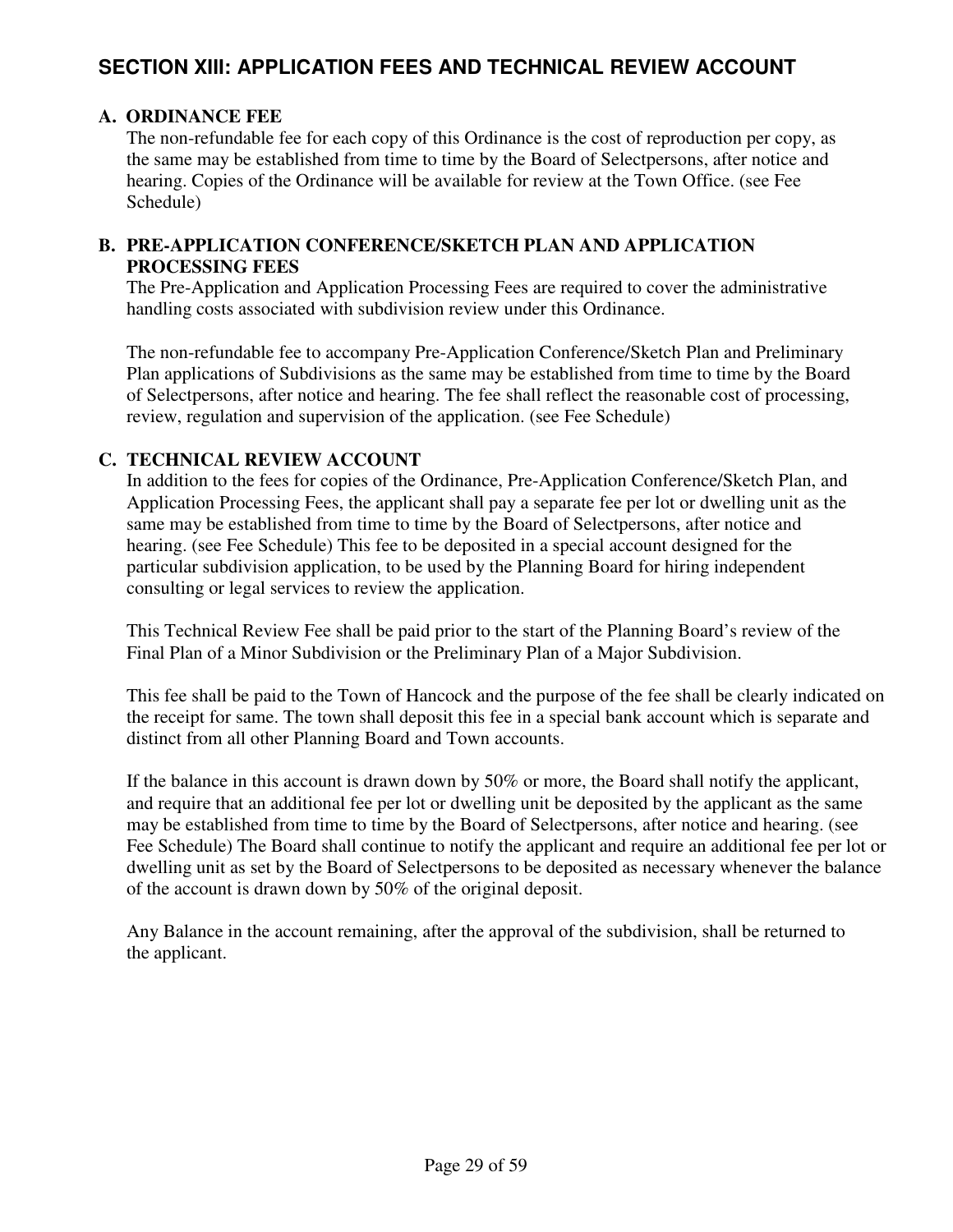# **SECTION XIV: REVISION OF APPROVED PLANS AND TRANSFERS OF APPROVAL**

### **A. REVISION OF APPROVED SUBDIVISION PLANS**

Any application for subdivision approval which constitutes a revision or amendment to a final subdivision plan, which has been previously approved, shall indicate that fact on the application and shall identify the original subdivision being revised or amended.

Applications for revisions to existing plans shall comply with all of the fees, procedural requirements, and submissions required of this Ordinance for their classification.

The Planning Board shall make findings of fact and conclusions of law that the proposed revisions do or do not meet the applicable criteria of approval provided in Section IV.

#### **B. TRANSFER OF SUBDIVISION APPROVAL**

If the transfer in ownership of any approved subdivision involving public improvements or private road construction is anticipated prior to the successful completion of such improvements, the owner shall notify the Planning Board. The new owner shall be required to submit a subdivision plan amendment to the Planning Board for its review and action.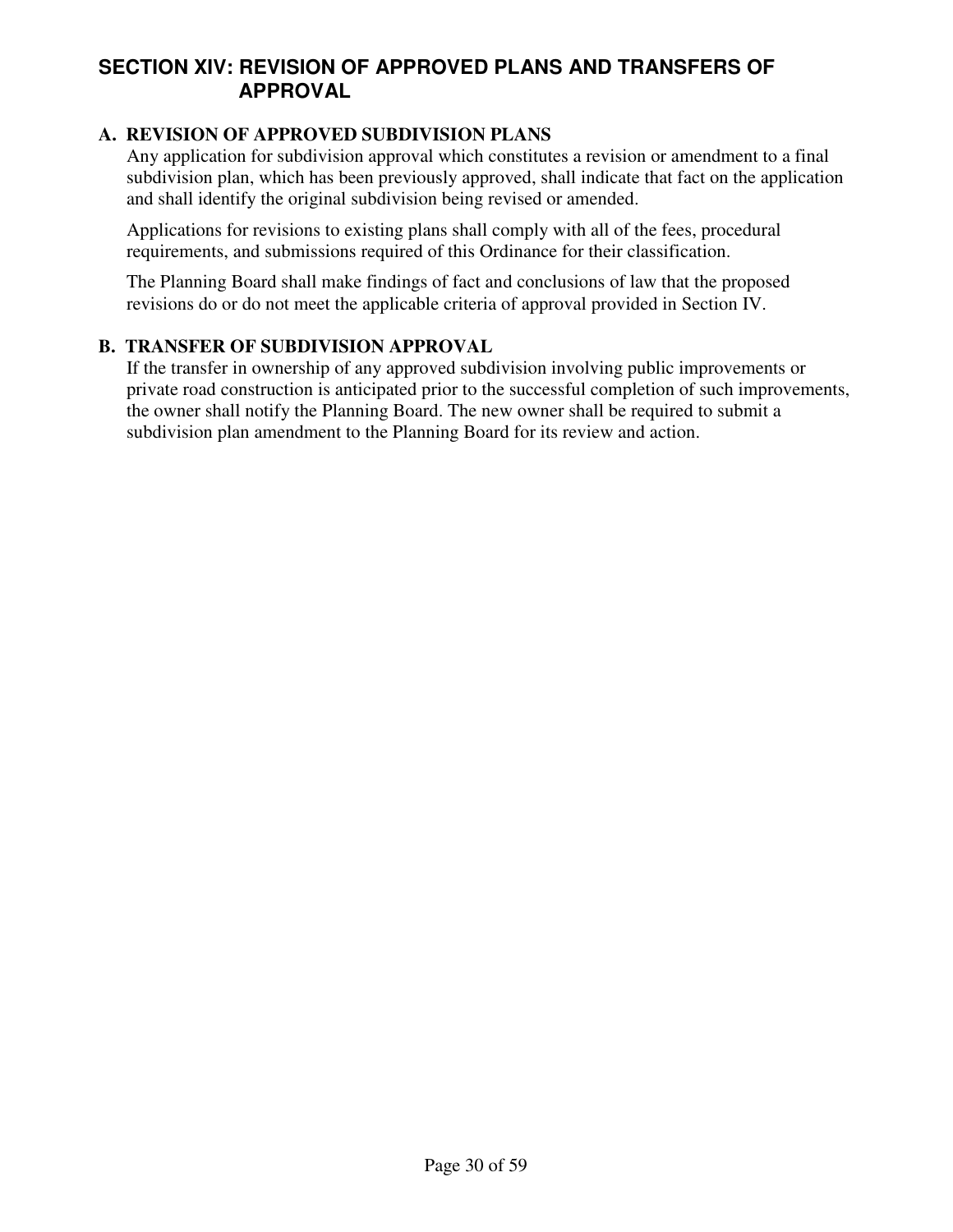# **SECTION XV: ADDITIONAL REQUIRED IMPROVEMENTS**

The following improvements are required for all subdivisions, unless waived by the Board in accordance with provisions of this Ordinance.

### **A. MOUMENTS**

Development boundary corners and angle points, as well as all lot boundary corners and angle points shall be marked by suitable permanent monumentation including, but not limited to the following:

- a. A granite monument;
- b. A concrete monument;
- c. An iron pin; or
- d. A drill hole in ledge.

### **B. WATER SUPPLY**

- 1. The Board may allow the use of individual wells or a private central water supply system.
- 2. When a development is to be served by a central water supply system, the complete supply system, including any required fire ponds and dry hydrants, shall be installed at the expense of the subdivider.
- 3. If a central water supply system is provided by the developer, the location and protection of the source as well as the design, construction, and operation of the system shall conform to the standards of the Maine Rules Relating to Drinking Water.
- 4. The applicant shall construct ponds and dry hydrants to provide for adequate water storage for fire-fighting purposes. An easement shall be granted to the Town granting access to the dry hydrants where necessary. The Board may waive the requirement for fire ponds only upon the submittal of evidence that soil types in the development will not permit their construction, or that a nearby water supply is deemed available and adequate for fire-fighting purposes by the Hancock Fire Department.

### **C. SUBSURFACE WASTEWATER DISPOSAL**

- 1. The applicant shall submit evidence of soil suitability for subsurface sewage disposal prepared by a Maine Licensed Site Evaluator in full compliance with the requirements of the State of Maine Subsurface Wastewater Disposal Rules. In addition, on lots in which the limiting factor has been identified as being within 24 inches of the surface, a second site with suitable soils shall be shown as a reserve area for future replacement of the disposal area. The reserve area shall be shown on the plan and restricted so as not to be built upon.
- 2. In a proposed subdivision, disposal areas shall not be permitted on soils or on a lot which requires a New System Variance from the Subsurface Wastewater Disposal Rules.
- 3. For proposed subdivisions in the Aquifer Protection Overlay Zone, refer to the Environmental Control Ordinance, Section 5: Land Use Standards (General) B. 32. Uses Prohibited on or Adjacent to Aquifers, a. 4.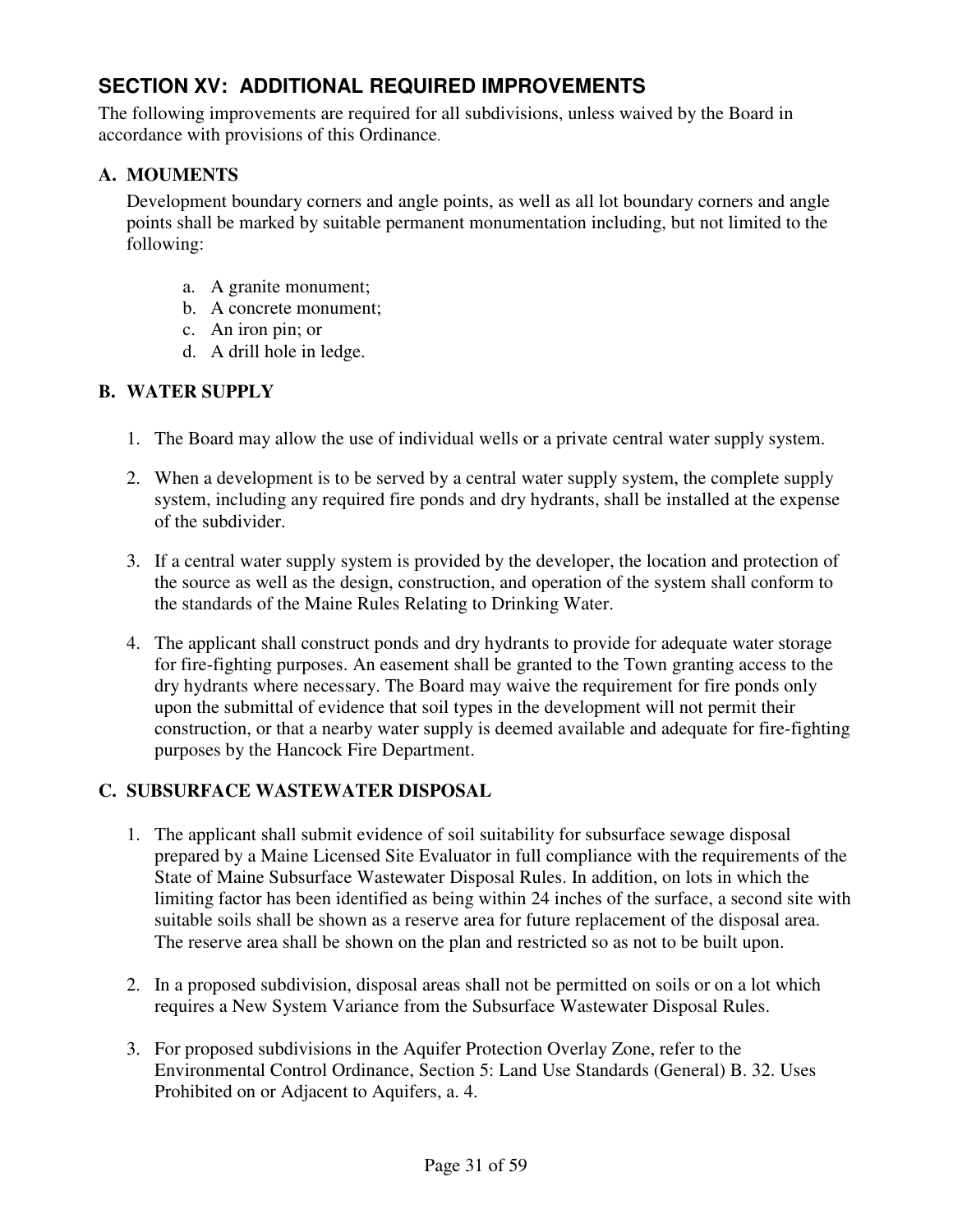### **D. SURFACE DRAINAGE**

- 1. Where a development is traversed by a stream, river, or surface water drainage-way, or where the Board feels that surface water runoff to be created by the subdivision should be controlled, there shall be provided easements or drainage rights-of-way with swales, culverts, catch basins or other means of channeling surface water within the subdivision and over other properties. The surface water management system shall be designed by a Registered Professional Engineer.
- 2. Drainage easements for existing water courses or proposed drainage ways of adequate dimension conforming substantially with the lines of existing natural drainage, shall be provided and indicated on the Plan.
- 3. The developer shall provide a statement from a qualified professional that the proposed development will not create erosion, drainage or runoff problems either in the development or in other properties. Where the peak runoff from the development onto other properties is increased either in volume or duration, easements from the abutting property owners, allowing such additional discharge shall be obtained.
- 4. A surface water drainage plan, showing ditching, culverts, storm drains, easements, and other proposed improvements, meeting the standards of Section XXI, shall be submitted.

### **E. SOLID WASTE DISPOSAL**

All new subdivisions, where four (4) or more lots abut a private road, must provide a properly screened or buffered dumpster. The maintenance of same shall be the responsibility of the developer or the homeowners association.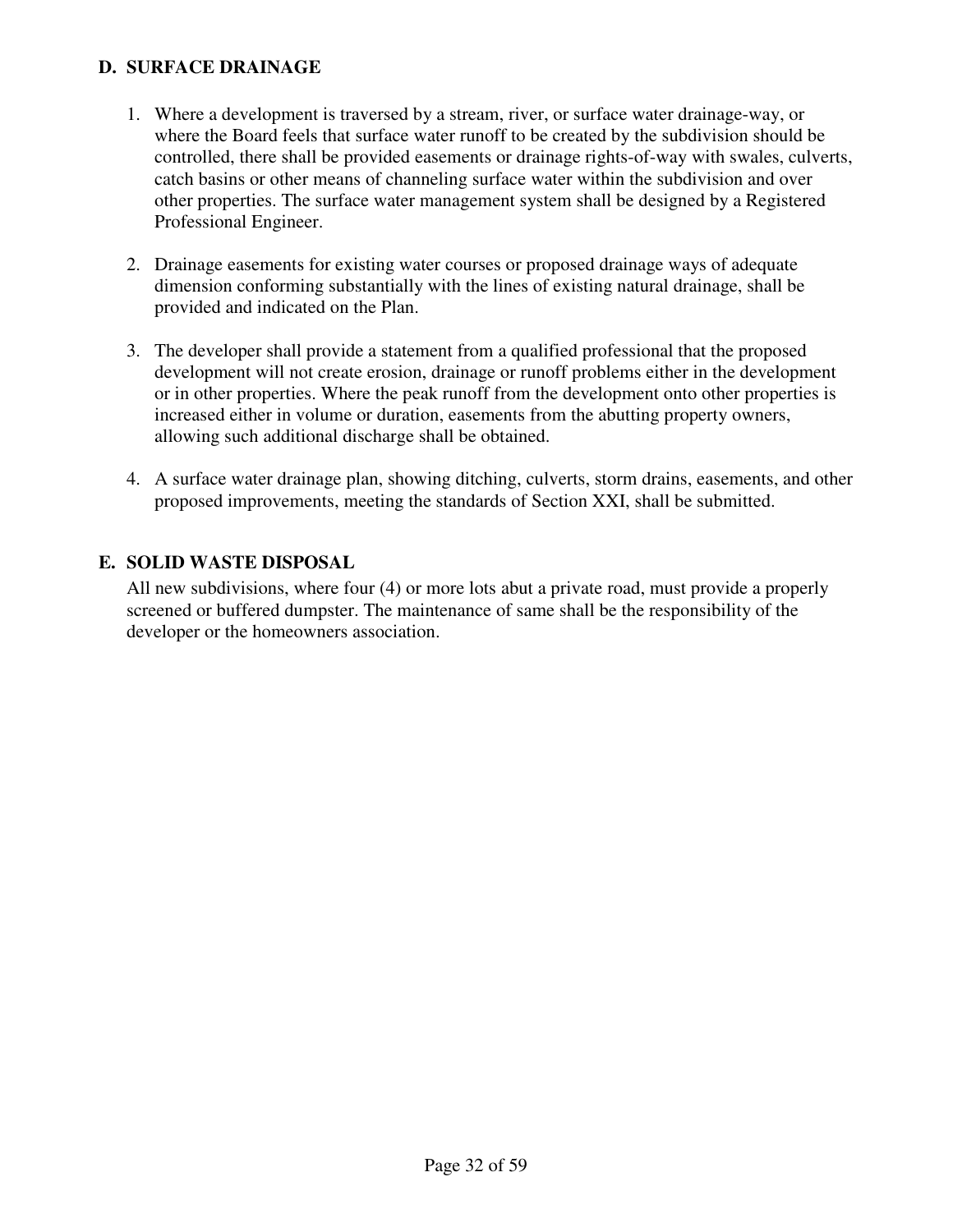# **SECTION XVI: DEDICATION AND MAINTENANCE OF COMMON OPEN SPACE AND SERVICES**

### **A. DEDICATION**

- 1. All common land in subdivisions shall be owned jointly or in common by the owners of the dwelling units by means of a homeowners' association, or by an association which has as its principal purpose the conservation or preservation of land in essentially its natural condition, or by the Town.
- 2. Further subdivision of the common land or its use for other than non-commercial recreation or conservation purposes, except for easements for utilities, shall be prohibited. Structures and buildings accessory to non-commercial recreational or conservation uses may be erected on the common land, except where prohibited.
- 3. The common open space shall be shown on the Final Plan of the proposed subdivision with appropriate notation on the plan to indicate that:
	- a. It shall not be used for future building lots; and
	- b. A part or all of the common open space may be dedicated for acceptance by the municipality or other organization acceptable to the Board.

### **B. MAINTENANCE OF COMMON SPACE IN SUBDIVISIONS**

- 1. If any or all of the common open space are to be reserved for use by the residents, the bylaws of the proposed homeowners' association shall specify maintenance responsibilities and shall be submitted to the Board prior to Final Plan approval.
- 2. The form of the covenants for mandatory membership in the homeowners association setting forth the owners' right, interests, and privileges in the association and common property shall be reviewed and approved by the Planning Board, perhaps in consultation with the Town Attorney, and shall be included in the deed for each lot or dwelling.
- 3. The homeowners' association shall have the responsibility of maintaining the common property unless or until dedication is accepted by the municipality or other organization acceptable to the Board.
- 4. The association shall levy annual charges against all owners of dwelling units to defray the expenses connected with the maintenance of common property and tax assessments.
- 5. The developer or subdivider shall maintain control of the common property, and be responsible for its maintenance until the association or the Town assumes that maintenance responsibility.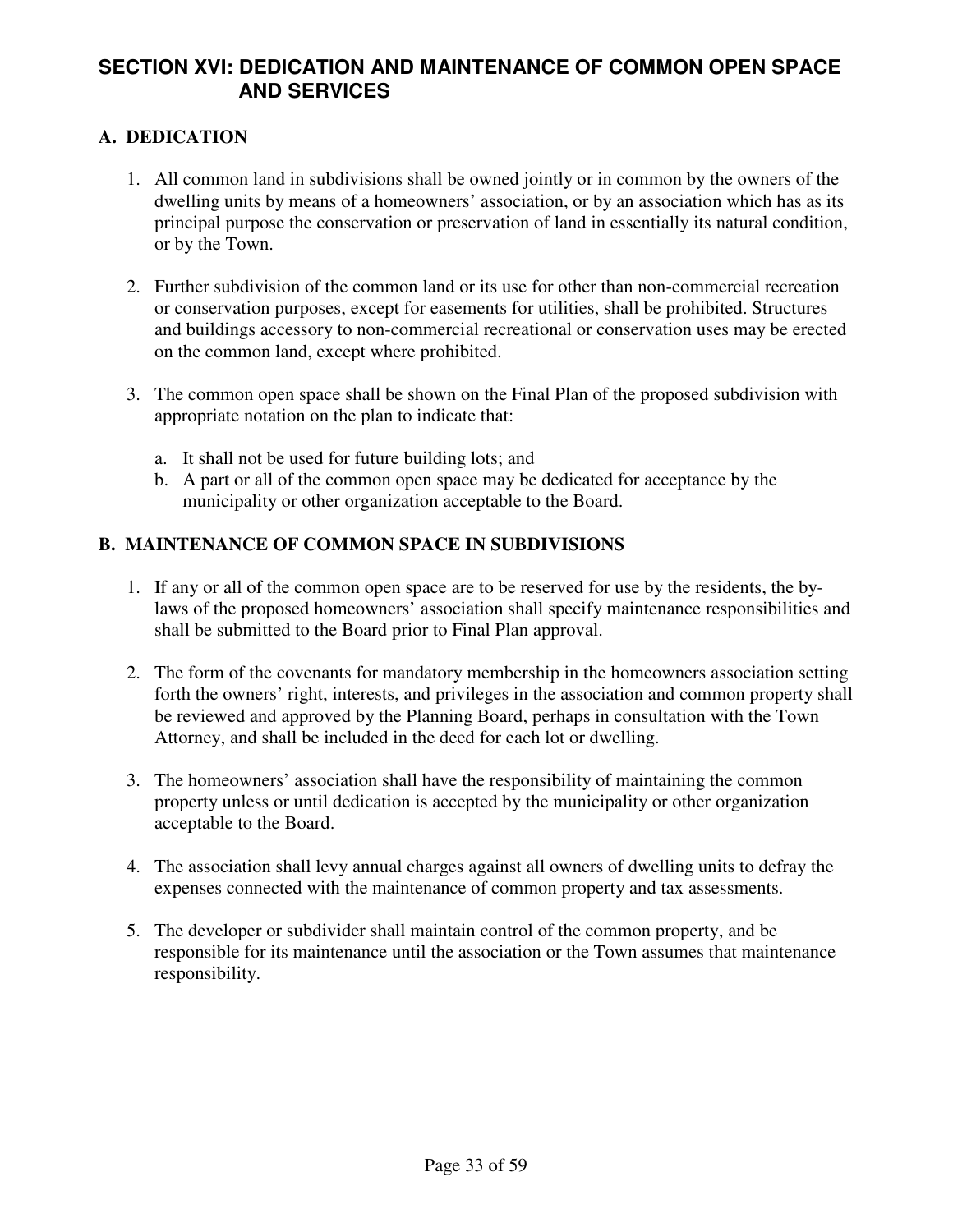# **SECTION XVII: VIOLATIONS AND ENFORCEMENT**

### **A. RECORDING OF SUBDIVISION PLAN WITHOUT PRIOR APPROVAL PROHIBITED**

No plan of a division of land within the municipality which would constitute a subdivision under this Ordinance shall be recorded in the Registry of Deeds until a Final Plan has been approved by the Board in accordance with this Ordinance.

#### **B. CONVEYANCE WITHOUT RECORDING PROHIBITED**

No person may sell, lease, develop, build upon or convey for consideration, or offer or agree to sell, lease, develop, build upon or convey for consideration and land in a subdivision which has not been approved by the Board and recorded in the Registry of Deeds.

#### **C. CONVEYANCE OF LOTS NOT SHOWN ON FINAL PLAN PROHIBITED**

 No person may sell, lease, develop, build upon or convey for consideration, or offer or agree to sell, lease, develop, build upon or convey for consideration and land in an approved subdivision which is not shown on the Final Plan as a separate lot.

### **D. UTILITY HOOKUPS PRIOR TO APPROVAL PROHIBITED**

No public utility, water district, sanitary district or any utility company of any kind shall serve any lot in a subdivision for which a Final Plan has not been approved by the Board.

#### **E. DEVELOPMENT PRIOR TO APPROVAL PROHIBITED**

Development of a subdivision or project requiring approval under this Ordinance, without Board approval shall be a violation. Development includes grading or construction of roads, grading of land or lots, or construction of buildings which require a Final Plan approved as provided in this Ordinance.

### **F. ROAD COMPLETION PRIOR TO OCCUPANCY REQUIRED**

No unit in a multi-family development shall be occupied before the road upon which the unit is accessed is completed in accordance with this Ordinance.

### **G. FAILURE TO COMPLY WITH CONDITIONS OF APPROVAL**

Failure to comply with any conditions of approval shall be construed to be a violation of this Ordinance and shall be grounds for revoking the approved development plan, initiating legal proceedings to enjoin construction, development or any specific activity violating the conditions of permit approval or applying the legal penalties provided herein.

### **H. NUISANCES**

Any violation of this Ordinance shall be deemed a nuisance.

### **I. CODE ENFORCEMENT OFFICER**

It shall be the duty of the Code Enforcement Officer to enforce the provisions of this Ordinance. If the Code Enforcement Officer shall find that any provision of this Ordinance is being violated, the person or persons responsible for such violation, the Town Select Board and the Planning Board, shall be notified in writing, including the nature of the violation and ordering the action necessary to correct it, including the discontinuance of illegal use of land, buildings, or structures, and abatement of nuisance conditions. A copy of such notice shall be maintained as a permanent record.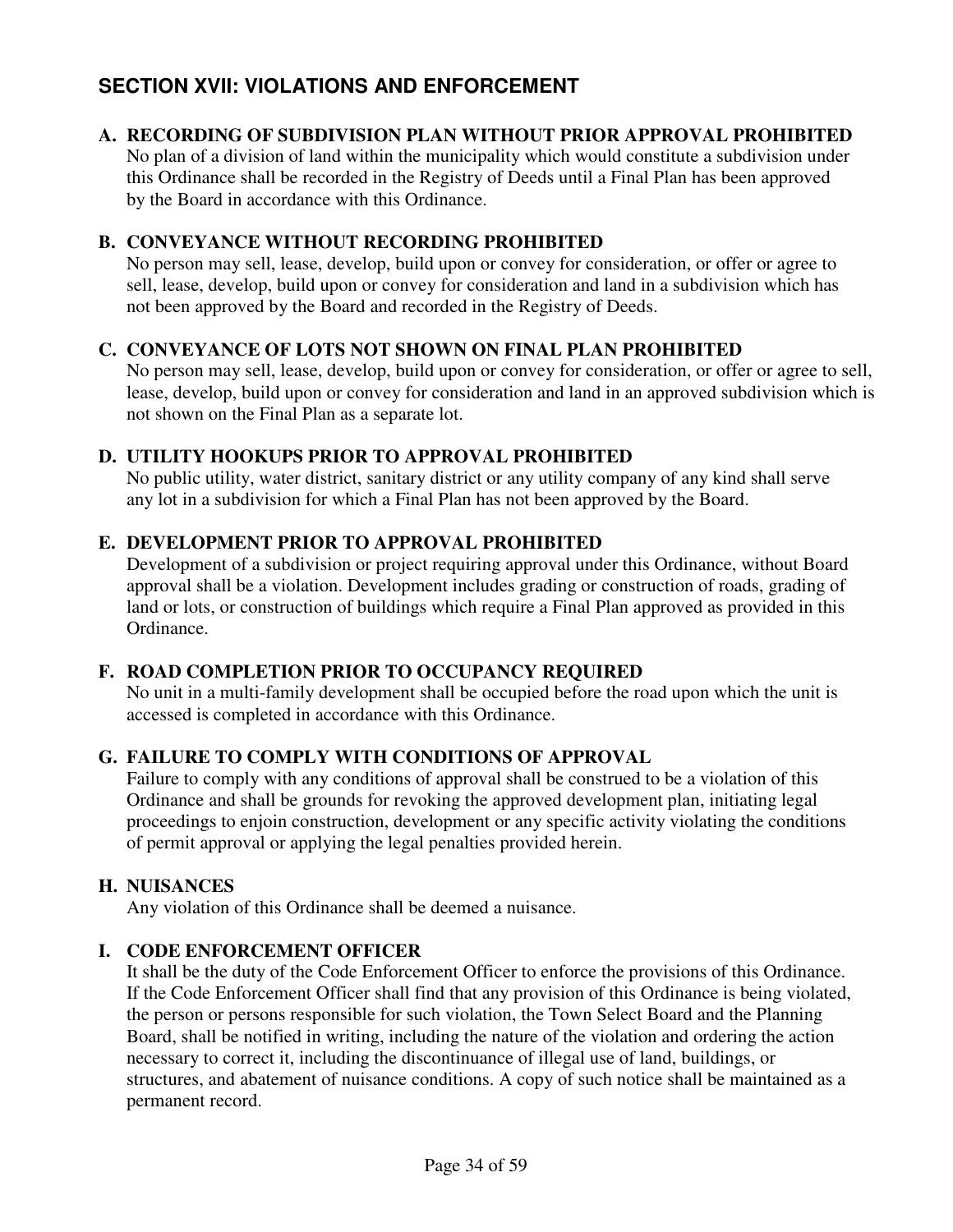### **J. LEGAL ACTIONS**

When there is a violation of this Ordinance, the Select Board, upon notice from the Code Enforcement Officer, is hereby authorized and directed to institute any and all actions and proceedings, either legal or equitable, including seeking injunctions of violations and the imposition of fines, that may be appropriate or necessary to enforce the provisions of this Ordinance in the name of the Town. The Code Enforcement Officer, upon certification, is hereby authorized to represent the Town in District Court pursuant to Title 30-A, MRSA, Sec. 4451 et seq., as amended. In any case, the Town Attorney may prosecute such actions.

### **K. FINES AND FEES**

Any violation of this Ordinance is punishable pursuant to Title 30-A, MRSA, section 4452, as amended. The provisions of that statute governing fines and fees is expressly applicable to violations under this Ordinance. Each day such violation is continued is a separate offense. All such fines shall accrue to the Town.

### **L. CONTRACTOR LIABILITY**

Any contractor involved in any activity regulated by the provisions of this Ordinance may be held liable for violating this Ordinance if the necessary permits and/or approvals for such activity have not been obtained.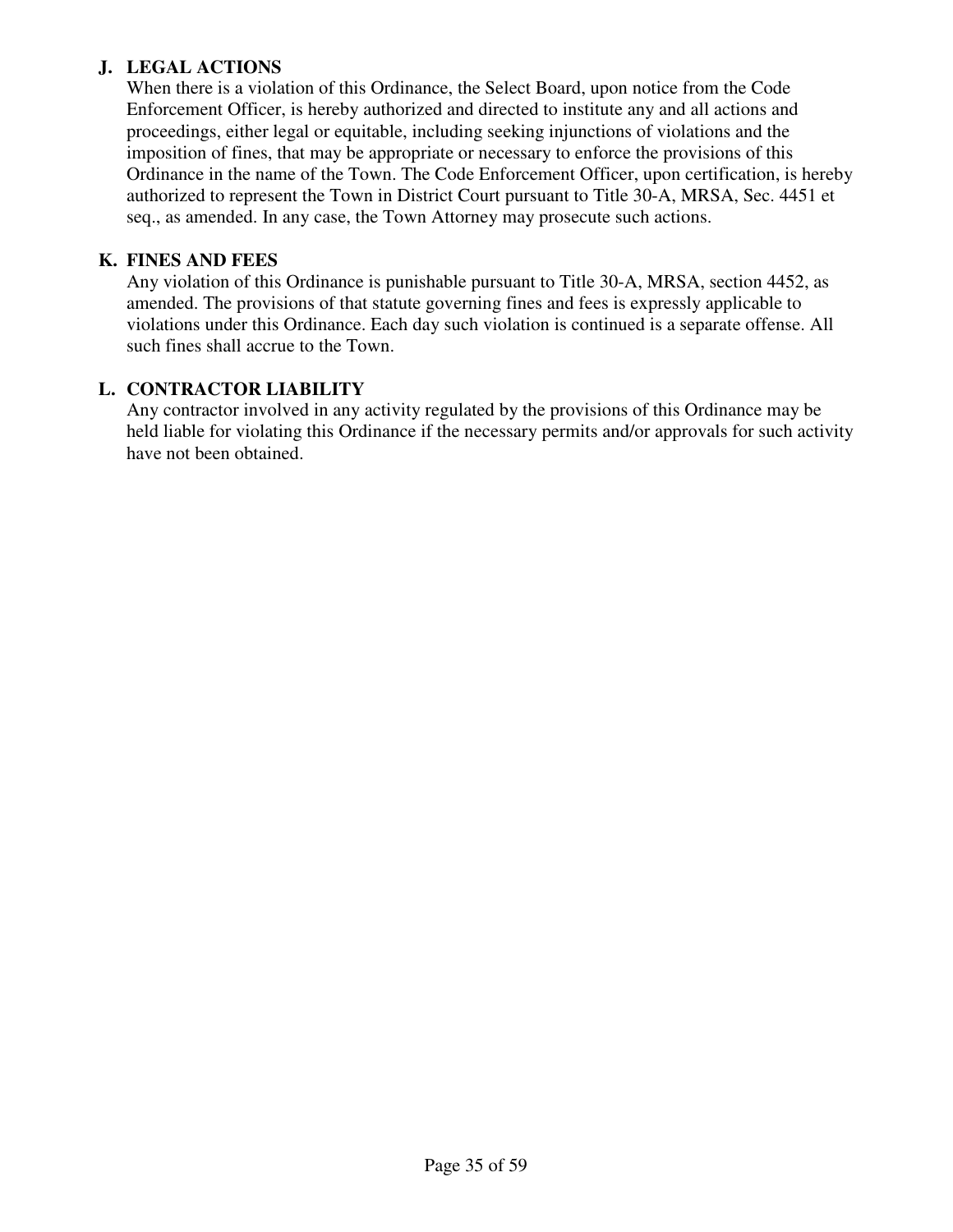# **SECTION XVIII: GENERAL PERFORMANCE STANDARDS**

In reviewing applications submitted pursuant to this Ordinance, the Board shall consider the following performance standards and make written findings that each has been met prior to issuing final approval.

### **A. CONFORMANCE WITH COMPREHENSIVE PLAN**

All proposed subdivisions shall be in conformance with the Comprehensive Plan and Policy Statements of the Town and with the provisions of all pertinent local ordinances and regulations, State and Federal laws and regulations.

### **B. RELATIONSHIP TO MUNICIPAL SERVICES**

The proposed development shall not have an unreasonable adverse impact on the municipal services including municipal road systems, fire department, police department, sewer and water systems, solid waste program, schools, open spaces, recreational programs and facilities, and other municipal services and facilities.

### **C. PRESERVATION AND ENHANCEMENT OF THE LANDSCAPE**

The landscape shall be preserved in its natural state insofar as reasonably practicable by minimizing tree removal, disturbance of soil, and retaining existing vegetation during construction. After construction is completed, landscaping shall be planted that will define, soften or screen the appearance of off-street parking areas, buildings and other structures from the public right-of-way and abutting properties in order to enhance the physical design of the proposed development, and to minimize the encroachment of the proposed uses on neighboring land uses.

### **D. RELATIONSHIP TO SCENIC CHARACTER OF THE NEIGHBORHOOD**

Proposed buildings, structures and roads shall be related harmoniously to the terrain and to existing buildings and structures in the vicinity.

# **E. RETENTION OF OPEN SPACES AND NATURAL OR HISTORIC FEATURES**

- 1. In any subdivision larger than twenty (20) acres, or more than ten (10) lots or dwelling units, the applicant shall provide at least ten (10) percent of his total area as usable open space. In any subdivision twenty (20) acres or less, or containing ten (10) lots or dwelling units or less, the Board may require the developer to provide at least ten (10) percent of his total area as usable open space. It is desirable that areas reserved for recreation be at least two (2) acres in size and easily accessible from all lots within the subdivision.
- 2. Land reserved for open space purposes shall be of a character, configuration, and location suitable for the particular use intended and deemed adequate by the Board.
- 3. Where the proposed subdivision is located on a lake, pond, river or stream, a portion of the waterfront area, when feasible, shall be included in the reserved land.
- 4. If the Planning Board determines that the reservation of land for parks and/or recreation purposes would be inappropriate or that the land is not suitable or is insufficient in amount, the Board may waive the requirement of land reservation on the condition that the Applicant deposit a cash payment in lieu of land reservation with the Town Clerk. Such payment shall be placed in a trust to be used exclusively for the purchase and development of neighborhood sites for parks, playgrounds and other recreational purposes. The amount of such payment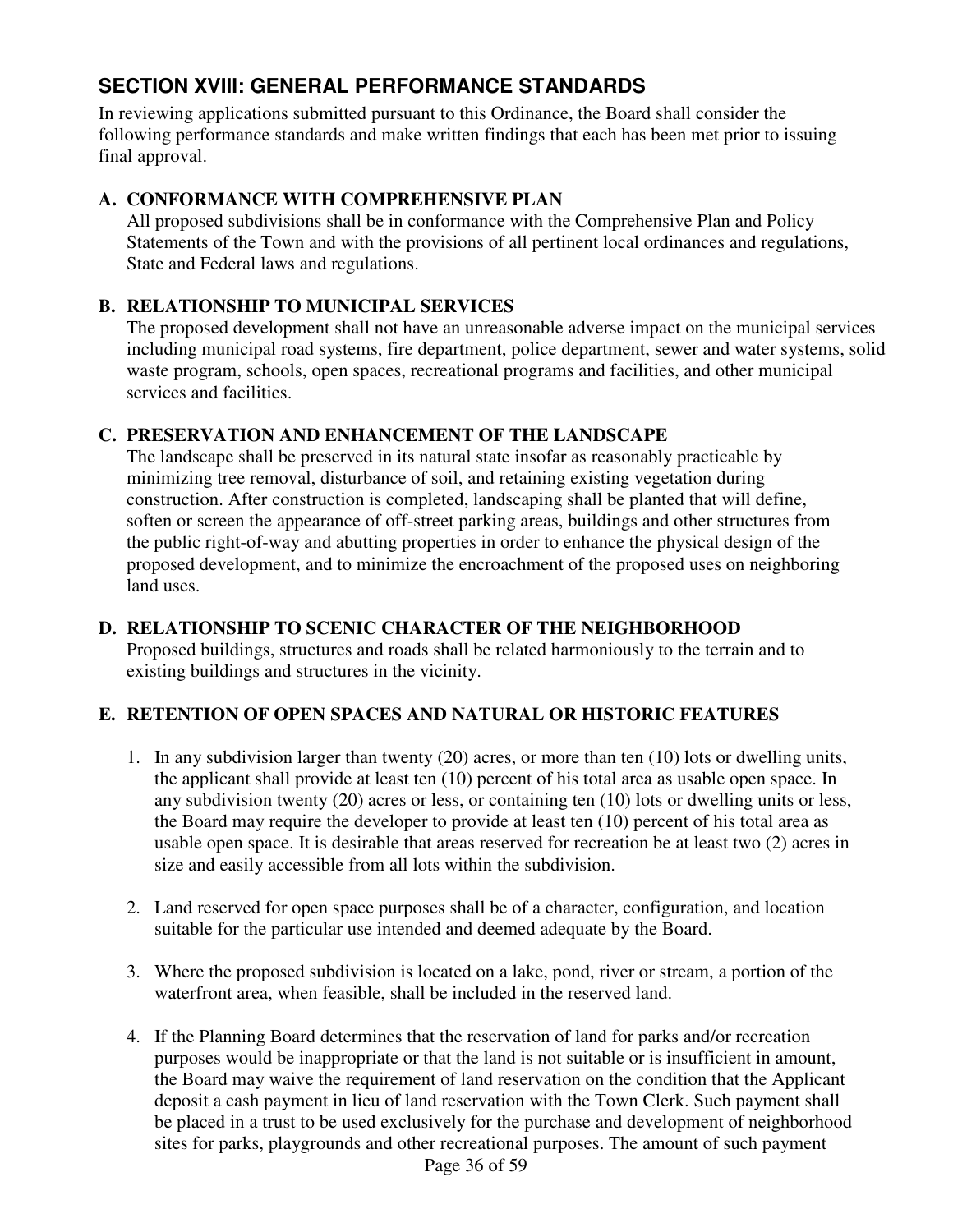shall be not more than 10% of the appraised market value, including improvements, for each lot approved on the final plan.

5. The Board may require that the development plans include a landscape plan that will show the preservation whenever practicable of any existing trees larger than twenty-four (24) inches in diameter four feet (4') in height above the ground; the replacement of trees and vegetation, graded contours, streams and the preservation of scenic , historic or environmentally significant areas.

Cutting of trees on the northerly boarders of lots should be avoided as far as possible, to retain a natural wind buffer.

### **F. LAND NOT SUITABLE FOR DEVELOPMENT**

The following lands shall not be included in the calculations of lot area for the purpose of meeting the requirements of the minimum lot size for the zone in which the development is located:

- 1. Land which is situated below the upland edge of the wetland;
- 2. Land which is part of a right-of way, or easement, including utility easements;
- 3. Land that has been created by filling or draining a pond or wetland;

# **G. TOPSOIL AND VEGETATION REMOVAL**

- 1. Topsoil shall be considered part of the development and shall not be removed from the site except for surplus topsoil from roads, parking areas, and building excavations.
- 2. Except for normal thinning, clearing for approved construction, landscaping, and cutting of trees to provide access to direct sunlight, existing vegetation shall be left intact whenever feasible to prevent soil erosion.
- 3. To prevent soil erosion of shoreline areas, tree cutting in a strip paralleling the shoreline of a waterbody, and extending one hundred (100) feet inland from all points along the upland edge of the wetland shall be limited in accordance with the clearing of vegetation provisions of the State of Maine Guidelines for Municipal Shoreland Zoning Ordinances in effect at the time.

# **H. EROSION AND SEDIMENTATION CONTROL**

The following measures relating to conservation, erosion and sediment control shall be included where applicable as part of all projects submitted for review and approval under this Ordinance. The Board shall require an applicant to take measures to correct and prevent soil erosion in the proposed development.

- 1. The procedures outlined in the erosion and sedimentation control plan, prepared and submitted by the applicant, shall be implemented during the site preparation, construction, and clean-up stages.
- 2. Erosion of soil and sedimentation of watercourses and water bodies shall be minimized by employing the following best-management practices: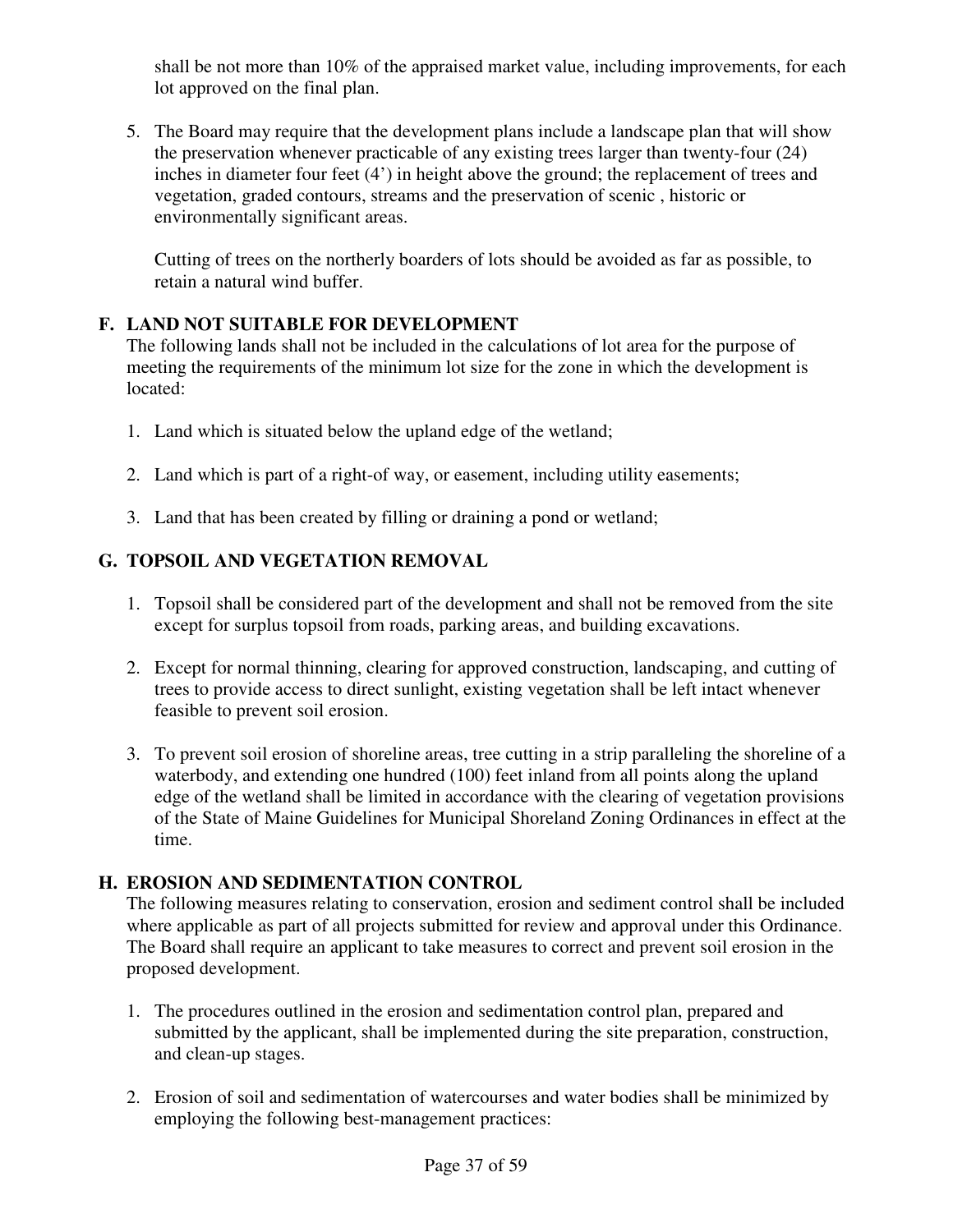- a. Stripping of vegetation, soil removal and re-grading or other development shall be done in such a way as to minimize erosion;
- b. Development shall keep cut-fill operations to a minimum and ensure conformity with topography so as to create the least erosion potential and adequately handle the volume and velocity of surface water runoff;
- c. The development shall not unreasonably increase the rate or volume of surface water runoff from the proposed site;
- d. Whenever feasible, natural vegetation shall be retained, protected and supplemented;
- e. The disturbed area and the duration of exposure shall be kept to a practical minimum;
- f. Disturbed soils shall be stabilized as quickly as practicable;
- g. Temporary vegetation or mulching shall be used to protect disturbed areas during development;
- h. Permanent (final) vegetation and mechanical erosion control measures in accordance with the standards of the County Soil and Water Conservation District or the Maine Soil and Water Conservation Commission shall be installed as soon as practicable after construction ends;
- i. Until the disturbed area is stabilized, sediment in the runoff water shall be trapped by the use of debris basins, sediment basins, silt traps or other acceptable methods;
- j. The top of a cut or the bottom of a fill section shall not be closer than ten (10) feet to an adjoining property, unless otherwise specified by the Board;
- k. During grading operations, methods of dust control shall be employed wherever practicable.
- l. Whenever sedimentation is caused by stripping vegetation, re-grading or other development, it shall be the responsibility of the person or persons causing such sedimentation to remove it from all adjoining surfaces, drainage systems and watercourses and to repair any damage at their expense as quickly as possible. Failure to do so within two (2) weeks after official notification by registered mail (return receipt requested) by the Code Enforcement Officer shall be considered a violation of this Ordinance. Under extenuating circumstances the Code Enforcement Officer may grant an extension of time.
- m. It is the responsibility of any person performing any activity on or across a communal stream, watercourse or swale or upon the floodway or right-of-way thereof to maintain as nearly as possible the present state of the stream, water course, swale, floodway or rightof-way during the duration of such activity and to return it to its original or equal condition after such activity is completed; and
- n. Maintenance of drainage facilities or watercourses originating and completely on private property is the responsibility of the owner to the point of open discharge at the property line or at a communal watercourse within the property.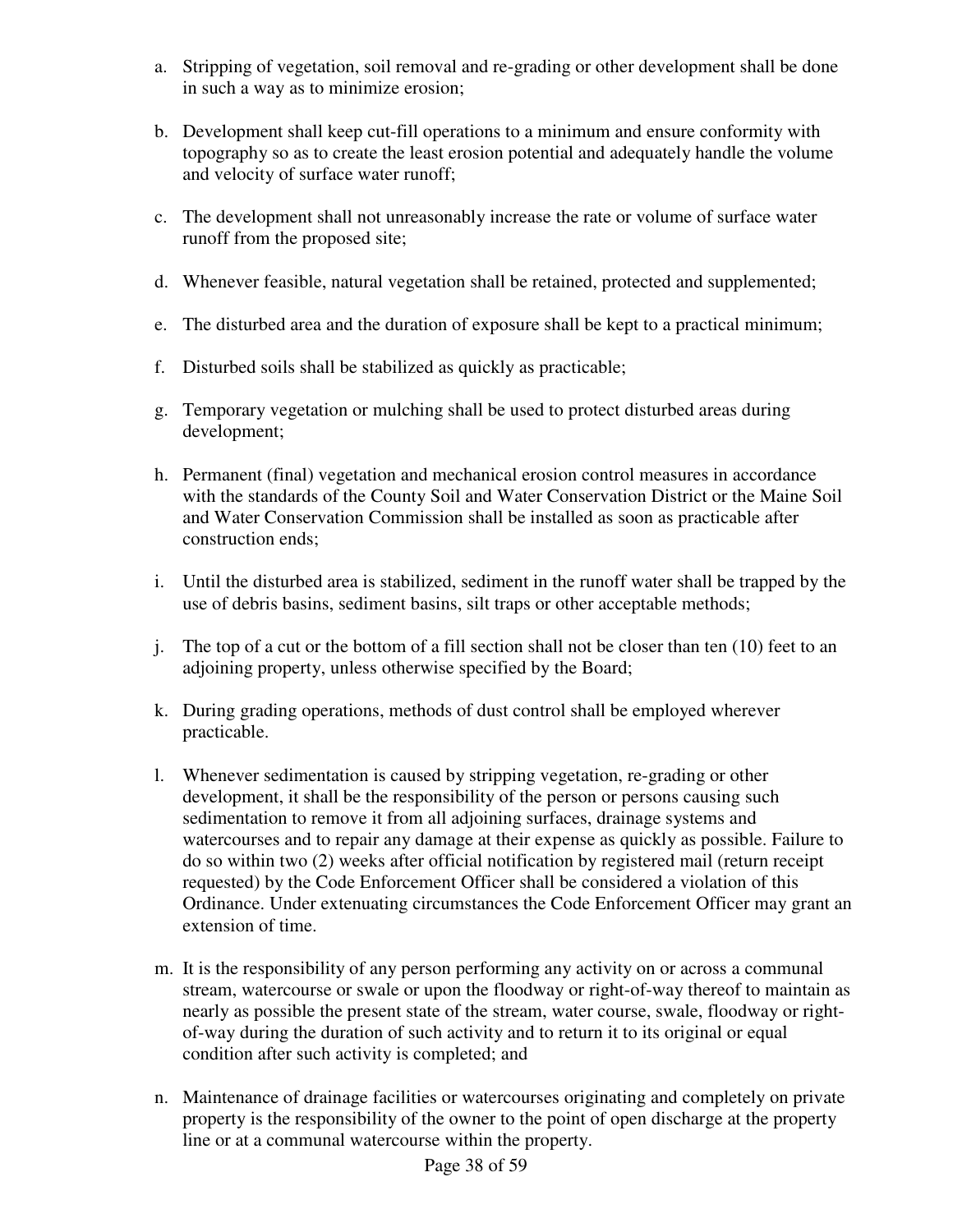### **I. LOT STANDARDS**

- 1. All the lot configurations should be designed to maximize the use of solar energy on building sites with suitable orientation.
- 2. Lot configuration and area shall be designed to provide for adequate off-road parking and service facilities based upon the type of development contemplated.
- 3. Lots with multiple frontages shall be avoided wherever possible. When lots do have frontage on two or more roads, the plan, and deed restrictions shall indicate vehicular access shall be located only on the less traveled way.
- 4. Wherever possible, side lot lines shall be perpendicular to the road.
- 5. The division of tracts into parcels with substantially more than the required minimum lot size shall be laid out in such a manner as either to provide for or preclude future re-subdivision. Where public utilities could be extended to the development in the foreseeable future, the development shall be designed to accommodate the extensions of utilities.
- 6. If a lot on one side of a road or other similar barrier fails to meet the minimum requirements for lot size, it may not be combined with a lot on the other side of the road or barrier to meet the minimum lot size, unless such lots are established lots of record prior to the adoption of this Ordinance.
- 7. Flag lots and other odd shaped lots in which narrow strips are joined to other parcels in order to meet minimum dimensional requirements are prohibited, unless such lots are established lots of record prior to the adoption of this Ordinance.

### **J. UTILITIES**

- 1. The Board may require electric, cable television, and telephone lines to be underground. Any utility installations remaining above ground shall be located so as to have a harmonious relation to neighboring properties and the site.
- 2. Underground utilities shall be installed prior to the installation of final gravel base of the road.
- 3. The size, type, and location of street lights and utilities shall be shown on the plan and approved by the Board.

### **K. CONSTRUCTION IN FLOOD HAZARD AREAS**

When any part of a development is located in a Flood Hazard Area as identified by the Federal Emergency Management Agency, the plan shall indicate that all principal structures on lots in the development shall be constructed with their lowest floor, including basement, at least one foot above the 100-year flood elevation. Such a restriction shall be included in the deed to any lot which is included or partially included in the flood hazard area.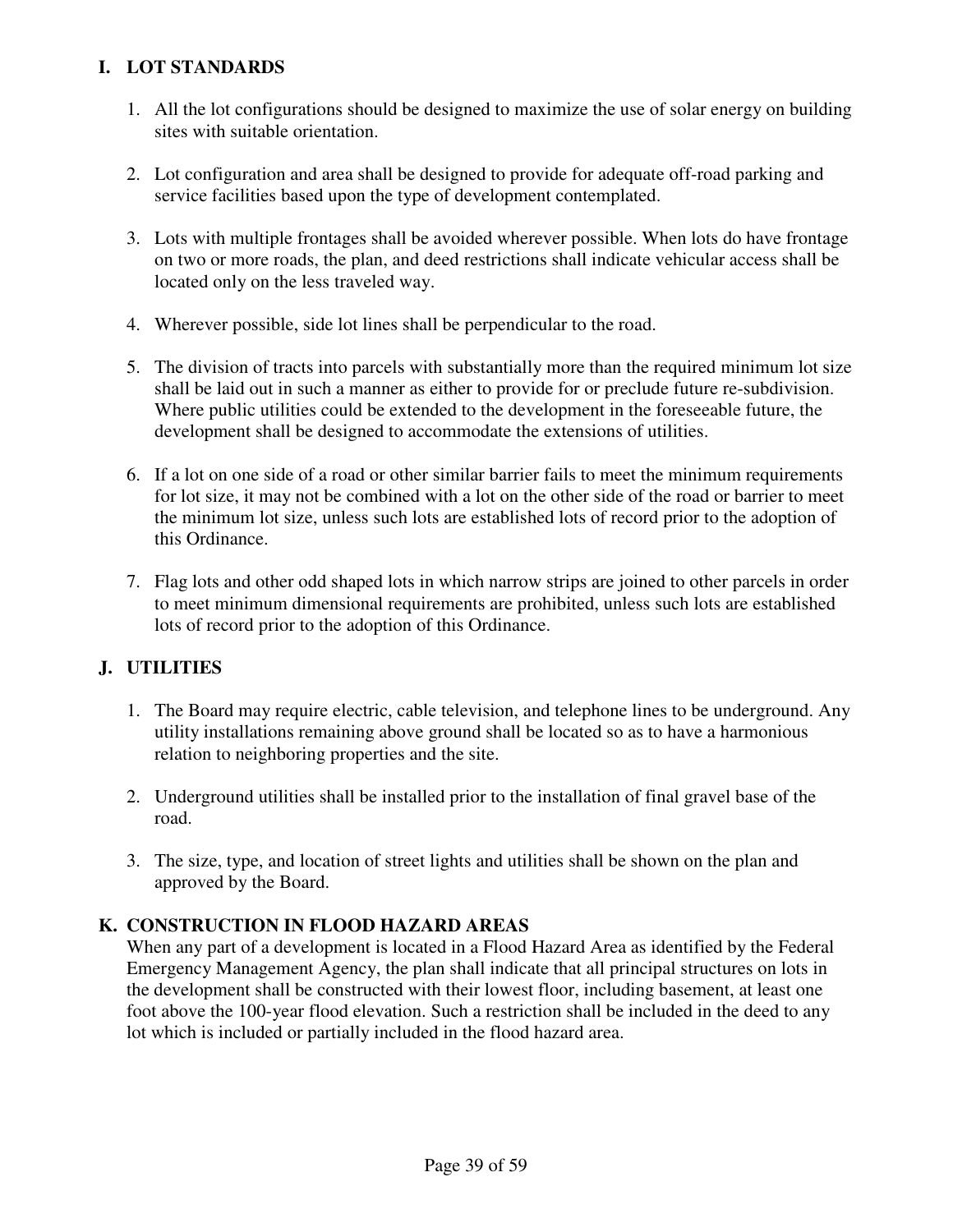# **SECTION XIX: ROAD DESIGN AND CONSTRUCTION STANDARDS**

### **A. GENERAL REQUIREMENTS**

In approving applications submitted pursuant to this Ordinance, the following requirements shall apply:

- 1. The proposed development shall provide for safe access to and from public and private roads. Safe access shall be assured by providing an adequate number and location of access points with respect to sight distances, intersections, schools and other traffic generators.
- 2. Curb cuts shall be limited to the absolute minimum number and widths necessary for safe entering and exiting. The proposed development shall not have an unreasonable adverse impact on the town road system and shall assure safe interior circulation within its site by separating pedestrian and vehicular traffic and providing adequate parking and loading areas.
- 3. Provisions shall be made for providing and maintaining convenient and safe emergency vehicle access to all buildings and structures at all times.
- 4. The Board, shall not approve any development plan unless proposed roads are designed in accordance with the specifications contained in this Ordinance. Approval of a Final Plan by the Board shall not be deemed to constitute or be evidence of acceptance by the Town of any road or easement.

### **B. ROAD DESIGN STANDARDS**

- 1. These design standards shall be met by all roads within subdivisions reviewed under this Ordinance, and shall control the roadway, shoulders, curbs, sidewalks, drainage systems, culverts, and other appurtenances.
- 2. Roads shall be designed to discourage through traffic within residential developments except where such roads are proposed in the Town's Official Map, Land Use Plan, or Development Plan.
- 3. Where a development borders an existing narrow road (not meeting the width requirements of the standards for roads in this Ordinance), or when the Comprehensive Plan indicates plans for realignment or widening of a road that would require use of some of the land in the development, the Planning Board may require that the development plan indicate reserved areas for widening or realigning the road marked "Reserved for Road Realignment (Widening) Purposes." Land reserved for such purposes may not be included in computing lot area or setback requirements of this Ordinance. When such widening or realignment is indicated on the Official Map, the reserve area shall not be included in any lot, but shall be reserved to be deeded to the Town or State.
- 4. Where a Major subdivision abuts or contains an existing or proposed Town Way, no residential lot may have vehicular access directly on to the Town Way. This requirement shall be noted on the Plan and in the deeds of any lot with frontage on the Town Way.
- 5. Any development containing ten (10) or more dwelling units or lots shall have at least two (2) road connections with existing public roads, roads shown on an Official Map, or roads on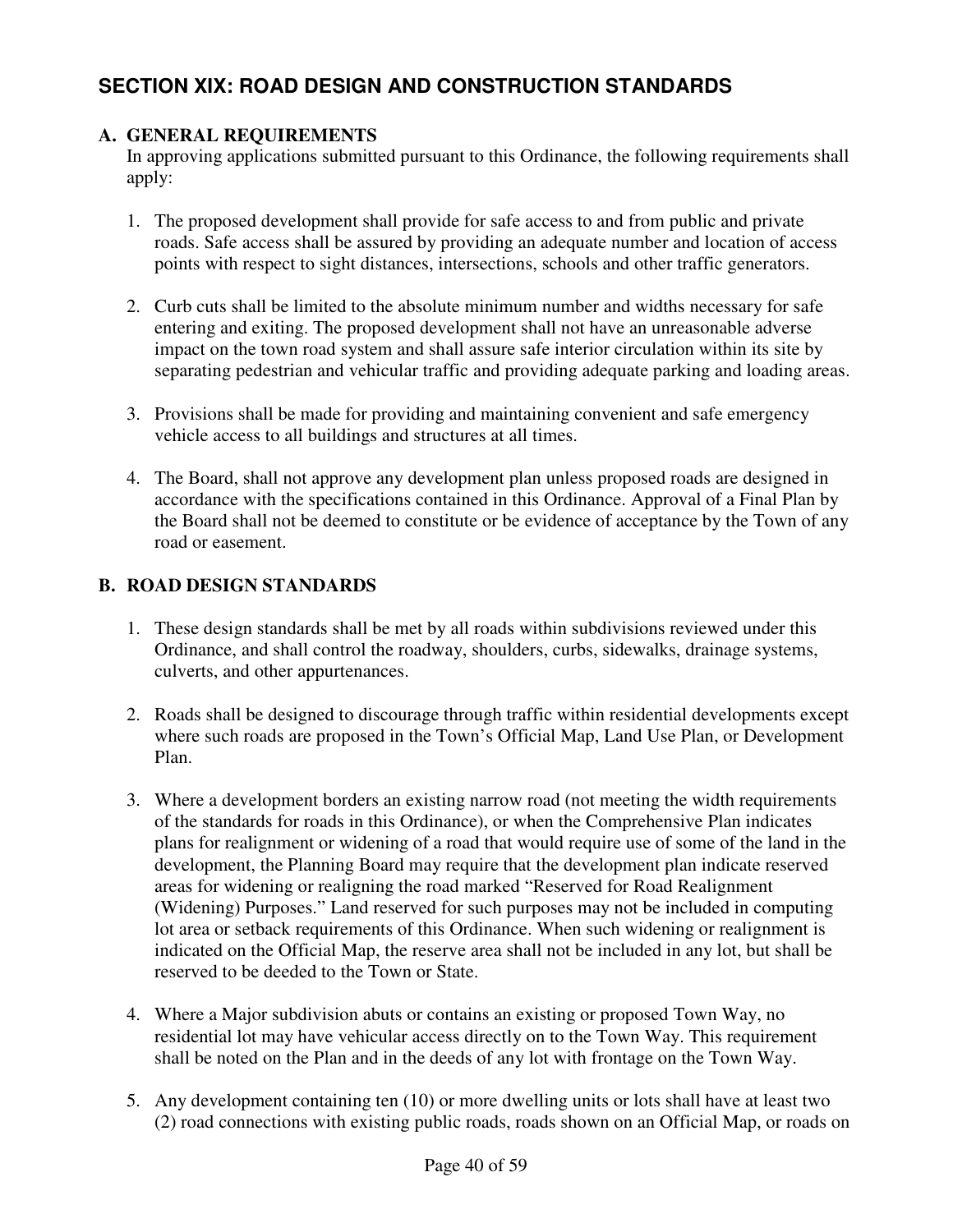an approved development plan for which performance guarantees have been filed and accepted.

6. The following design standards apply to subdivision roads:

| <b>DESCRIPTION</b>                        | <b>DIMENSION</b>   |
|-------------------------------------------|--------------------|
| Minimum Right Of Way Width                | $50^{\circ}$       |
| Minimum Traveled Way                      | 18'                |
| Shoulder Width                            | $2^{\circ}$        |
| Maximum Grade                             | 8%                 |
| Roadway Crown                             | $\frac{1}{4}$ /ft. |
| Angle of all Road Intersections           | 90 degrees         |
| Maximum Grade within 75' of Intersections | 3%                 |
| Minimum Curb Radii at Intersections       | 25'                |
| Minimum r/o/w Radii at Intersections      | $10^{\circ}$       |

7. The centerline of the roadway shall be the centerline of the right-of-way.

### 8. DEAD END ROADS:

In addition to the design standards above, dead-end roads shall be constructed to provide a cul-de-sac turn-around with the following requirements for radii: Sixty five (65) foot property line radii and fifty (50) foot outer edge of travel way radii. The Board may require the reservation of a twenty (20) foot easement in line with the dead end road to provide continuation of pedestrian traffic or utilities to the next road.

The Board may also require the reservation of a fifty foot (50') easement in line with the dead end road to provide continuation of the road where future subdivision or development is possible.

### 9. GRADES, INTERSECTIONS AND SIGHT DISTANCES:

- a. Grades of all roads shall conform in general to the terrain, so that cut and fill are minimized while maintaining the grade standards above.
- b. All changes in grade shall be connected by vertical curves to provide for the minimum sight distances below.

| POSTED SPEED          |                  | 20  | $\gamma$<br>ر ے | 30  | 35  | 40  | 45  | 50  |     |
|-----------------------|------------------|-----|-----------------|-----|-----|-----|-----|-----|-----|
| (MPH)                 |                  |     |                 |     |     |     |     |     |     |
| <b>SIGHT DISTANCE</b> | 150 <sup>1</sup> | 200 | 250             | 300 | 350 | 400 | 450 | 500 | 550 |
| ΈT                    |                  |     |                 |     |     |     |     |     |     |

- c. Where new road intersections or driveway curb-cuts are proposed, sight distances, as measured along the road onto which traffic will be turning, shall be based upon the posted speed limit and conform to the table above.
- d. Where necessary, corner lots shall be cleared of all growth and sight obstructions, including ground excavation, to achieve the required visibility.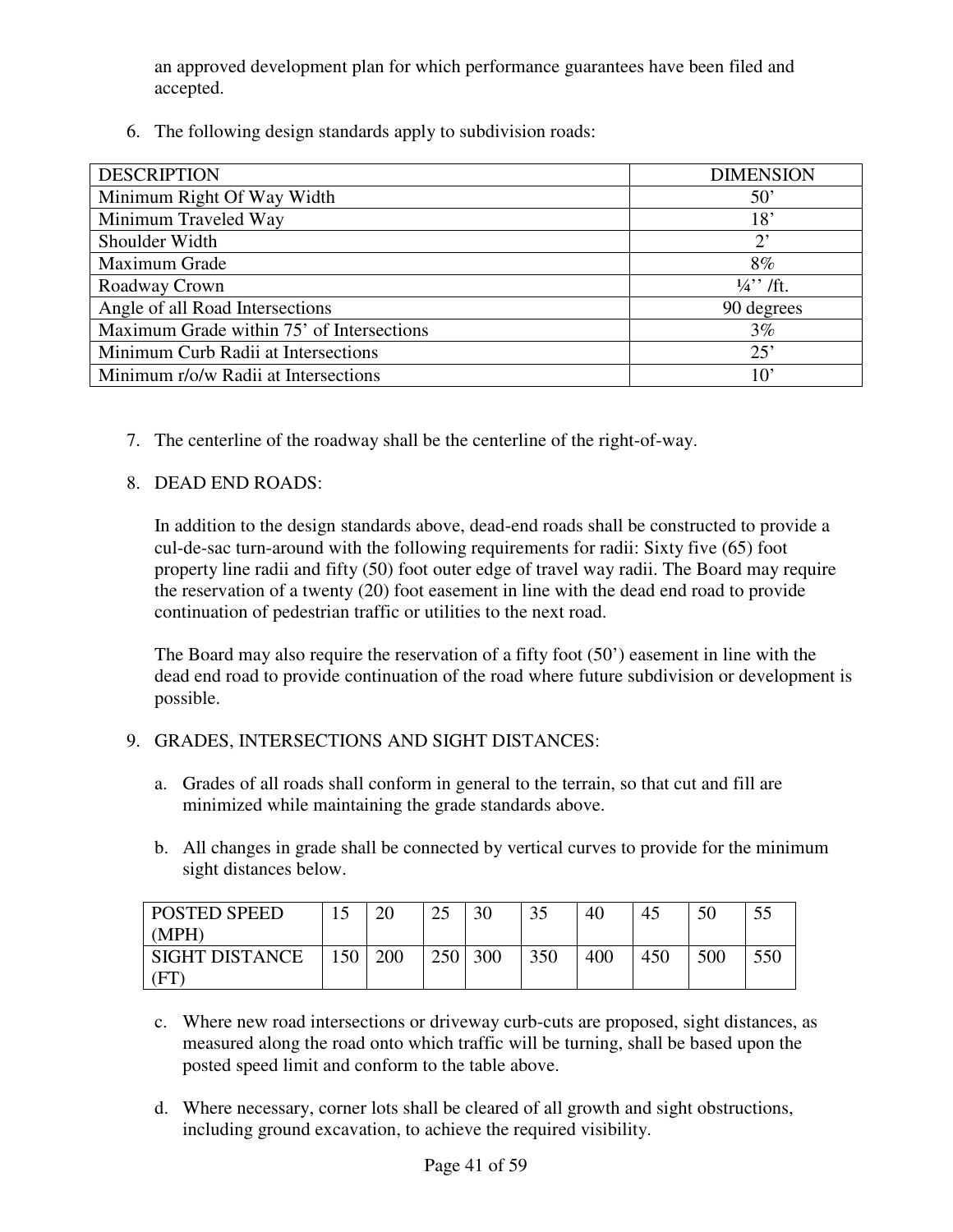e. Cross (four-cornered) road intersections shall be avoided insofar as possible, except as shown on the Comprehensive Plan or at other important traffic intersections. A minimum distance of two hundred (200) feet shall be maintained between centerlines of side roads.

### **C. ROAD CONSTRUCTION STANDARDS**

### 1. MINIMUM THICKNESS OF MATERIAL AFTER COMPACTION

| ROAD MATERIALS                |     |
|-------------------------------|-----|
| AGGREGATE SUB-BASE COURSE     |     |
| Maximum sized stone $=4$ "    | 18" |
| CRUSHED AGGREGATE BASE COURSE |     |

#### 2. PREPARATION:

- a. Before any clearing has started on the right of way, the centerline and sidelines of the new road shall be staked or flagged at fifty (50) foot intervals.
- b. On soils which have been identified as not suitable for roadways, such as stumps, organic duff, and loam, the subsoil shall be removed from the street site to a depth of two feet below the subgrade and replaced with material meeting the specifications for aggregate sub-base below.
- c. Side slopes of exposed soil shall be no steeper than a slope of three (3) feet horizontal to one (1) foot vertical, and shall be graded, limed, fertilized, and seeded according to the specifications of the erosion and sedimentation control plan.

### 3. BASES AND PAVEMENT:

1) The Aggregate Sub-base Course shall be sand or gravel of hard durable particles free from vegetative matter, lumps or balls of clay and other deleterious substances. The gradation of the part that passes a three (3) inch square mesh sieve shall meet the following grading requirements:

| <b>SIEVE</b>       | PERCENTAGE BY WEIGHT      |
|--------------------|---------------------------|
| <b>DESIGNATION</b> | PASSING SQUARE MESH SIEVE |
| $\frac{1}{4}$ inch | $25 - 70\%$               |
| No. 40             | $0 - 30\%$                |
| No. 200            | $0 - 7\%$                 |

Aggregate for the sub-base shall contain no particles of rock which will not pass the six (6) inch square mesh sieve.

If Geotextile Fabric is proposed, or required it shall be installed under Sub-base course.

2) The Aggregate Base Course shall be screened or crushed gravel of hard durable particles free from vegetative matter, lumps or balls of clay and other deleterious substances. The gradation of the part that passes a three (3) inch square mesh sieve shall meet the following grading requirements: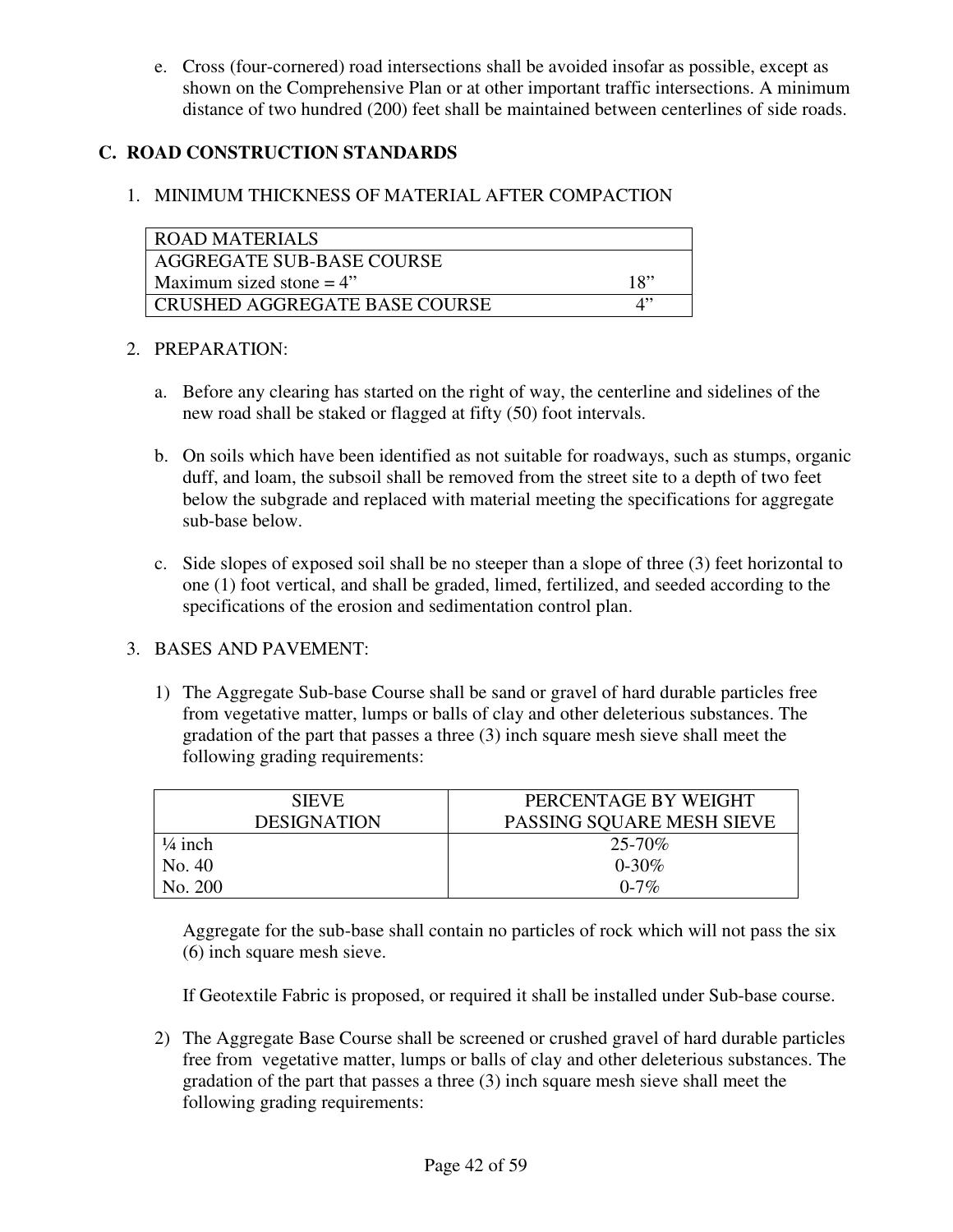| <b>SIEVE</b>                      | PERCENTAGE BY WEIGHT      |  |  |
|-----------------------------------|---------------------------|--|--|
| <b>DESIGNATION</b>                | PASSING SQUARE MESH SIEVE |  |  |
| $\frac{1}{2}$ inch                | $45 - 70\%$               |  |  |
| $\frac{1}{4}$ inch<br>$30 - 55\%$ |                           |  |  |
| No. 40                            | $0 - 20\%$                |  |  |
| No. 200                           | $0 - 5\%$                 |  |  |

 Aggregate for the base shall contain no particles of rock which will not pass the two (2) inch square mesh sieve.

### **D. CLEANUP**

Following road construction, the developer or contractor shall conduct a thorough clean-up of stumps and other debris from the entire road right-of-way. If on-site disposal of the stumps and debris is proposed, the site shall be indicated on the Plan, and be suitably covered with fill and topsoil, limed, fertilized, and seeded.

### **E. ROAD NAMES, NUMBERING, SIGNS, AND LIGHTING**

Roads which join and are in alignment with roads of abutting or neighboring properties shall bear the same name. Names of new roads shall not duplicate, nor bear phonetic resemblance to the names of existing roads within the Town, and shall be subject to the approval of the Town 911 Addressing Officer and Select Board. The developer shall reimburse the Municipality for the costs of installing road name, traffic safety and control signs. Road lighting shall be installed as required and approved by the Board, and paid for by the developer.

Any prospective subdivider shall show a proposed road name and lot numbering system on the pre-application submission to the Planning Board. The approval by the Planning Board shall constitute the assignment of road names and numbers to the lots in the subdivision. On the final plan showing proposed roads, the applicant shall mark on the plan, lines or dots in the center of the streets every fifty (50) feet so as to aid in assignment of numbers to structures subsequently constructed.

# **F. DRIVEWAY CULVERTS**

 The minimum size of any driveway culvert shall be fifteen (15) inches in diameter. The minimum and maximum lengths respectively shall be twenty four (24) and thirty six (36) feet in length.

PVC pipe can be used as long as it has a minimum of eighteen (18) inches of cover, this means compacted, with suitable material, (no rocks larger than one (1) inch) on all sides of pipe.

# **G. CERTIFICATION OF CONSTRUCTION**

Upon completion of road construction a written certification signed by a professional engineer registered in the State of Maine, approved by the Planning Board, shall be submitted to the Planning Board at the expense of the applicant, certifying that the proposed way meets or exceeds the design and construction requirements of this Ordinance. "As built" plans may be required by the Planning Board.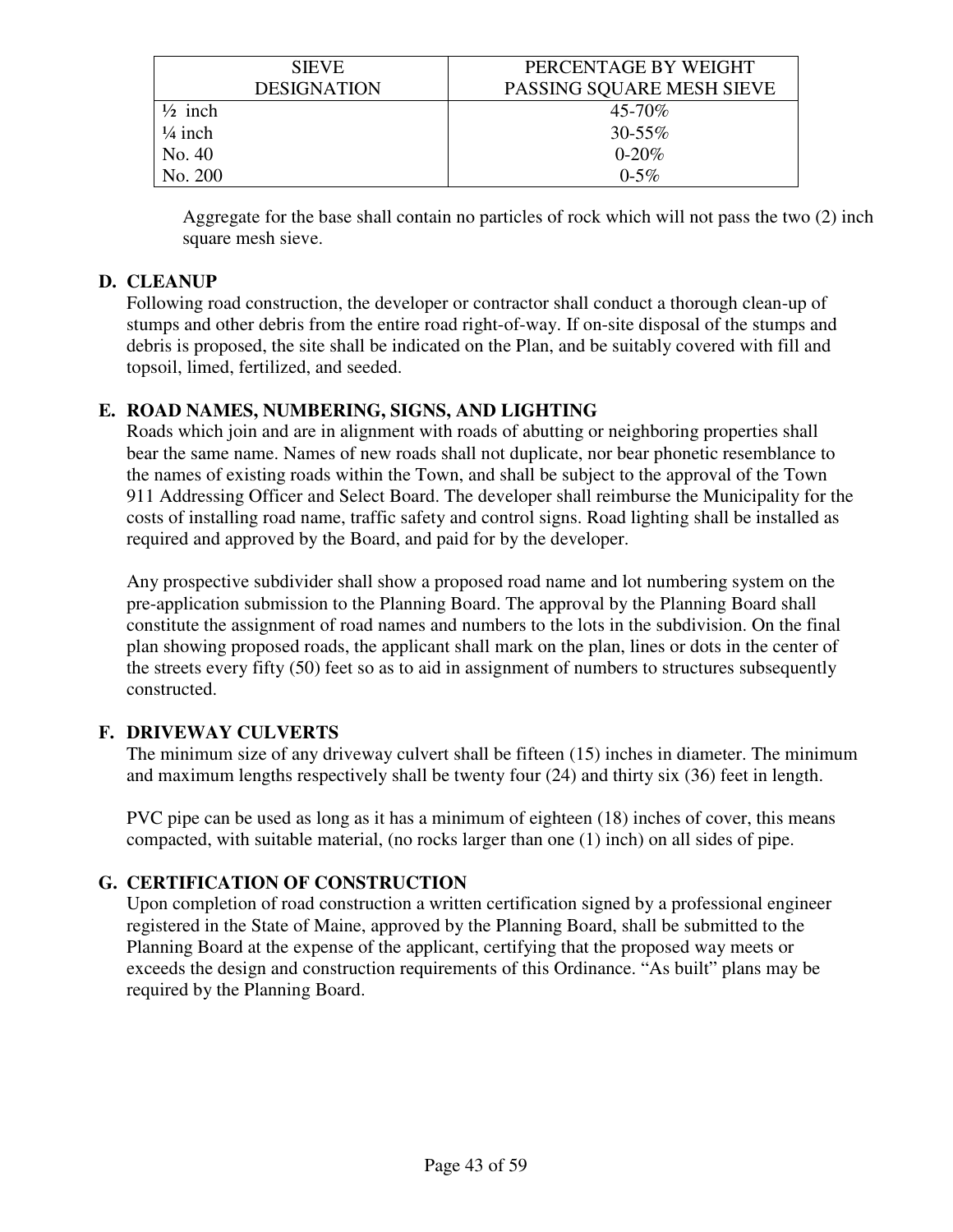# **SECTION XX: BUFFER AND SCREENING STANDARDS**

### **A. BUFFERS AND SCREENING**

In approving applications submitted pursuant to this Ordinance, the Board shall require the applicant to meet the following buffer and screening standards:

- 1. All areas located along Town Ways, within twenty (20) feet of the edge of the right-of-way shall be used as buffer areas.
- 2. Buffers in the form of fences, landscaping, berms and mounds shall be required to minimize any adverse impacts or nuisance on the site or on adjacent properties.
- 3. Buffers shall be considered in or for the following areas and purposes:
	- a. Along property lines, to shield various uses from each other;
	- b. Along interior roads running parallel to roads exterior to the site, to prevent confusion, particularly at night;
	- c. Parking areas, garbage collection areas, and loading and unloading areas; and
	- d. To block prevailing wind patterns and to stop wind-borne debris from leaving the site.
- 4. Buffers shall be sufficient to shield structures and uses from the view of incompatible abutting properties and public road ways, and to otherwise prevent any nuisances.
- 5. Exposed storage areas, service areas, exposed machinery installation, sand and gravel extraction operations, truck-loading areas, utility buildings and structures, and areas used for the storage or collection of discarded automobiles, auto parts, metals or any other articles of salvage or refuse, and similar accessory areas and structures, shall have sufficient setbacks and screening to provide an audio/visual buffer sufficient to minimize their adverse impact on other land uses within the development site and surrounding properties, such as a stockade fence or a dense evergreen hedge six (6) feet or more in height.
- 6. Where a potential safety hazard to children would be likely to arise, physical screening sufficient to deter small children from entering the premises shall be provided and shall be maintained in good condition.
- 7. Natural features shall be maintained wherever possible to provide a buffer between the proposed development and incompatible abutting properties and public roadways. When natural features such as topography, gullies, and stands of trees, shrubbery, or rock outcrops do not exist or are insufficient to provide a buffer, other kinds of buffers shall be considered.
- 8. Evergreens can be used as buffers, provided they are planted in two (2) or three (3) rows of staggered plantings. The rows should be seven (7) feet apart and the evergreens planted six (6) feet on center.
- 9. Fencing and screening shall be durable and properly maintained at all times by the owner.
- 10. Fencing and screening shall be so located within the property line to allow access for maintenance on both sides without intruding upon abutting properties.
- 11. All buffers shall be maintained in a neat and sanitary condition by the owner.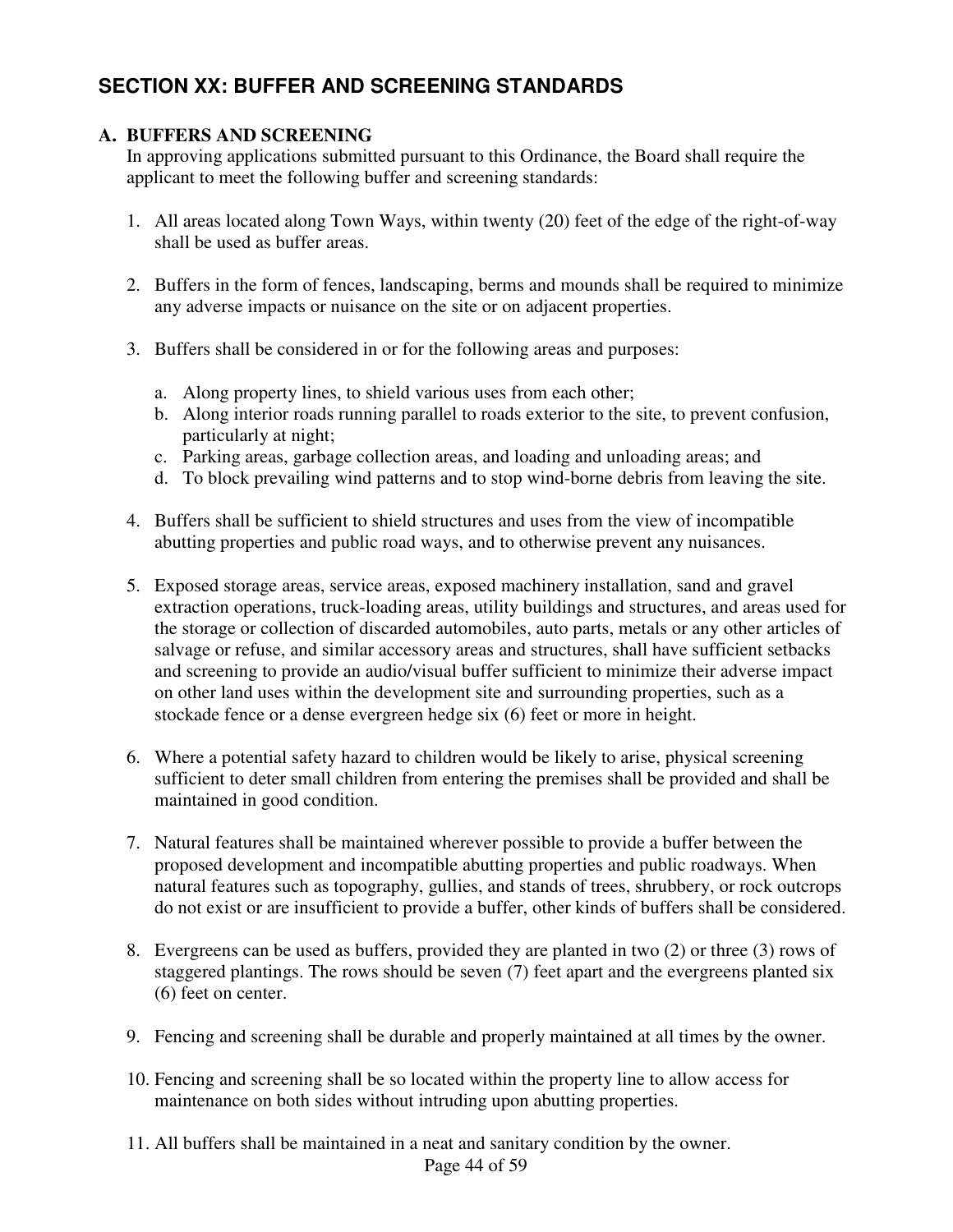### **B. PLANT MATERIAL MAINTAINANCE GUARANTEE REQUIRED**

Prior to the issuance of any permit, the applicant shall furnish to the Town of Hancock a three (3) year guarantee that plantings be maintained in accordance with the terms of the Board's approval and in good and healthy condition. A maintenance bond may be required by the Planning Board.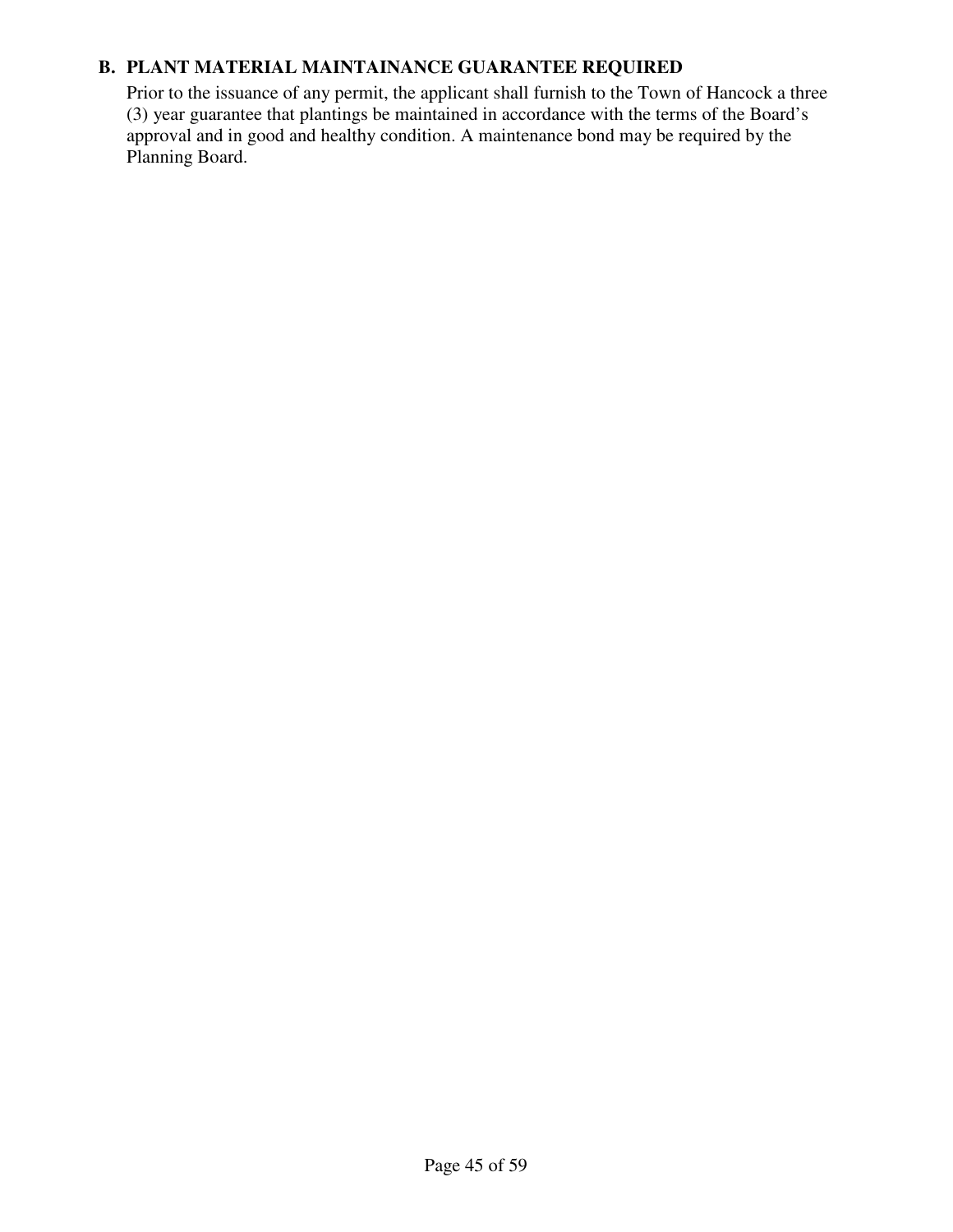# **SECTION XXI: STORM DRAINAGE DESIGN AND CONSTRUCTION STANDARDS**

#### **A. GENERAL PROVISIONS**

 In approving applications submitted pursuant to this Ordinance, the Board shall require the applicant to meet the following storm drainage design and construction standards:

- 1. The storm drainage system will not adversely affect neighboring properties, downstream water quality, or cause soil erosion. Whenever possible, on-site absorption and/or evaporation of run-off waters shall be utilized to minimize discharges from the site.
- 2. Surface water runoff shall be minimized and detained on-site if possible or practicable. If it is not possible to detain water on site, downstream improvements to the channel may be required of the developer to prevent flooding caused by the project. The natural state of watercourses, swales, floodways or rights-of-way shall be maintained as nearly as possible. The design basis is a twenty-five (25) year storm.

### **B. STORM WATER MANAGEMENT DESIGN STANDARDS**

- 1. Adequate provision shall be made for disposal of all storm water generated within the development and any drained ground water through a management system of swales, culverts, underdrain, and water courses. The storm water management system shall be designed to conduct storm water flows to existing watercourses.
- 2. All components of the storm water management system shall be designed to meet the criteria of a twenty-five (25) year storm based on rainfall data for the closest reporting station to Hancock, Maine.
- 3. The minimum pipe size for any storm drainage pipe shall be fifteen (15) inches in diameter. The minimum and maximum lengths, respectively shall be twenty-four (24) and thirty-six (36) feet in length. Maximum trench width at pipe crown shall be the outside diameter of the pipe plus two (2) feet. Pipe shall be bedded in a fine granular material, containing no stones larger than three (3) inches, lumps of clay, or organic matter, reaching a minimum of six (6) inches below the bottom of the pipe extending to six (6) inches above the top of the pipe.
- 4. Catch basins shall be installed where necessary.
- 5. Inlets and outlets of culverts shall be stabilized against soil erosion by stone rip-rap or other suitable materials to reduce storm water velocity.
- 6. The storm water management system shall be designed to accommodate complete watershed drainage, taking into account existing conditions and approved or planned developments not yet built and shall include a surplus design capacity factor of fifty percent (50%) for potential increases in upstream runoff.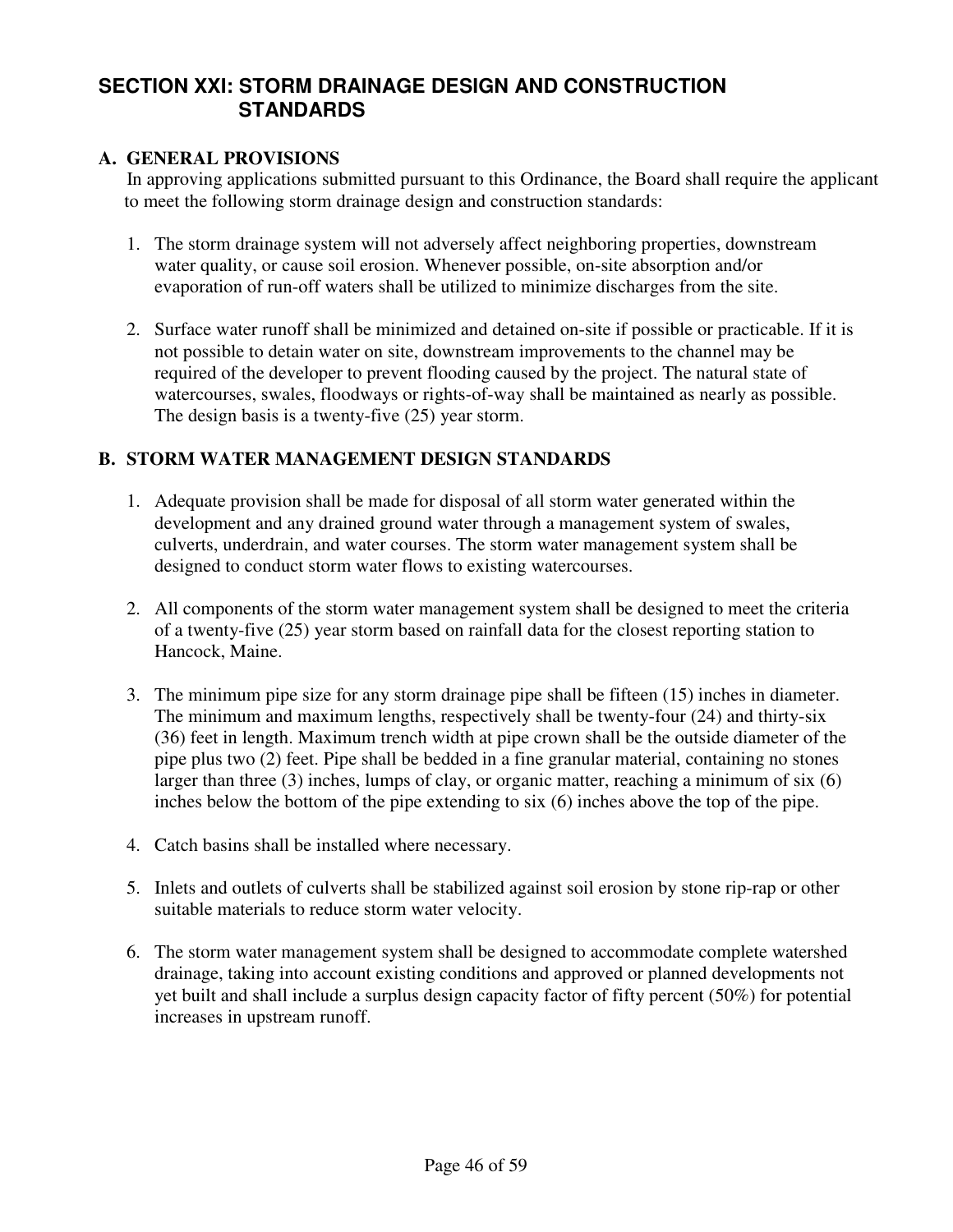- 7. Downstream drainage requirements shall be studied to determine the effect of the proposed development. The storm drainage shall not overload existing or future planned storm drainage systems downstream from any development. The developer shall be responsible for financing any improvements to existing drainage systems required to handle the increased flows.
- 8. Where soils require a subsurface drainage system, the drains shall be installed and maintained separately from the storm water drainage system.

### **C. STORM DRAINAGE CONSTRUCTION STANDARDS**

### 1. REINFORCED CONCRETE PIPE:

Reinforced Concrete Pipe shall meet the requirements of ASTM Designation C-76 (AASHTO M 170). Pipe classes shall be required to meet the soil and traffic loads with a safety factor of 1.2 on the .01 inch crack strength with a Class B bedding. Joints shall be of the rubber gasket type meeting ASTM designation C 443-70, or of an approved preformed plastic jointing material such as "Ramnek". Perforated Concrete Pipe shall conform to the requirements of AASHTO M 175 for the appropriate diameters.

### 2. CORRUGATED METAL PIPE:

Corrugated Metal Pipe shall be bituminous coated meeting the requirements of AASHTO Designation M 190 Type C for iron or steel pipe or AASHTO Designation M 196 for aluminum alloy pipe for sectional dimensions and type of bituminous coating. Pipe gauge shall be as required to meet the soil and traffic loads with a deflection of not more than five (5) percent.

3. ABS PIPE:

ABS (Acrylonitrile-butadiene-styrene) composite pipe and fittings shall conform to the requirements of AASHTO M 264 and AASHTO M 265. Perforated pipe shall conform to the requirements of AASHTO M 36, Type III.

### 4. CORRUGATED PLASTIC PIPE:

Corrugated Plastic Pipe shall conform to the requirements of AASHTO M-252.

### 5. ACCESS HOLES:

Access holes, if required, shall be of precast concrete truncated cone section construction meeting requirements of ASTM Designation C 478 or precast concrete manhole block construction meeting the requirements of ASTM Designation C 139, radial type. Bases may be cast in place 3000 psi 28 day strength concrete or may be of precast concrete, placed on a compacted foundation of uniform density. Metal frames and traps shall be set in a full mortar bed and tops shall conform to the requirements of AASHTO M 103 for carbon steel castings, AASHTO M 105, Class 30 for gray iron castings or AASHTO M 183 (ASTM A 283, Grade B or better) for structural steel.

### 6. CATCH BASINS:

Catch Basins shall be of precast concrete truncated cone section construction meeting the requirements of ASTM Designation C 478 or precast concrete manhole block construction meeting the requirements of ASTM Designation C 139, radial type. Castings shall be sized for the particular inlet condition with the gratings perpendicular to the curb line. Bases may be cast in place 3000 psi 28 day strength concrete or may be of precast concrete, placed on a compacted foundation of uniform density. Metal frames and traps shall be set in a full mortar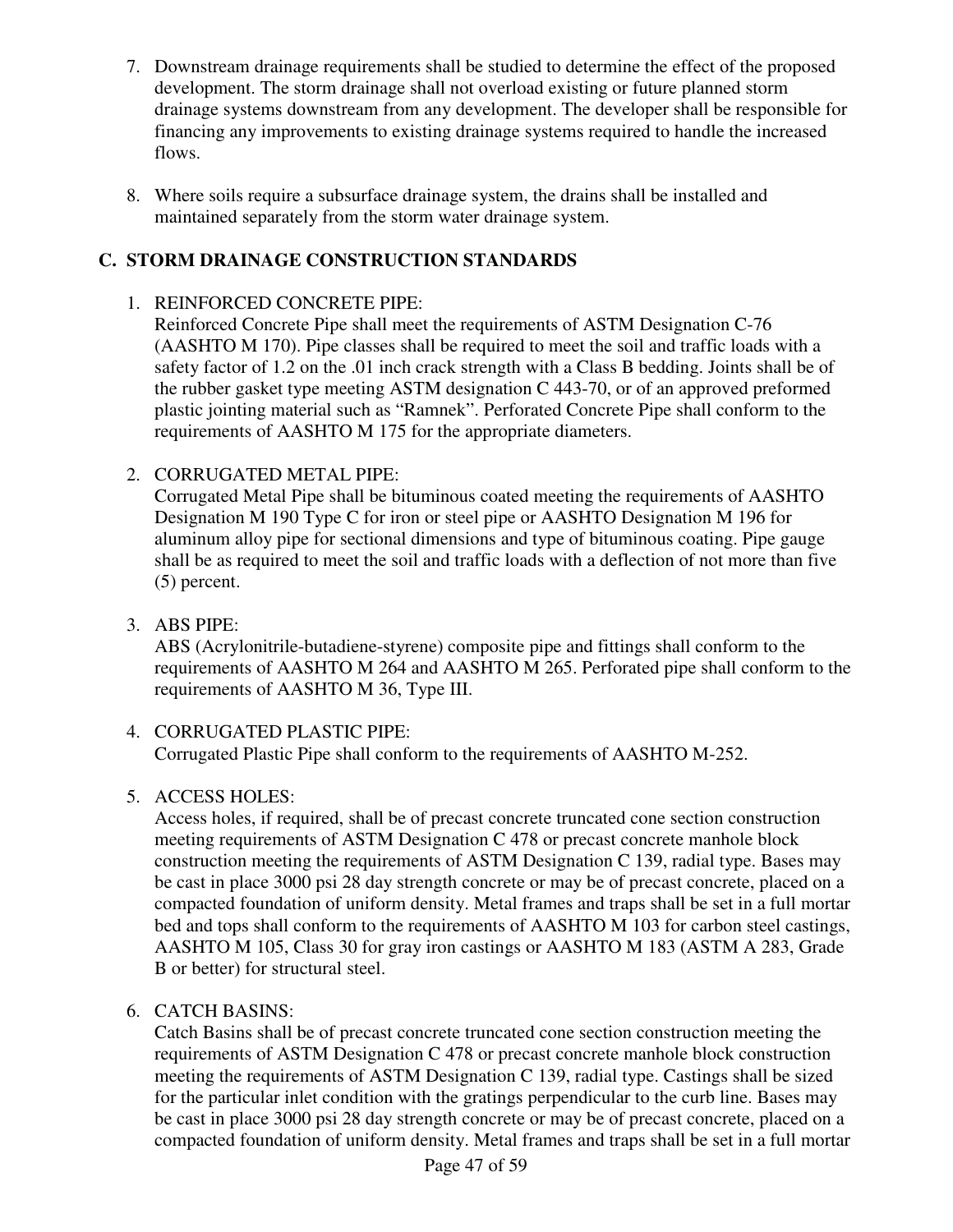bed with tops which shall conform to the requirements of AASHTO M 183 (ASTM A 283, Grade B or better) for structural steel.

- 7. DRAIN INLET ALIGNMENT: Drain inlet alignment shall be straight in both horizontal and vertical alignment unless specific approval of a curvilinear drain is obtained in writing from the Board, after consultation with the Town's consulting Engineer.
- 8. ACCESS HOLE PLACEMENT:

Access holes, if required, shall be provided at all changes in vertical or horizontal alignment and at all junctions. On straight runs, manholes shall be placed at a maximum of four hundred foot (400') intervals.

9. CATCH BASIN AND ACCESS HOLE MAINTENANCE: Upon completion each catch basin or access hole shall be cleaned of all accumulation of silt, debris or foreign matter and shall be kept clean until the Town will Accept the road.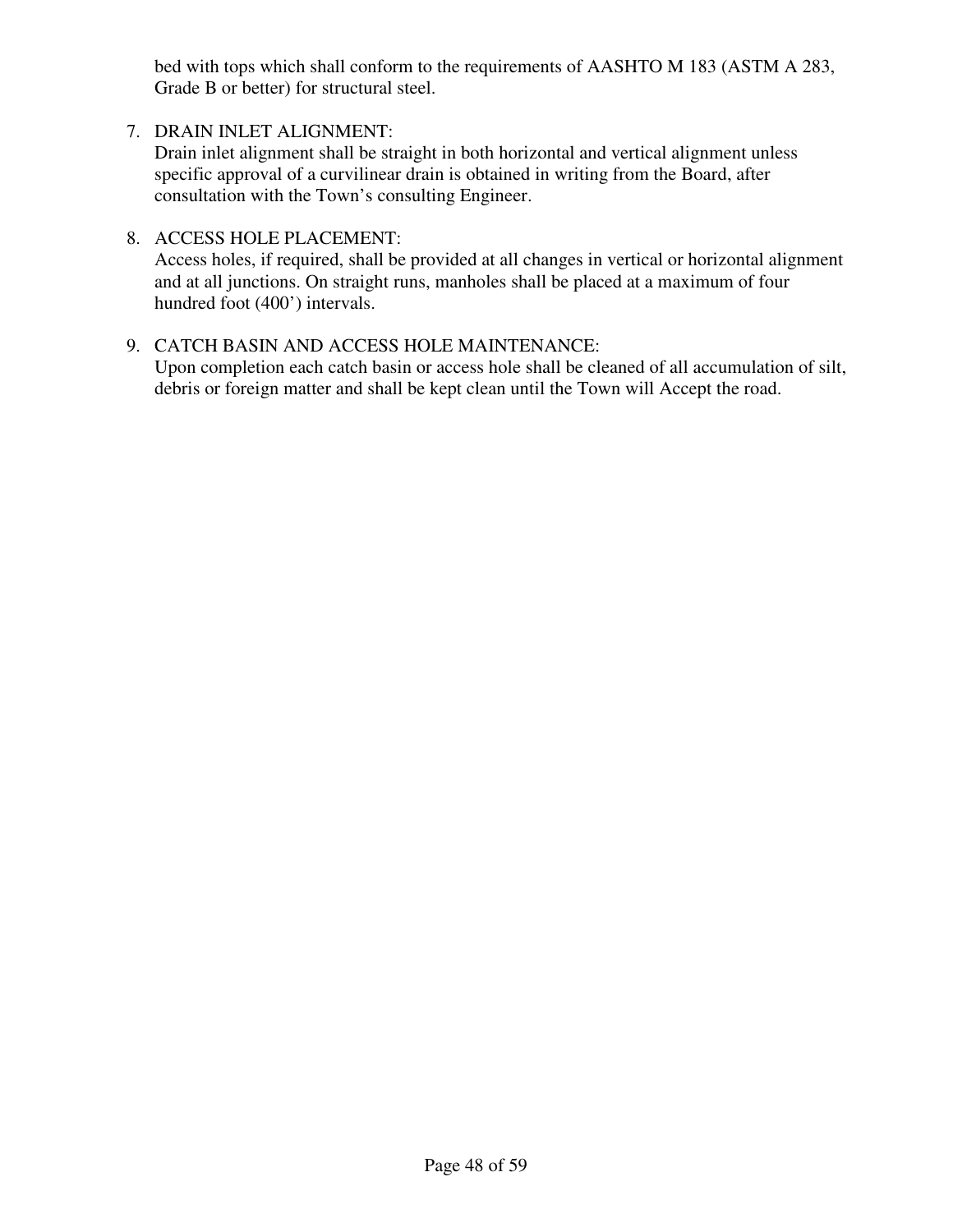# **SECTION XXII: PROVISION FOR CLUSTER DEVELOPMENT**

#### **A. PURPOSE**

The purpose of these provisions is to allow for innovative concepts of housing development where maximum variations of design may be allowed, provided that the net residential density shall be no greater than is permitted by this Ordinance.

In addition, the purpose of allowing Cluster Development shall be to encourage housing development which will result in:

- 1. Additional open space and recreation areas;
- 2. A pattern of development which preserves trees, outstanding natural topography and geologic features and reduces soil erosion; and
- 3. An efficient use of land resulting in small networks of utilities and streets.

#### **B. ALLOWABLE REDUCTION IN REQUIREMENTS**

To accomplish the purposes above, the layout and dimensional requirements of this ordinance may be reduced as follows:

- 1. The Board may reduce area requirements by not more than fifty percent (50%) but only if a net area at least equal in area to the cumulative lot size reduction is maintained as common or public land;
- 2. The Board shall not increase building height limitations; and
- 3. The modification of requirements under this section shall not require a variance and no finding of undue hardship shall be required;

#### **C. PERFORMANCE STANDARDS**

All cluster developments approved by the Board must meet the following requirements:

- 1. All the requirements and standards of this Ordinance, except those dealing with lot layout and dimensions, shall be met.
- 2. The minimum area of land in a cluster development shall be ten (10) acres.
- 3. No building shall be constructed on soil types that are poorly drained.
- 4. Where a cluster development is proposed on a parcel which abuts a waterbody, a portion of the shoreline, as well as reasonable access to it, shall be part of the common land.
- 5. Buildings shall be oriented with respect to scenic vistas, natural landscape features, topography, south facing slopes, and natural drainage areas in accordance with an overall plan for site development and landscaping.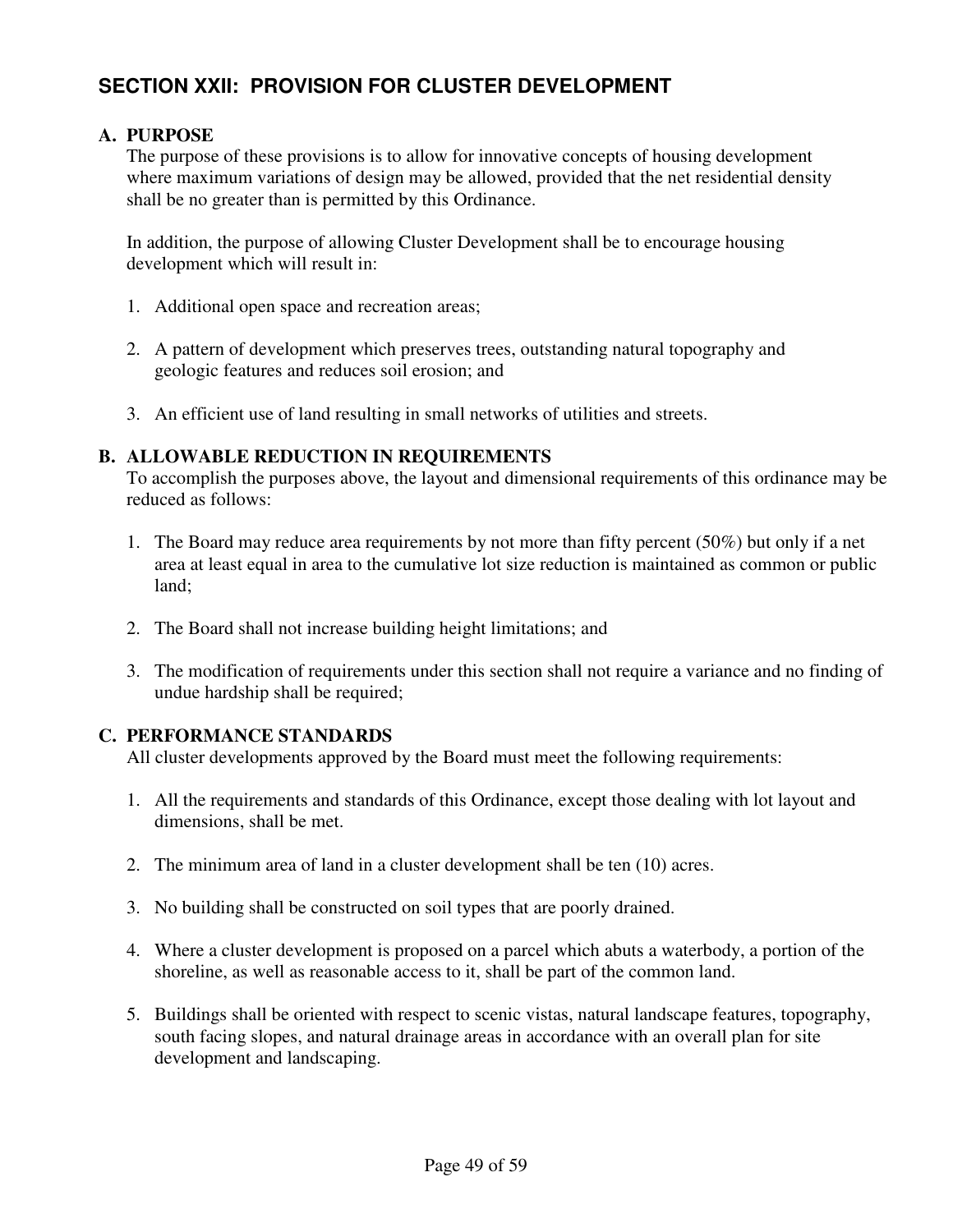# **SECTION XXIII: PERFORMANCE GUARANTEES**

### **A. TYPES OF GUARANTEES**

With submittal of the application for final plan approval for any subdivision, the Board may require the developer to provide one of the following performance guarantees for an amount adequate to cover the estimated construction costs of all required improvements, taking into account the timespan of the construction schedule and the inflation rate for construction costs.

- 1. Either a certified check payable to the Town or a savings account or certificate of deposit all naming the Town as owner, for the establishment of an escrow account, as provided for in Section C, below;
- 2. A performance bond payable to the Town issued by a surety company, approved by the Select Board and Town Attorney, as provided for in Section D, below;
- 3. An irrevocable letter of Credit from a financial institution establishing funding for the construction of the development, from which the Town may draw if construction is inadequate, approved by the Select Board and Town Attorney, as provided for in Section E, below; or
- 4. An offer of conditional approval limiting the number of units built or lots sold until all required improvements have been constructed, as provided for in Section F, below.

The conditions and the amount of the performance guarantee shall be determined by the Board with the advice of the Town's Road Commissioner, Municipal Officers and/or Attorney.

### **B. CONTENTS OF GUARANTEE**

The performance guarantee shall contain a construction schedule, cost estimates for each major phase of construction taking into account inflation, provisions for inspections of each phase of construction, provisions for the release of part or all of the performance guarantee to the developer, and date after which the developer will be in default allowing the Town access to the funds to finish construction, as provided for in Section I, below.

### **C. ESCROW ACCOUNT**

A cash contribution to the establishment of an escrow account shall be made by either a certified check made out to the Town, the direct deposit into a savings account, or the purchase of a certificate of deposit. For any account opened by the developer, the Town shall be named as owner or co-owner, and the consent of the Town shall be required for a withdrawal. Any interest earned on the escrow account shall be returned to the developer.

#### **D. PERFORMANCE BOND**

A performance bond shall detail the conditions of the bond, the method for release of the bond or portions of the bond to the developer, and the procedures for collection by the Town. The bond documents shall specifically reference the subdivision for which approval is sought.

### **E. LETTER OF CREDIT**

An irrevocable letter of credit from a bank or other lending institution shall indicate that funds have been set aside for the construction of the development and may not be used for any other project or loan.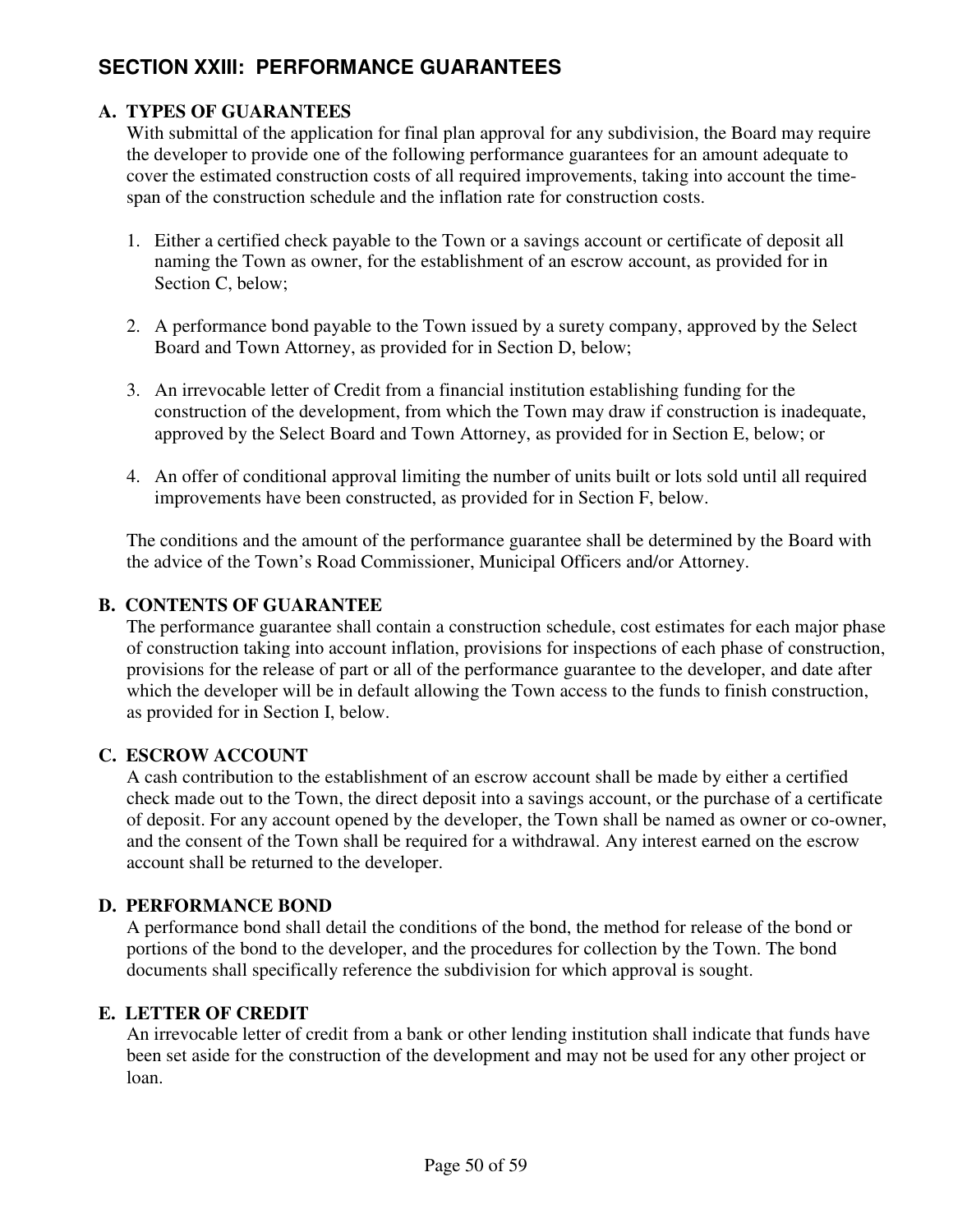### **F. CONDITIONAL AGREEMENT**

The Board, at its discretion may provide for the developer to enter into a binding agreement with the Town in lieu of the other financial performance guarantees. Such an agreement shall provide for approval of the Final Plan on the condition that only up to three (3) lots may be sold or built upon until:

- 1. It is certified by the Board, or its agent, that all of the required improvements have been installed in accordance with this Ordinance and the regulations of the appropriate utilities; and
- 2. A performance guarantee, acceptable to the Town is submitted in an amount necessary to cover the completion of the required improvements at an amount adjusted for inflation and prorated for the portions of the required improvements already installed.

Notice of the agreement and any conditions shall be on the Final Plan which is recorded at the Registry of Deeds. Release from the agreement shall follow the procedures for release of the performance guarantees contained in Subsection H.

### **G. PHASING OF DEVELOPMENT**

The Board may approve plans to develop a subdivision in separate and distinct phases. This may be accomplished by limiting final approval to those lots or buildings abutting that section of the proposed development's road which is covered by performance guarantee. When development is phased, road construction shall commence from an existing public way. All dead end roads shall be provided with a permanent or temporary cul-de-sac. Final approval of lots in subsequent phases shall be given only upon satisfactory completion of all requirements pertaining to previous phases.

### **H. RELEASE OF GUARANTEE**

Prior to the final release of the performance guarantee, the Board shall determine that the proposed improvements meet or exceed the design and construction requirements.

### **I. DEFAULT**

If, upon inspection, the Board, or its qualified agent, finds that any of the required improvements have not been constructed in accordance with the plans and specifications filed as part of the application, it shall so report in writing to the Code Enforcement Officer, the Select Board, and the subdivider or developer. The Select Board shall take any steps necessary to preserve the Town's rights.

### **J. PRIVATE ROADS**

Where the development roads are to remain private roads, the following words shall appear on the recorded plan:

"All roads in this development shall remain private roads to be maintained by the developer or the lot owners and shall not be accepted or maintained by the Town."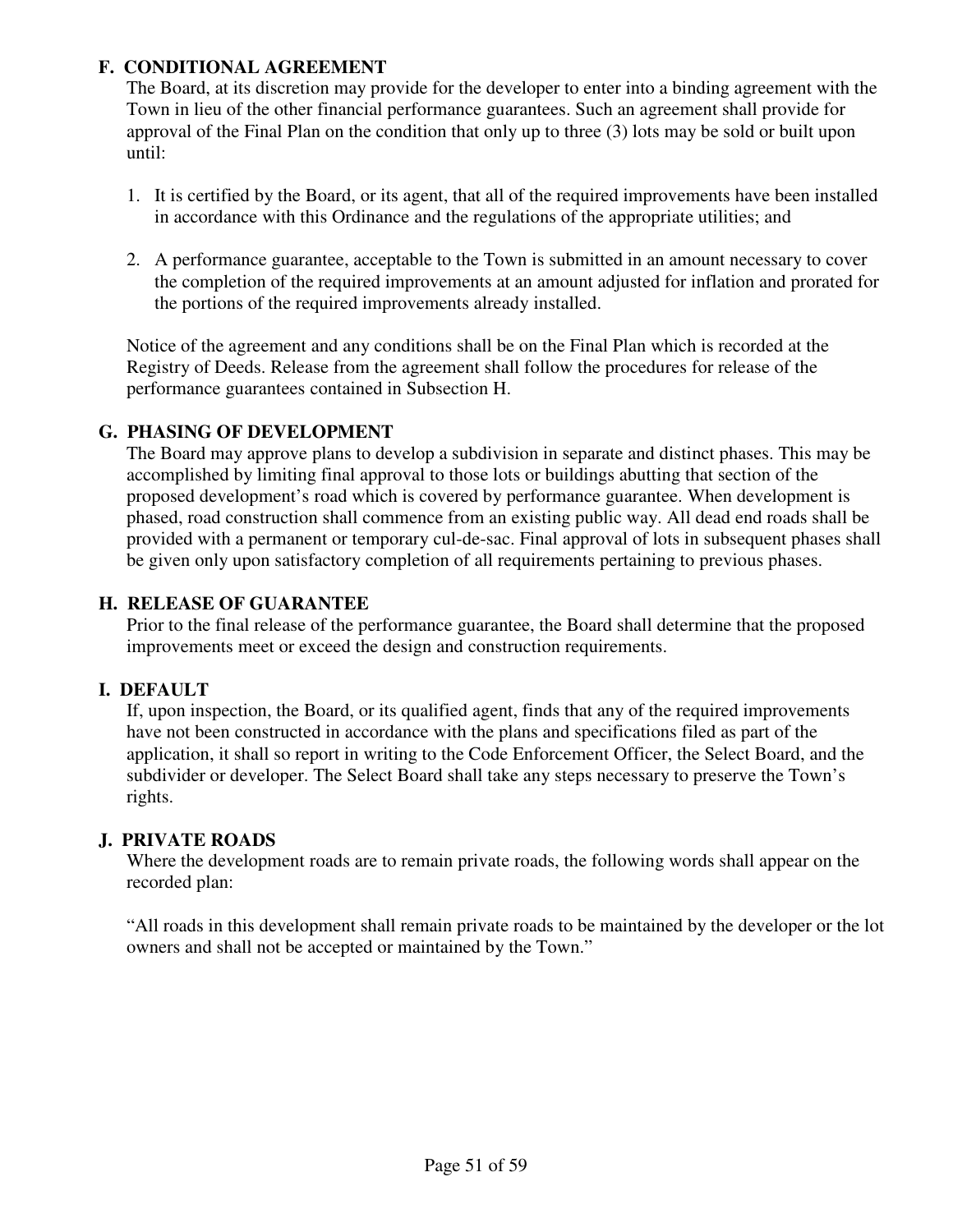# **SECTION XXIV: WAIVERS**

### **A. WAIVER OF SUBMISSION REQUIREMENTS**

Where the Board makes written findings of fact that there are special circumstances of a particular site proposed to be subdivided, it may waive portions of the submission requirements, provided the public health, safety and welfare are protected and provided the waivers do not have the effect of nullifying the intent and purpose of the Official Map, the Comprehensive Plan, or any Ordinance.

### **B. WAIVER OF PERFORMANCE STANDARDS**

Where the Board makes written findings of fact that there are special circumstances of a particular site proposed to be subdivided, it may waive portions of the performance standards, unless otherwise indicated in this ordinance, to permit a more practical and economical development, provided the public health, safety and welfare are protected, and provided the waivers do not have the effect of nullifying the intent and purpose of the Official Map, the Comprehensive Plan, or any Ordinance.

### **C. WAIVERS OF REQUIRED IMPROVEMENTS**

Where the Board makes written findings of fact that due to special circumstances of a particular site proposed to be subdivided, the provision of certain required improvements is not requisite to provide for the public health, safety or welfare, or are inappropriate because of inadequate or lacking connecting facilities adjacent to or in proximity to the proposed subdivision or development, it may waive the requirement for such improvements, provided the waivers do not have the effect of nullifying the intent and purpose of the Official Map, the Comprehensive Plan or any Ordinance.

### **D. WAIVERS FOR ROAD DESIGN AND CONSTRUCTION STANDARDS**

Where the board makes written findings of fact that there are special circumstances of a particular site proposed to be subdivided, it may waive portions of the road design and construction standards, unless otherwise indicated in this Ordinance, to permit a more practical and economical development, provided the public health, safety and welfare are protected, and provided the waivers do not have the effect of nullifying the intent and purpose of the Official Map, the Comprehensive Plan, or any ordinance.

### **E. WAIVERS CONDITIONALLY GRANTED**

In granting waivers to any of the provisions of this Ordinance in accordance with subsections A, B, and C, above, the Board shall require such conditions as will assure the purposes and objectives of this Ordinance are met.

### **F. WAIVERS LIMITED**

No other waivers of the provisions of this Ordinance may be granted, except as expressly authorized by this section.

### **G. WAIVER REVOCABLE**

All waivers granted by the Planning Board under this Section of the Ordinance are revocable up to the date of Final Plan approval.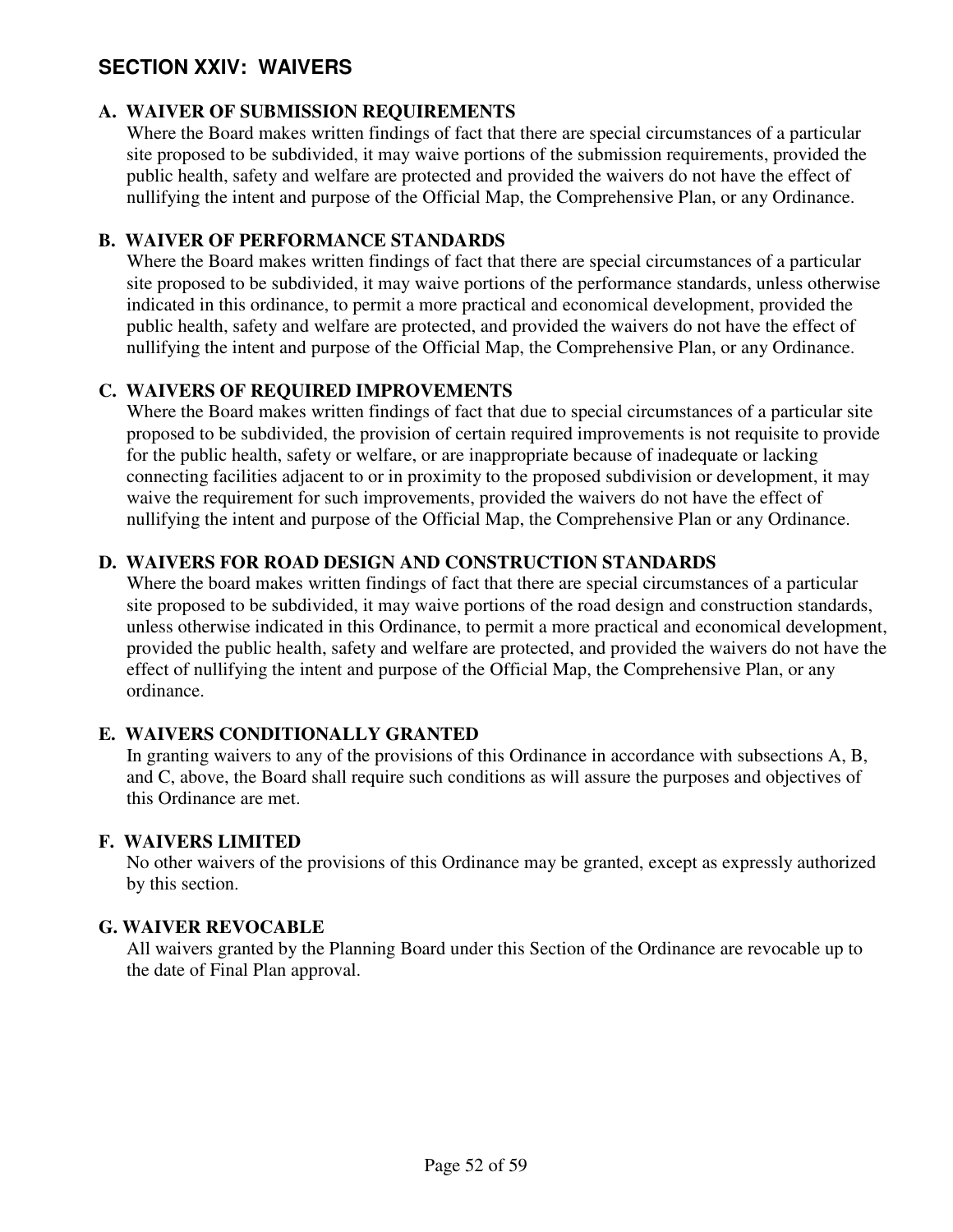# **SECTION XXV: APPEAL TO SUPERIOR COURT**

### **A. APPEAL TO SUPERIOR COURT**

An appeal may be taken within thirty (30) days after any decision is rendered by the Planning Board, by any party to Superior Court in accordance with State Law.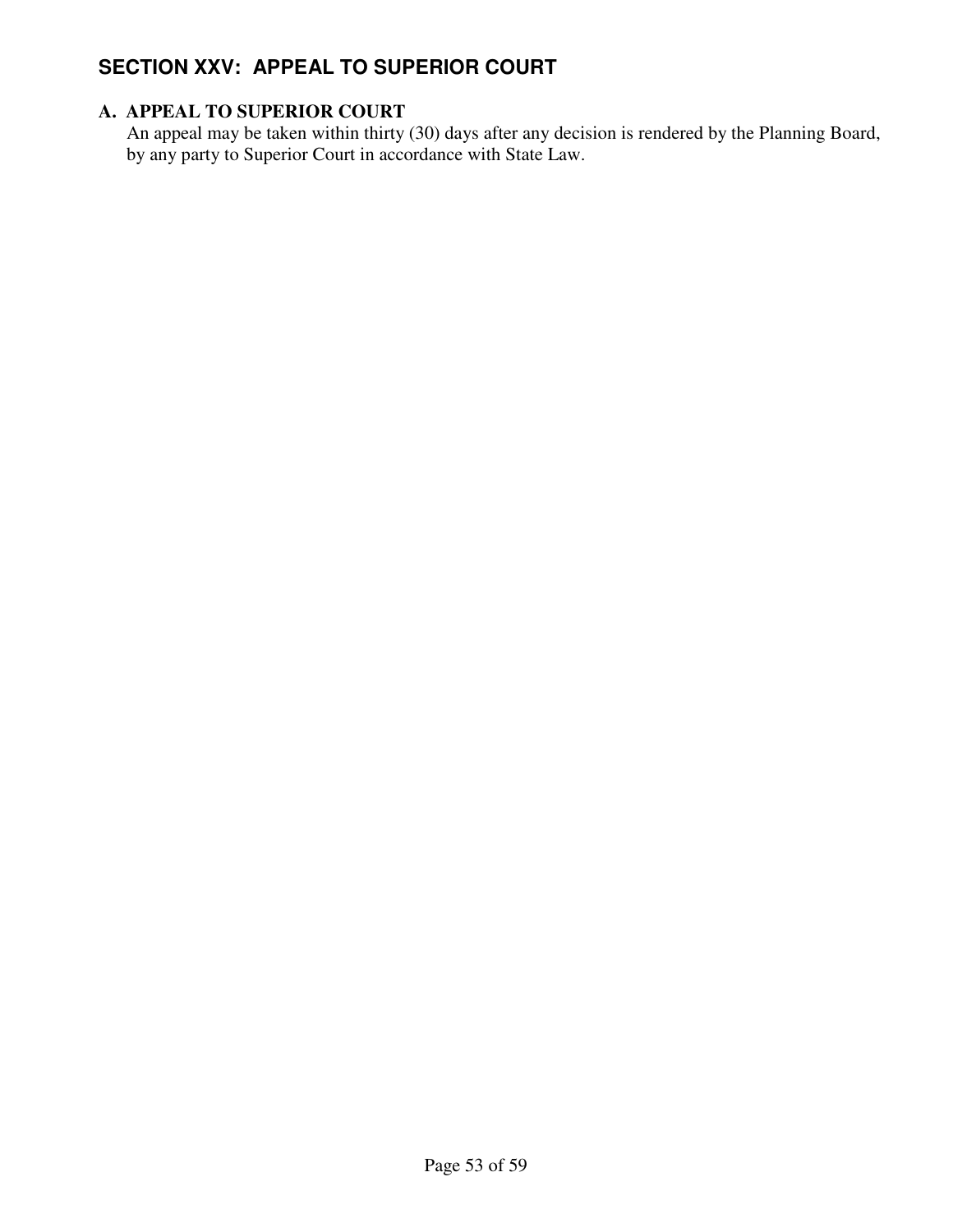# **SECTION XXVI: DEFINITIONS**

### **A. CONSTRUCTION OF LANGUAGE**

In this Ordinance, certain terms and words shall be interpreted as follows:

- 1. The words "persons" and "applicant" includes individuals, firms, associations, corporations, organizations, and similar entities;
- 2. Words used or defined in one tense or form shall include other tenses or derivative forms;
- 3. Words in the singular number shall include the plural number and words in the plural shall include the singular number;
- 4. The masculine gender shall include the feminine and the feminine shall include the masculine;
- 5. The word "shall" is mandatory;
- 6. The word "may" is permissive;
- 7. In case of difference of meaning or implication between the text of this Ordinance and any map, illustration, or table, the text shall control.

#### **B. DEFINITIONS**

For the purpose of interpreting this Ordinance, the following terms, phrases, words and their derivations shall have the meaning given herein.

#### **APPLICANT**

 The assessed owner or owners of land to be subdivided or person with documented right, title, or interest in the land to be subdivided.

#### **BERM**

A narrow shelf or path such as a ledge at the top of a ditch.

#### **BOARD**

The Planning Board of the Town of Hancock, Maine.

#### **CLUSTER DEVELOPMENT**

 A subdivision or development in which the lot sizes are reduced below those normally required in return for the provision of permanent open space owned in common by lot and/or unit owners, the Town, or a land conservation organization, as allowed by the Planning Board.

#### **COMPLETE APPLICATION**

 An application presented to the Planning Board which includes (1) receipt for fee paid; (2) completed application form; (3) Planning Board notification stating that all other submissions required herein for that type of application have been received and are satisfactory.

#### **COMPREHENSIVE PLAN OR POLICY STATEMENT**

 Any part or element of the overall plan or policy for development of the Town as defined in Title 30-A, MRSA, Section 4311, et. seq., as amended.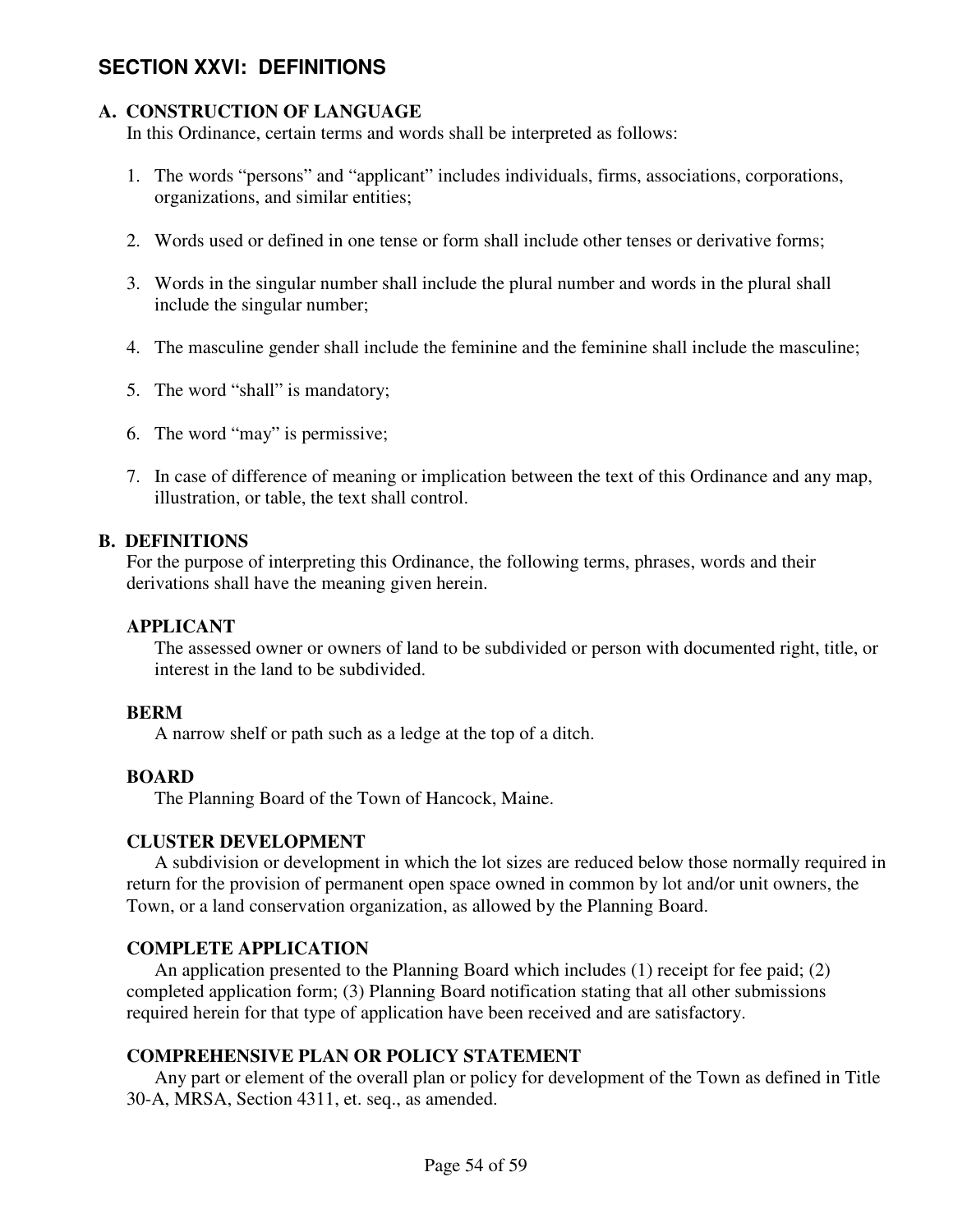#### **CONTIGUOUS LOTS**

 Lots in the same ownership which adjoin at any line or point, except that lots on opposite sides of a public or private road shall be each considered a separate tract or parcel unless such road was established by the owner of land on both sides thereof.

#### **DRIVEWAY**

 Driveway shall mean a private way providing 4-wheel vehicular access from a public way to not more than two lots.

#### **EASEMENT**

 The authorization of the property owner for the use by another, and for specified pupose, of any designated part of his property.

#### **ENGINEER**

Municipal Engineer or consulting engineer licensed by the State of Maine.

### **FINAL PLAN**

 The final drawings on which the applicant's plan of subdivision is presented to the Board for approval and which, if approved, shall be recorded at the Registry of Deeds.

#### **FRESHWATER WETLAND**

 Freshwater Wetlands shall be defined as in Title 38, MRSA, Sec. 480B, as amended, Natural Resources Protection Act. According to 1989 statutes, Freshwater Wetlands are defined as follows: "Freshwater Wetlands" means freshwater swamps, marshes, bogs and similar areas which are:

Of ten (10) or more contiguous acres, or of less than ten (10) contiguous acres and adjacent to a surface water body, excluding any river, stream, or brook, such that in a natural state, the combined surface area is in excess of ten (ten) acres;

Inundated or saturated by surface or ground water at a frequency and for a duration sufficient to support, and which under normal circumstances do support, a prevalence of wetland vegetation typically adapted for life in saturated soils; and

Not considered part of a great pond, coastal wetland, river, stream or brook.

These areas may contain small stream channels or inclusion of land that do not conform to the criteria of this subsection.

Delineating standards shall be as per current rules and regulations of the Maine Department of Environmental Protection.

#### **FRONTAGE**

The linear distance between the sidelines of a lot, measured along the line that borders upon whatever right-of-way serves as legal access to the lot. For the purposes of these regulations, the following ways shall constitute legal access to a lot along which frontage may be measured:

- a. A way accepted by or established as belonging to the Town of Hancock, or the State of Maine, provided access is not specifically prohibited;
- b. A way, whether dedicated to public ownership or not, as shown on an approved subdivision plan.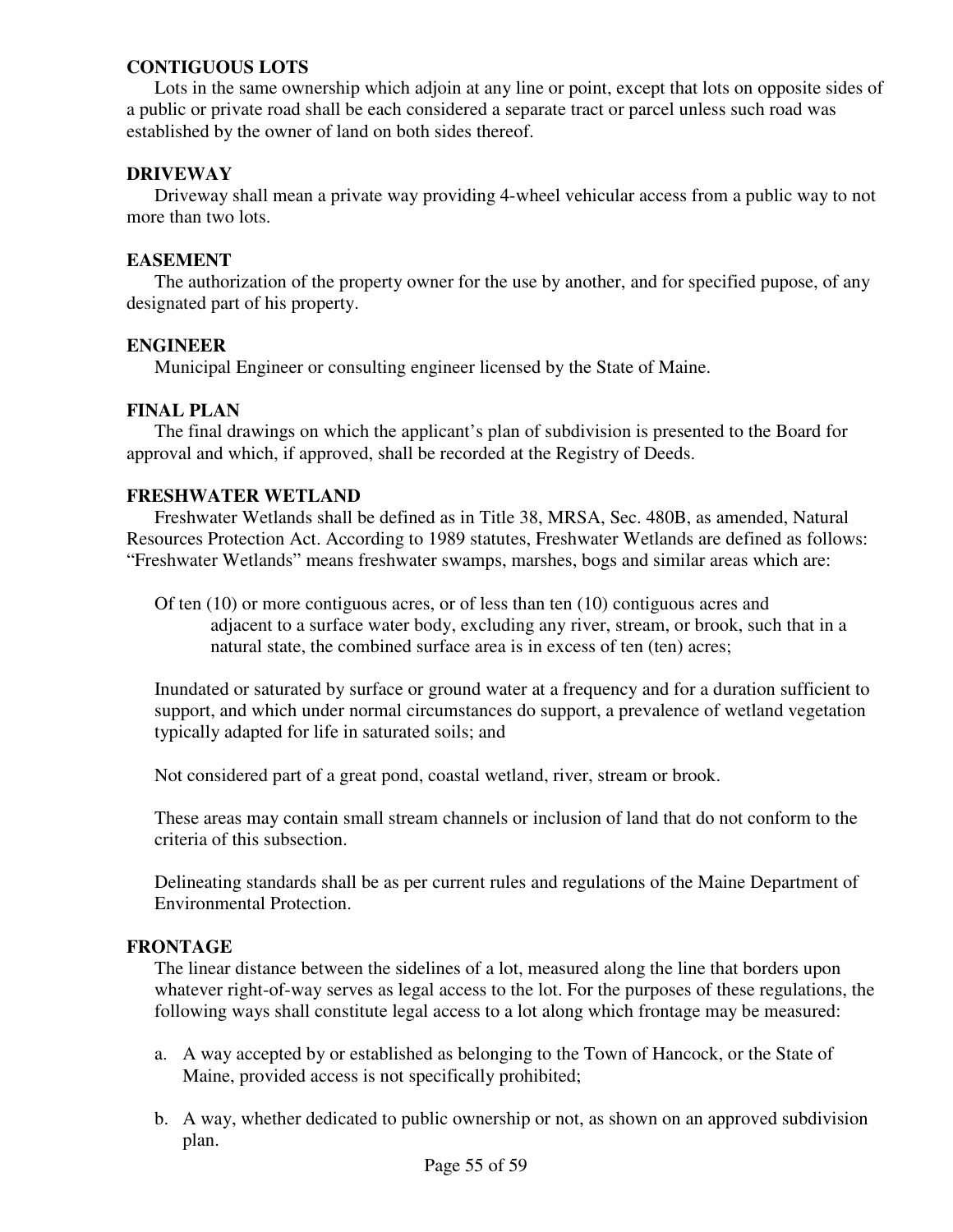c. Frontage dimensions shall meet or exceed the minimum frontage required by the Town's Zoning Ordinance.

**GROUNDWATER CONTAMINATION RISKS:** Reported oil spills or oil storage facilities and other likely sources of groundwater contamination (e.g., active or former oil storage tanks, fueling facilities, solid waste landfills, hazardous waste spills, junkyards, salt piles, etc.)

### **HIGH INTENSITY SOIL SURVEY**

A Class A soil survey, conducted by a Certified Soil Scientist and prepared according to the standards of the National Cooperative Soil Survey, resulting in a soils map in which the mapping units are single phases of soils series and the mapping units delineated are contrasting soils of one eight (1/8) acre or less in size.

### **LEGISLATIVE BODY**

Special or Regular Town Meeting.

### **LOT**

 Any separate or distinct unit of land, structure or part of structure, whether residential or nonresidential, with a clearly separate but not necessarily different, use or intended use from the lot or lots adjacent to it, with the exception of auxiliary buildings for a single-family residence, not intended for human occupancy. Included under this definition of a lot would be apartments, shopping centers, and groups of non-residential buildings with different uses, even if owned by the same person.

### **NET ACREAGE**

 The total acreage available for the subdivision or development, and shown on the proposed subdivision or development plan, minus the area for roads or access and the areas which are unsuitable for development.

### **NGVD**

National Geodetic Vertical Datum.

### **NORMAL HIGH WATER ELEVATION OF INLAND WATERS**

 Along lakes, ponds, and streams, the elevation at which vegetation changes from predominantly aquatic to predominantly terrestrial: along streams, the highest elevation on the bank of a channel at which the water has left a definite mark.

### **OFFICIAL MAP**

The maps adopted by the Municipality showing the location of public property, ways used in common by more than two (2) owners of abutting property, and approved subdivisions; and any amendments thereto adopted by the Municipality or additions thereto resulting from the approval of subdivision plans by the Planning Board and the subsequent filing for record of such approved plans.

### **OFFICIAL SUBMITTAL DATE**

 The date upon which the Board issues a receipt indicating that a complete application has been submitted.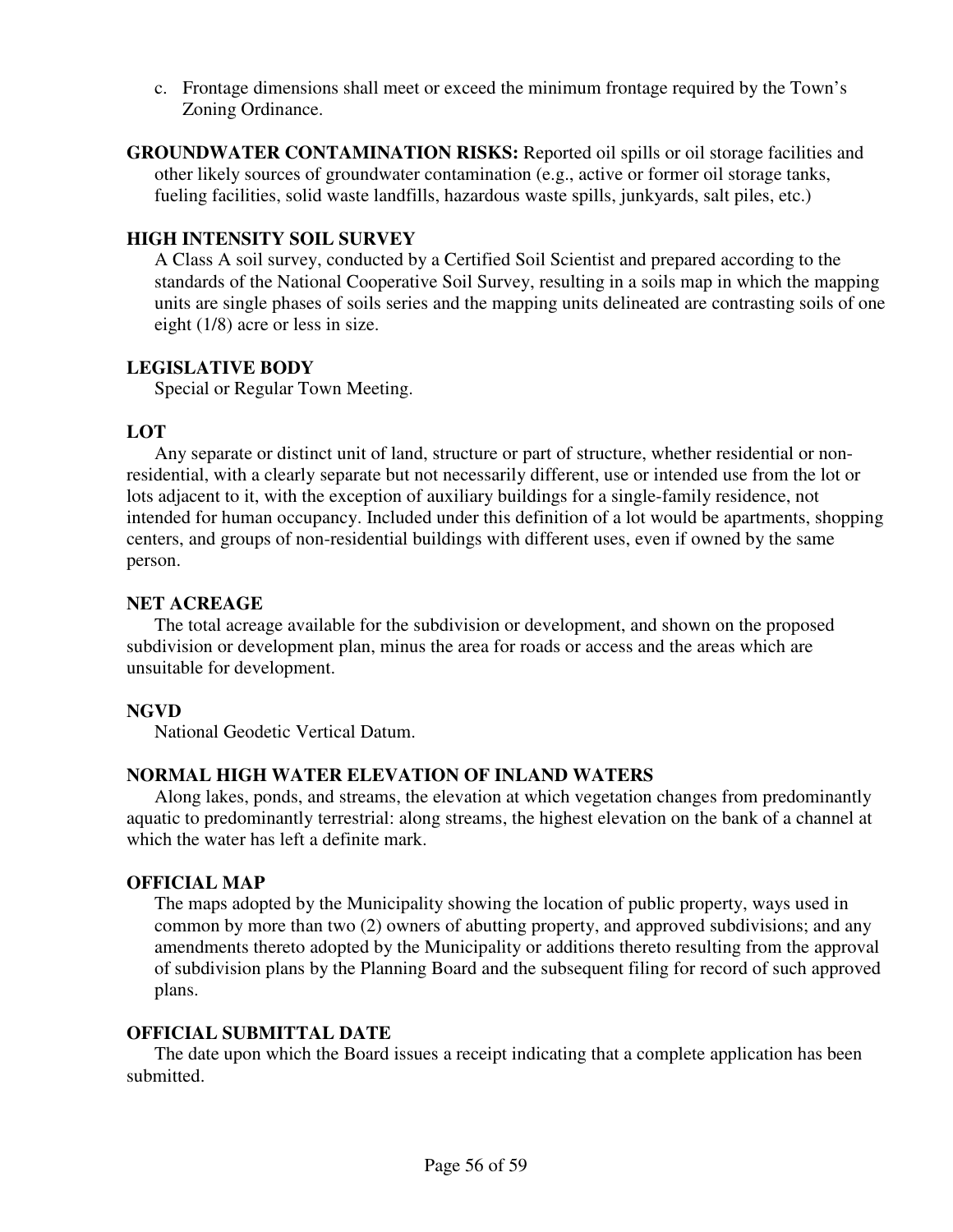#### **ONE-HUNDRED-YEAR FLOOD**

 The highest level of flood that, on the average, is likely to occur once every 100 years (that has a one percent chance of occurring in any year).

#### **PERSON**

 Includes an individual, firm, association, partnership, trust, company, corporation, municipal or other local government entity, quasi-municipality, state agency, educational or charitable organization or institution or other legal entity.

#### **PLANNING BOARD ORDER**

 A written decision of the Planning Board including findings of fact, conclusions of law, decisions, and conditions and/or terms of approval, if any.

#### **PRELIMINARY SUBDIVISION PLAN**

 The preliminary drawings indicating the proposed layout of the subdivision to be submitted to the Board for its consideration.

#### **RECENT FLOOD PLAIN SOILS**

The following soil series as described and identified by the National Cooperative Soil Survey:

| Alluvial | Cornish | Charles  |
|----------|---------|----------|
| Fryeburg | Hadley  | Limerick |
| Lovewell | Medomak | Ondawa   |
| Podunk   | Rumney  | Saco     |
| Suncook  | Sunday  | Winooski |

#### **REPRODUCIBLE COPIES OF FINAL PLAN**

 Polyester film (mylar) material, upon which Final Subdivision Plans are drawn, must include an approval block for the Planning Board members to sign at the time of final approval.

#### **RIGHT-OF-WAY**

 A street or other area over which is given legal right of passage. A public right-of-way is a way dedicated to the use of the public and accepted for ownership by the Town of other level of government.

#### **ROAD**

 Public and private ways such as Town ways, public rights-of-way, and private rights-of-way to 3 or more lots.

#### **SUBDIVISION**

 As defined by Title 30-A, MRSA, Section 4401, as the same may be amended from time to time. See page 5, Section C.

#### **SUBDIVISION, MAJOR**

Any subdivision containing more than four (4) lots or dwelling units.

#### **SUBDIVISON, MINOR**

Any subdivision containing not more than four (4) lots or dwelling units.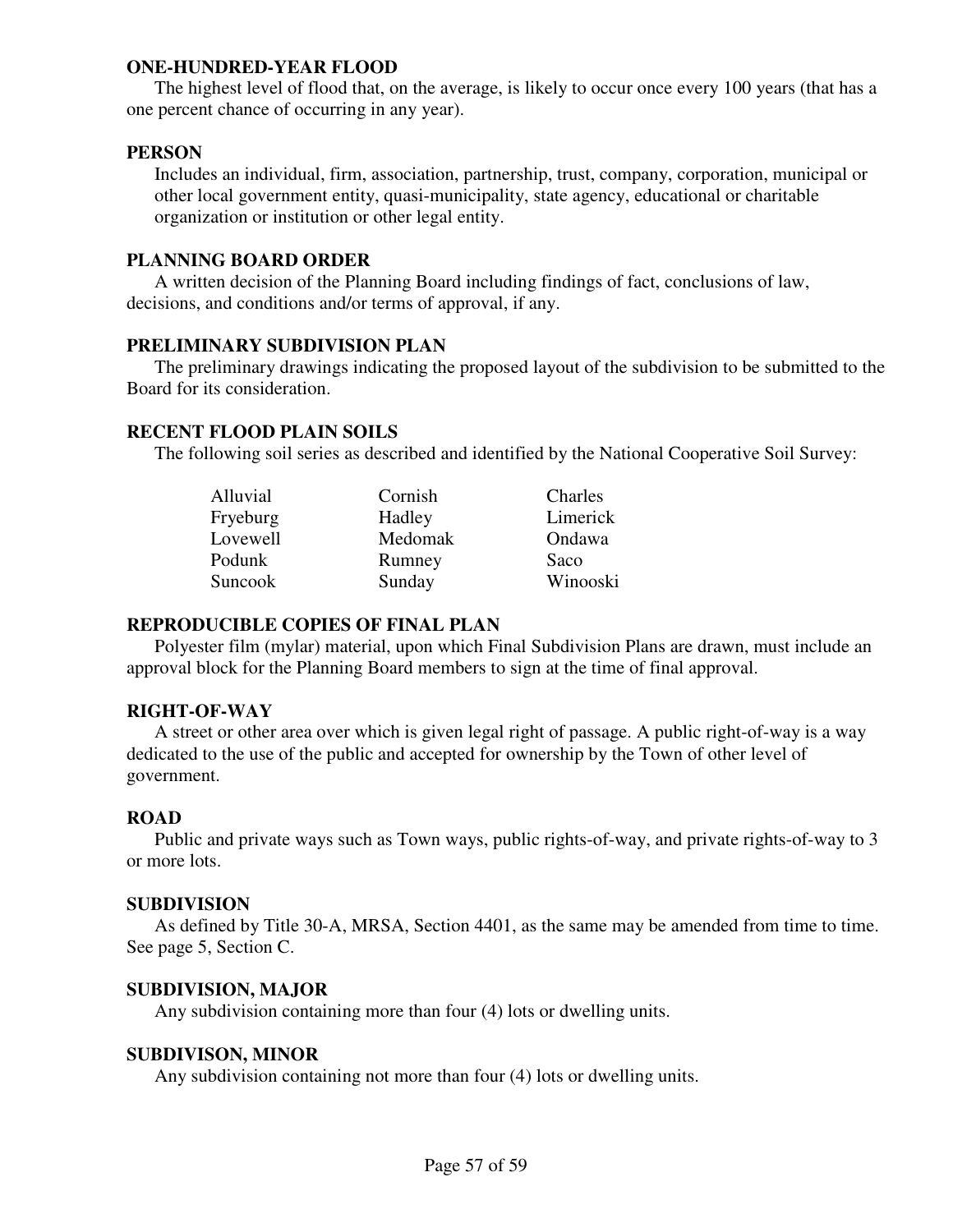#### **SUBSURFACE WASTEWATER DISPOSAL SYSTEM**

Any system designed to dispose of waste or wastewater on or beneath the surface of the earth; including, but not limited to: septic tanks; disposal fields; legally existing, nonconforming cesspools; holding tanks; pretreatment filter, piping or any other fixture, mechanism, or apparatus used for those purposes; does not include any discharge system licensed under 38 M.R.S.A. Section 414, any surface wastewater disposal system, or any municipal or quasi-municipal sewer or wastewater treatment system.

An engineered subsurface waste disposal system is any subsurface wastewater disposal system designed, installed, and operated as a single unit to treat and dispose of 2,000 gallons of wastewater per day or more.

#### **SWALE**

A hollow or depression especially in wet grounds.

#### **TOWN**

Town of Hancock, Maine

### **TRACT OR PARCEL OF LAND**

 All contiguous land in the same ownership, whether or not the tract is separated at any point by an intermittent or non-navigable stream or a private road established by the abutting land owners.